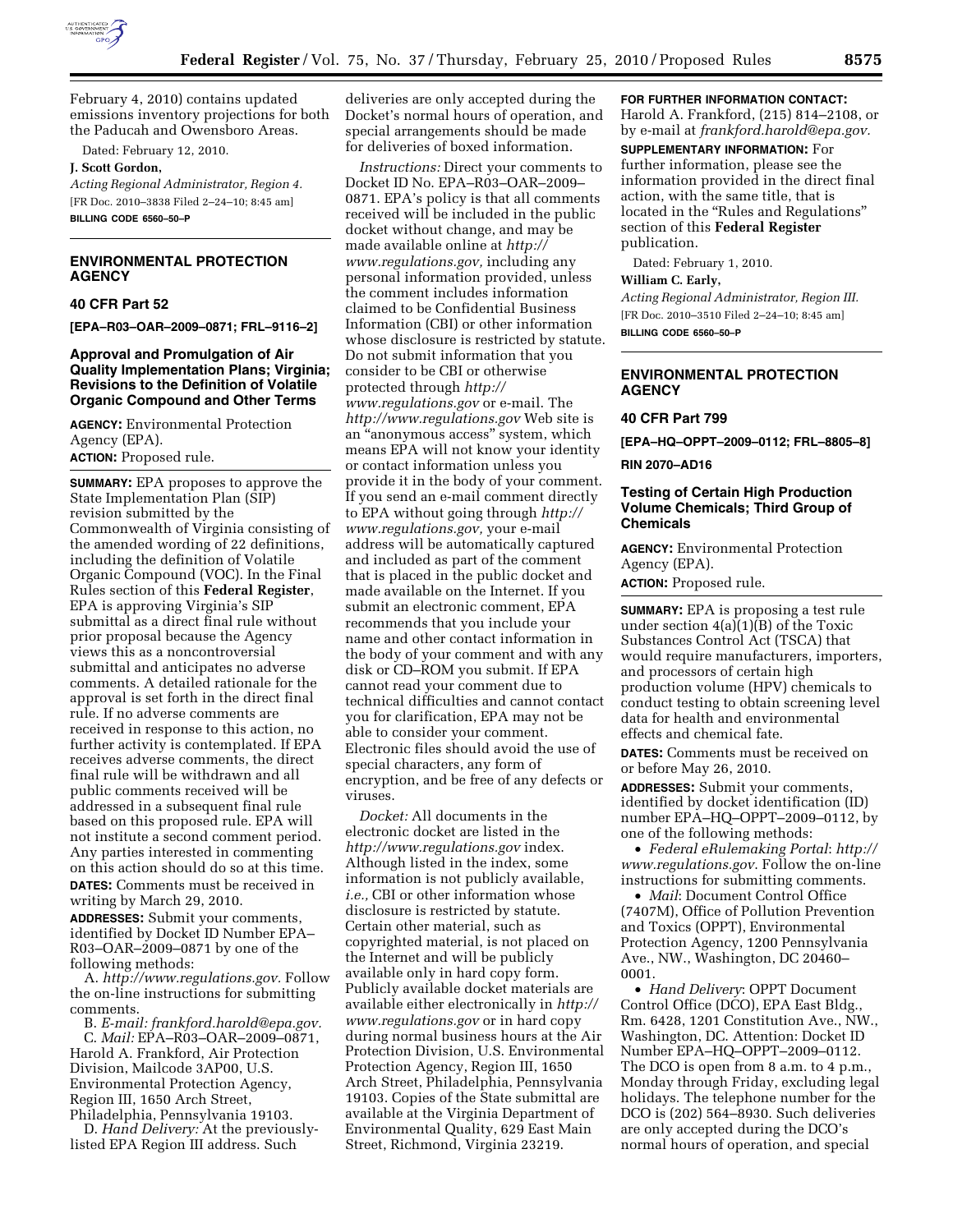arrangements should be made for deliveries of boxed information.

*Instructions*: Direct your comments to docket ID number EPA–HQ–OPPT– 2009–0112. EPA's policy is that all comments received will be included in the docket without change and may be made available on-line at *http:// www.regulations.gov*, including any personal information provided, unless the comment includes information claimed to be Confidential Business Information (CBI) or other information whose disclosure is restricted by statute. Do not submit information that you consider to be CBI or otherwise protected through regulations.gov or email. The regulations.gov website is an "anonymous access" system, which means EPA will not know your identity or contact information unless you provide it in the body of your comment. If you send an e-mail comment directly to EPA without going through regulations.gov, your e-mail address will be automatically captured and included as part of the comment that is placed in the docket and made available on the Internet. If you submit an electronic comment, EPA recommends that you include your name and other contact information in the body of your comment and with any disk or CD-ROM you submit. If EPA cannot read your comment due to technical difficulties and cannot contact you for clarification, EPA may not be able to consider your comment. Electronic files should avoid the use of special characters, any form of encryption, and be free of any defects or viruses.

*Docket*: All documents in the docket are listed in the docket index available at *http://www.regulations.gov*. Although listed in the index, some information is not publicly available, e.g., CBI or other information whose disclosure is restricted by statute. Certain other material, such as copyrighted material, will be publicly available only in hard copy. Publicly available docket materials are available electronically at *http://www.regulations.gov*, or, if only available in hard copy, at the OPPT Docket. The OPPT Docket is located in the EPA Docket Center (EPA/DC) at Rm. 3334, EPA West Bldg., 1301 Constitution Ave., NW., Washington, DC. The EPA/DC Public Reading Room hours of operation are 8:30 a.m. to 4:30 p.m., Monday through Friday, excluding legal holidays. The telephone number of the EPA/DC Public Reading Room is (202) 566–1744, and the telephone number for the OPPT Docket is (202) 566–0280. Docket visitors are required to show photographic identification, pass through a metal detector, and sign the EPA visitor log. All visitor bags are

processed through an X-ray machine and subject to search. Visitors will be provided an EPA/DC badge that must be visible at all times in the building and returned upon departure.

**FOR FURTHER INFORMATION CONTACT:** *For general information contact*: Colby Lintner, Regulatory Coordinator, Environmental Assistance Division (7408M), Office of Pollution Prevention and Toxics, Environmental Protection Agency, 1200 Pennsylvania Ave., NW., Washington, DC 20460–0001; telephone number: (202) 554–1404; e-mail address: *TSCA-Hotline@epa.gov*.

*For technical information contact*: Paul Campanella or John Schaeffer, Chemical Control Division (7405M), Office of Pollution Prevention and Toxics, Environmental Protection Agency, 1200 Pennsylvania Ave., NW., Washington, DC 20460–0001; telephone number: (202) 564–8091 or (202) 564– 8173; e-mail address: *campanella.paul@epa.gov or schaeffer.john@epa.gov*.

# **SUPPLEMENTARY INFORMATION:**

#### **I. General Information**

#### *A. Does this Action Apply to Me?*

You may be potentially affected by this action if you manufacture (defined by statute to include import) or process any of the chemical substances that are listed in § 799.5089(j) of the proposed regulatory text. Any use of the term "manufacture" in this proposed rule will encompass ''import,'' unless otherwise stated. In addition, as described in Unit V., once the Agency issues a final rule, any person who exports, or intends to export, any of the chemical substances included in the final rule will be subject to the export notification requirements in 40 CFR part 707, subpart D. Potentially affected entities may include, but are not limited to:

• Manufacturers (defined by statute to include importers) of one or more of the 29 subject chemical substances (NAIC codes 325 and 324110), e.g., chemical manufacturing and petroleum refineries.

• Processors of one or more of the 29 subject chemical substances (NAIC codes 325 and 324110), e.g., chemical manufacturing and petroleum refineries.

This listing is not intended to be exhaustive, but rather provides a guide for readers regarding entities likely to be affected by this action. Other types of entities not listed in this unit could also be affected. The North American Industrial Classification System (NAICS) codes have been provided to assist you and others in determining whether this action might apply to certain entities. To determine whether you or your business may be affected by

this action, you should carefully examine the applicability provisions in Unit IV.E. and consult § 799.5089(b) of the proposed regulatory text. If you have any questions regarding the applicability of this action to a particular entity, consult either technical person listed under **FOR FURTHER INFORMATION CONTACT**.

### *B. What Should I Consider as I Prepare My Comments for EPA?*

1. *Submitting CBI*. Do not submit this information to EPA through regulations.gov or e-mail. Clearly mark the part or all of the information that you claim to be CBI. For CBI information in a disk or CD-ROM that you mail to EPA, mark the outside of the disk or CD-ROM as CBI and then identify electronically within the disk or CD-ROM the specific information that is claimed as CBI. In addition to one complete version of the comment that includes information claimed as CBI, a copy of the comment that does not contain the information claimed as CBI must be submitted for inclusion in the public docket. Information so marked will not be disclosed except in accordance with procedures set forth in 40 CFR part 2.

2. *Tips for preparing your comments*. When submitting comments, remember to:

i. Identify the document by docket ID number and other identifying information (subject heading, **Federal Register** date and page number).

ii. Follow directions. The Agency may ask you to respond to specific questions or organize comments by referencing a Code of Federal Regulations (CFR) part or section number.

iii. Explain why you agree or disagree; suggest alternatives and substitute language for your requested changes.

iv. Describe any assumptions and provide any technical information and/ or data that you used.

v. If you estimate potential costs or burdens, explain how you arrived at your estimate in sufficient detail to allow for it to be reproduced.

vi. Provide specific examples to illustrate your concerns and suggest alternatives.

vii. Explain your views as clearly as possible, avoiding the use of profanity or personal threats.

viii. Make sure to submit your comments by the comment period deadline identified.

## *C. Can I Request an Opportunity to Present Oral Comments to the Agency?*

You may submit a request for an opportunity to present oral comments. This request must be made in writing.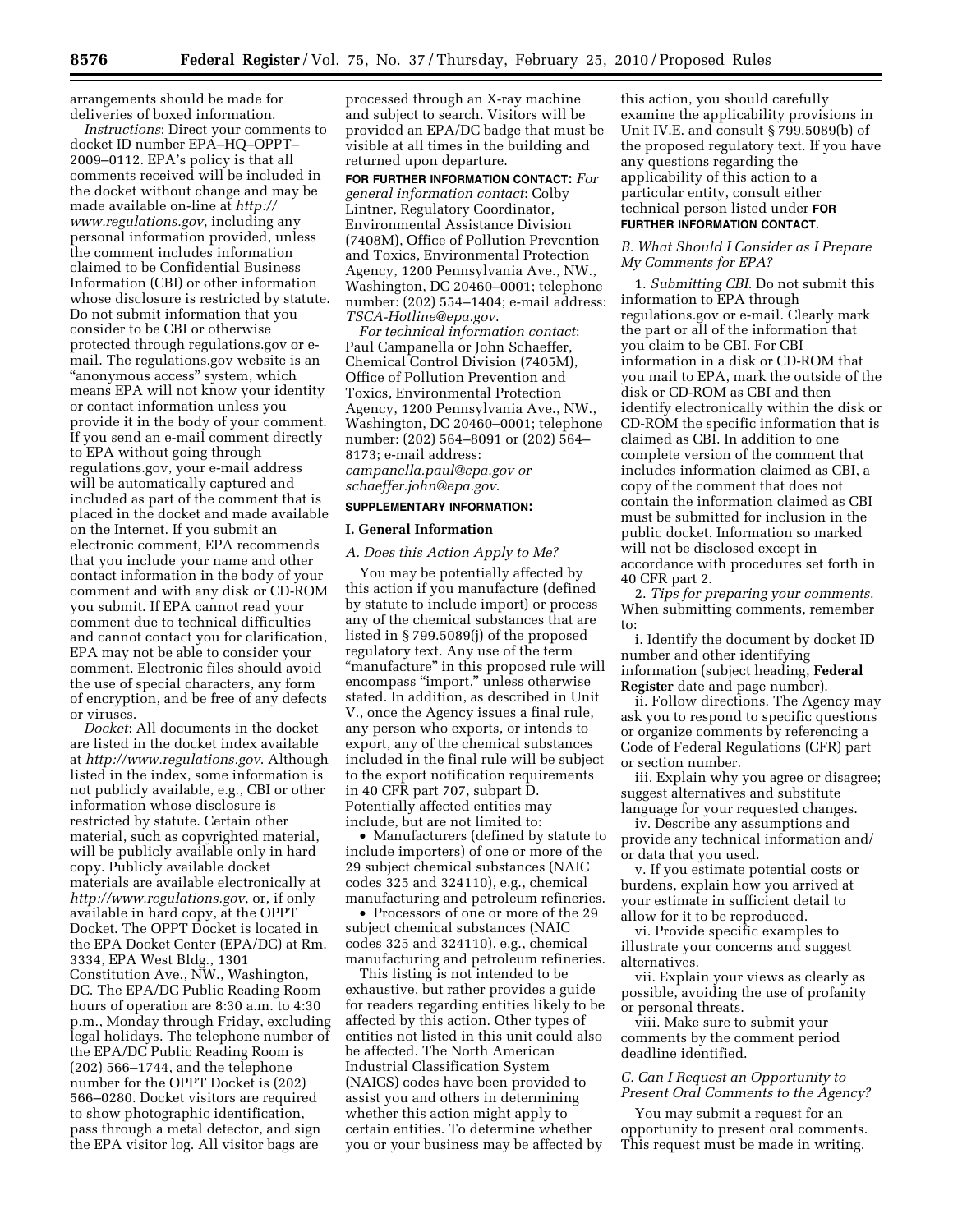If such a request is received on or before May 26, 2010, EPA will hold a public meeting on this proposed rule in Washington, DC. This written request must be submitted to the mailing or hand delivery addresses provided under **ADDRESSES**. If such a request is received, EPA will announce the scheduling of the public meeting in a subsequent document in the **Federal Register**. If a public meeting is announced, and if you are interested in attending or presenting oral and/or written comments at the public meeting, you should follow the instructions provided in the subsequent **Federal Register** document announcing the public meeting.

#### **II. Background**

#### *A. What Action is the Agency Taking?*

EPA is proposing to issue a test rule under TSCA section  $4(a)(1)(B)$  (15 U.S.C. 2603(a)(1)(B)) that would require manufacturers and processors of the 29 chemical substances listed in this proposed rule to conduct testing for environmental fate (including five tests for physical/chemical properties and biodegradation), ecotoxicity (in fish, Daphnia, and algae), acute toxicity, genetic toxicity (gene mutations and chromosomal aberrations), repeated dose toxicity, and developmental and reproductive toxicity. The chemical substances are HPV chemicals, i.e., chemical substances with a production/ import volume equal to or greater than 1 million pounds (lbs.) per year. A detailed discussion regarding efforts to enhance the availability of screening level hazard and environmental fate information about HPV chemicals can be found in a **Federal Register** notice which published on December 26, 2000 (Ref. 1).

This proposed rule follows earlier testing actions for certain HPV chemicals (see Refs. 2, 3, and 11).

This proposed TSCA section 4(a) test rule addresses some of the 207 remaining "orphan" HPV chemicals that were placed on the *Priority Testing List*  by the Interagency Testing Committee (ITC). For a summary, see: ''Sixty-Third Report of the TSCA Interagency Testing Committee to the Administrator of the Environmental Protection Agency; Receipt of Report and Request for Comments; Notice" (Ref. 9). "Orphan" chemical substances are those HPV chemicals that were not sponsored for testing under the voluntary HPV Challenge Program or under certain international efforts (see Unit II.C.).

Of the 207 chemical substances, 159 no longer meet the HPV criterion; 3 already have data that meets needs identified in this proposed rule; and 16, while meeting the production volume criterion for HPV, appear to lack the exposure data necessary to support TSCA section 4(a)(1)(B) findings. Therefore, these 178 chemical substances are not being considered for testing by EPA at this time. The remaining 29 chemical substances are addressed in this proposed TSCA section 4(a) test rule. These conclusions are based primarily on information reported in the 2006 TSCA Inventory Update Rule (IUR) (40 CFR part 710) and a 2006 TSCA Preliminary Assessment Information Reporting (PAIR) rule issued for the HPV orphan chemicals (Ref. 10). EPA also sought and considered, when available, information from other data sources (e.g., the Toxics Release Inventory (TRI), the National Occupational Exposure Survey (NOES)).

### *B. What is the Agency's Authority for Taking this Action?*

EPA is proposing this test rule under TSCA section 4(a)(1)(B) (15 U.S.C.  $2603(a)(1)(B)$ , which directs EPA to require by rule that manufacturers and/ or processors of chemical substances and mixtures conduct testing, if the EPA Administrator finds that:

(B)(i) a chemical substance or mixture is or will be produced in substantial quantities, and (I) it enters or may reasonably be anticipated to enter the environment in substantial quantities or (II) there is or may be significant or substantial human exposure to such substance or mixture,

(ii) there are insufficient data and experience upon which the effects of the manufacture, distribution in commerce, processing, use, or disposal of such substance or mixture or of any combination of such activities on health or the environment can reasonably be determined or predicted, and

(iii) testing of such substance or mixture with respect to such effects is necessary to develop such data [.]

Once the EPA Administrator has made a finding under TSCA section 4(a)(1)(B), EPA may require any type of health or environmental effects testing necessary to address unanswered questions about the effects of the chemical substance or mixture that are relevant to whether the manufacture, distribution in commerce, processing, use, or disposal of the chemical substance or mixture, or any combination of such activities, presents an unreasonable risk of injury to health or the environment. EPA need not limit the scope of testing required to the factual basis for the TSCA section 4(a)(1)(B)(i) findings. This approach is explained in more detail in EPA's TSCA section 4(a)(1)(B) Final Statement of Policy (B Policy) (Ref. 4, pp. 28738– 28739).

In this proposed test rule, EPA would use its broad TSCA section 4(a) authority to obtain data necessary to support the development of preliminary or ''screening level'' hazard and risk characterizations for certain HPV chemicals specified in Table 2 in § 799.5089(j) of the proposed regulatory text. EPA has made preliminary findings for these chemical substances under TSCA section 4(a)(1)(B) that: They are produced in substantial quantities; there is or may be substantial human exposure to them; existing data are insufficient to determine or predict their health and environmental effects; and testing is necessary to develop such data.

#### *C. Why is EPA Taking this Action?*

In April 1998, EPA initiated a national effort to make certain basic information about the environmental fate and potential health and environmental hazards associated with the most widespread chemicals in commerce available to the public. Mechanisms to collect or, where necessary, develop needed data on U.S. HPV chemicals include the voluntary HPV Challenge Program, certain international efforts (the Organization for Economic Cooperation and Development (OECD) HPV Screening Information Data Sets (SIDS) Program; and the International Council of Chemical Associations (ICCA) HPV Initiative), and TSCA section 4 test rules. The voluntary HPV Challenge Program was created to ensure that a baseline set of data on approximately 2,800 HPV chemicals would be made available to EPA and the public. HPV chemicals are manufactured or imported in amounts equal to or greater than 1 million lbs. per year and were identified for the voluntary HPV Challenge Program through data reported under the IUR during 1990. The SIDS data set sought by the voluntary HPV Challenge Program was developed by OECD, of which the United States is a member. The SIDS provides an internationally agreed upon set of test data for screening HPV chemicals for human and environmental hazards, and assists the Agency and others in making an informed, preliminary judgment about the hazards of HPV chemicals.

The voluntary HPV Challenge Program was designed to make maximum use of scientifically adequate existing test data and to avoid unnecessary and duplicative testing of U.S. HPV chemicals. Therefore, EPA is continuing to participate in the voluntary international efforts, complementary to the voluntary HPV Challenge Program, that are being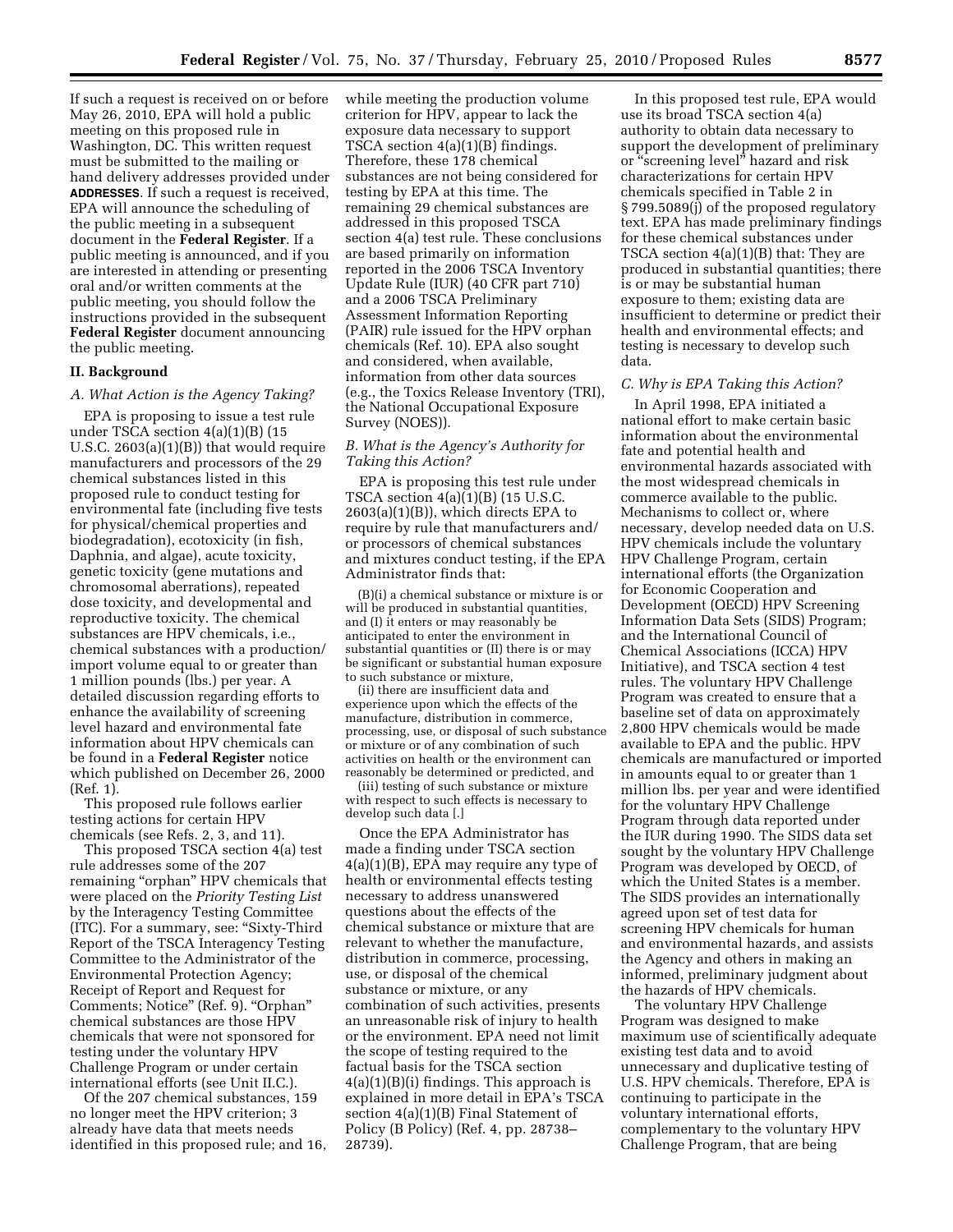coordinated by the OECD to secure basic hazard information on HPV chemicals in use worldwide, including some of those on the 1990 U.S. HPV chemicals list (Ref. 5). This includes agreements to sponsor a U.S. HPV chemical under either the OECD HPV SIDS Program (Ref. 6), including sponsorship by OECD member countries beyond the United States, or the international HPV Initiative that is being organized by the ICCA (Ref. 7).

Additional details regarding the voluntary HPV Challenge Program and these international efforts were provided in the prior HPV TSCA section 4 rules (Refs. 2, 3, and 11). It was EPA's position that U.S. data needs that remained unmet in the voluntary HPV Challenge Program or through international efforts could be addressed through TSCA section 4 rulemakings, such as the final test rule published by EPA on March 16, 2006 (Ref. 3). This proposed rule is the third TSCA section 4 HPV SIDS rule, and addresses the unmet data needs of 29 chemical substances.

After EPA publishes the final rule based on the proposed rule, EPA intends to make the information collected under the final rule available to the public, other Federal agencies, and any other interested parties. This information will be on its website (*http://www.epa.gov/chemrtk*) and in the docket for the final rule identified under **ADDRESSES**. As appropriate, this information will be used to ensure a scientifically sound basis for risk assessment/management actions.

### *D. Why is this Proposed Rule Focusing on HPV Chemicals and SIDS Testing?*

This proposed rule pertains to HPV chemicals, which are manufactured or imported in amounts equal to or greater than 1 million lbs. per year, which EPA determined account for 95% of total chemical production in the United States (Ref. 8, p. 32296). EPA found that, of those non-polymeric organic substances produced or imported in amounts equal to or greater than 1 million lbs. per year based on 1990 IUR reporting, only 7% had a full set of publicly available and internationally recognized basic screening test data for health and environmental effects (Ref. 12). Of the over 2,800 U.S. HPV chemicals 43% had no publicly available basic hazard data. For the remaining chemicals, limited amounts of the data were available. This lack of available hazard data compromises EPA's and others' ability to determine whether these HPV chemicals pose potential risks to human health or the environment, as well as the public's

ability to know about the hazards of chemicals that may be found in their environment, their homes, their workplaces, and the products they buy.

SIDS testing evaluates the following six testing endpoints (Ref. 6):

• Acute toxicity.

• Repeated dose toxicity.

• Developmental and reproductive toxicity.

• Genetic toxicity (gene mutations and chromosomal aberrations).

• Ecotoxicity (studies in fish, Daphnia, and algae).

• Environmental fate (including physical/chemical properties (melting point, boiling point, vapor pressure, *n*-Octanol/Water Partition Coefficient, and water solubility), photolysis, hydrolysis, transport/distribution, and biodegradation).

Data on the six SIDS endpoints provide a consistent minimum set of information that can be used to help assess the relative risks of chemicals and whether additional testing or assessment is necessary.

#### *E. How Would the Data Developed Under this Test Rule Be Used?*

EPA would use the data obtained from the rule proposed in this document to support development of preliminary hazard and risk assessments for the 29 HPV chemicals subject to the rule. The data would also be used by EPA to set priorities for further testing that may produce hazard information on these HPV chemicals that may be needed by EPA, other Federal agencies, the public, industry, and others, to support adequate risk assessments. As appropriate, this information would be used to ensure a scientifically sound basis for risk characterizations and risk management actions. As such, this effort would serve to further the Agency's goal of identifying and controlling human and environmental risks as well as providing greater knowledge and protection to the public. EPA uses data from test rules to support such activities as the development of water quality criteria, TRI listings, chemical advisories, and reduction of workplace exposures.

In addition, a key goal of the voluntary HPV Challenge Program was making basic health and environmental effects data for HPV chemicals available to the public as part of EPA's ''Right to Know'' Initiative. A basic premise of the voluntary HPV Challenge Program is that the public has a right to know about the hazards associated with chemicals in their environment. Everyoneincluding industry, environmental protection groups, animal welfare organizations, government groups, and

the general public, among others—can use the data provided through the HPV Challenge Program, and also data collected on HPV chemicals through other means, including TSCA section 4 testing, to make informed decisions related to the human and the environmental hazards of chemicals that they encounter in their daily lives.

# *F. How are Animal Welfare Issues Being Considered in the HPV Initiative?*

EPA recognizes the concerns that have been expressed about the use of test procedures that require the use of animals. As discussed in Unit II.E. of Ref. 1, EPA is making every effort to ensure that as the HPV Initiative is implemented (including TSCA section 4 HPV test rules), unnecessary or duplicative testing is avoided and the use of animals is minimized. As a general matter, EPA does not require that tests on animals be conducted if an alternative scientifically validated method is found acceptable and practically available for use. Where testing must be conducted to develop adequate data, the Agency is committed to reducing the number of animals used for testing, to replacing test methods requiring animals with alternative test methods when acceptable alternative methods are available, and to refining existing test methods to optimize animal use when there is no substitute for animal testing. EPA believes that these reduction, replacement, and refinement objectives are all important elements in the overall consideration of alternative testing methods.

### **III. EPA Proposed Findings**

*A. What is the Basis for EPA's Proposed Rule to Test These Chemical Substances?* 

As indicated in Unit II.B., in order to promulgate a final rule under TSCA section 4(a) requiring the testing of chemical substances or mixtures, EPA must, among other things, make certain findings regarding either risk (TSCA section  $4(a)(1)(A)(i)$  or production combined with either chemical release or human exposure (TSCA section  $4(a)(1)(B)(i)$ , with regard to those chemical substances. EPA is proposing to require testing of the chemical substances included in this proposed rule based on its preliminary findings under TSCA section 4(a)(1)(B)(i) relating to "substantial" production and ''substantial human exposure,'' and/or ''substantial release to the environment,'' as well as findings under TSCA sections 4(a)(1)(B)(ii) and (iii) relating to sufficient data and the need for testing. The chemical substances included in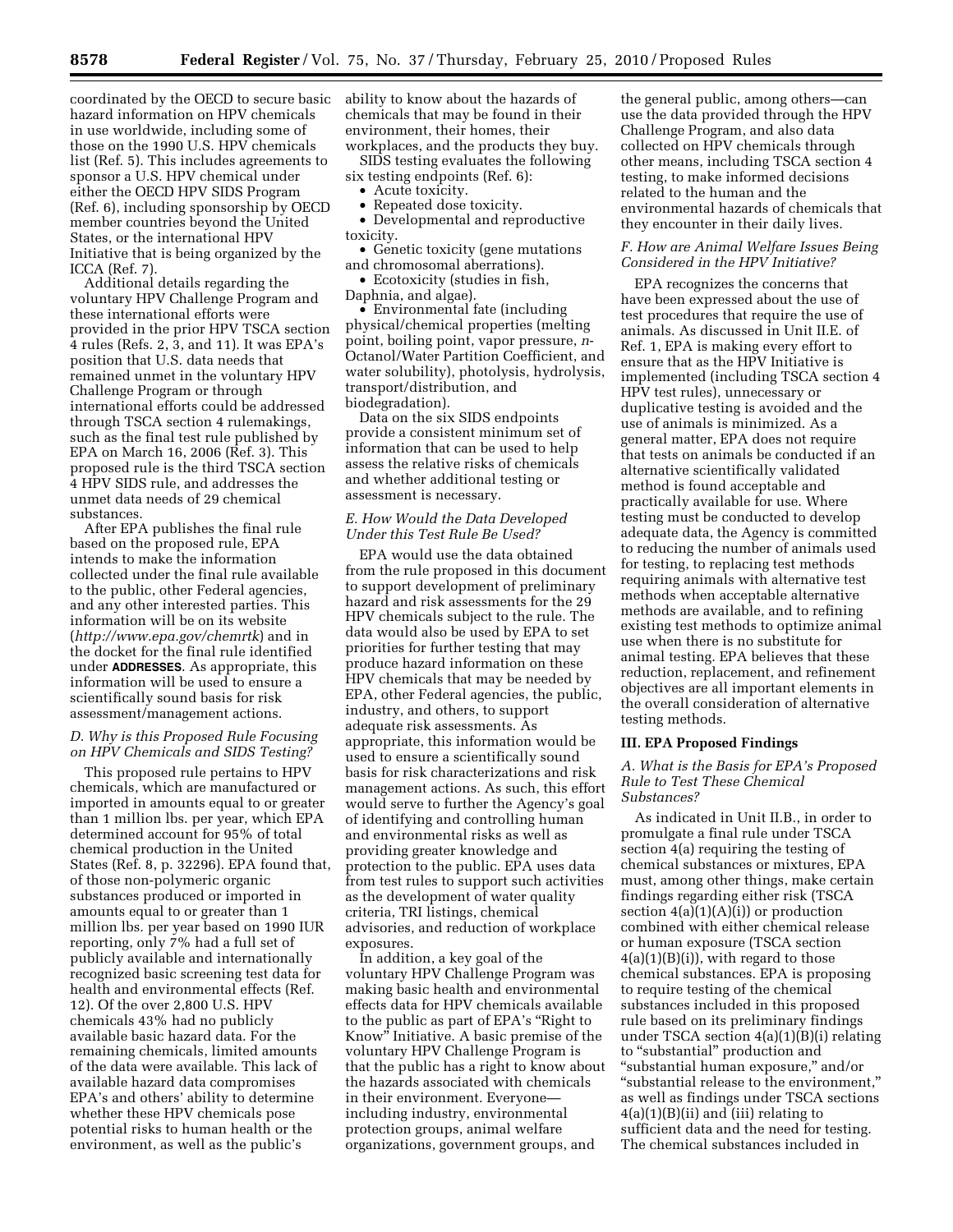this proposed rule are listed in Table 2 in § 799.5089(j) of the proposed regulatory text along with their Chemical Abstract Service (CAS) Registry numbers.

In EPA's B Policy (see Unit III.E.), ''substantial production'' of a chemical substance or mixture is generally considered to be aggregate production (including import) volume equaling or exceeding 1 million lbs. per year of that chemical substance or mixture (Ref. 4, p. 28747). EPA's B Policy also provides guidelines that are generally considered by EPA in evaluating whether there is or may be ''substantial human exposure'' of workers, consumers, and the general population to a chemical substance or mixture or whether a chemical substance enters or may reasonably be anticipated to enter the environment in substantial quantities. Refer to EPA's B Policy for further discussion on how EPA generally evaluates chemical substances or mixtures under TSCA section  $4(a)(1)(B)(i)$ . For the reasons set out in EPA's B Policy, EPA believes that the guidance included in the B Policy is appropriate for consideration in this proposed rule and EPA sees no reason not to act consistently with that guidance with respect to the chemical substances included in this proposed rule.

EPA has found preliminarily that, under TSCA section  $4(a)(1)(B)(i)$ , each of the 29 chemical substances included in this proposed rule is produced in ''substantial'' quantities (see Unit III.B.) and, for 27 chemical substances, that there is or may be ''substantial human exposure'' to each chemical substance (see Units III.C. and III.D.). Also, for 3 chemical substances (including the 2 for which EPA is not able to make a preliminary finding regarding substantial human exposure), EPA has found preliminarily that, under TSCA section  $4(a)(1)(B)(i)$ , the chemical substance enters or may reasonably be anticipated to enter the environment in substantial quantities (see Unit III.E.). In addition, under TSCA section 4(a)(1)(B)(ii), EPA has preliminarily determined that there are insufficient data and experience to reasonably determine or predict the effects of the manufacture, processing, or use of these chemical substances, or of any combination of such activities, on human health or the environment (see Unit III.F.). EPA has also found preliminarily that testing the 29 chemical substances identified in this proposed rule is necessary to develop such data (TSCA section 4(a)(1)(B)(iii)) (see Unit III.F.). EPA has not identified any ''additional factors'' as discussed in the B Policy (Ref. 4, p. 28746) to cause

the Agency to use decisionmaking criteria other than those described in the B Policy.

The chemical substances included in this proposed rule are listed in § 799.5089(j) of the proposed regulatory text along with their CAS numbers.

### *B. Are These Chemical Substances Produced and/or Imported in Substantial Quantities?*

EPA has made preliminary findings that each of the chemical substances included in this proposed rule is produced and/or imported in an amount equal to or greater than 1 million lbs. per year (Ref. 15). These findings are based on:

1. Information gathered in the 2006 IUR (40 CFR part 710), which is the most recently available compilation of TSCA Inventory data.

2. A TSCA section 8(a) PAIR rule (Ref. 10), issued for those HPV orphan chemicals which had been added to the ITC *Priority Testing List* (Ref. 9). EPA believes that these annual production and/or importation volumes are ''substantial'' as that term is used with reference to production in TSCA section 4(a)(1)(B)(i). (See also Ref. 4, p. 28746). A discussion of EPA's preliminary "substantial production" finding for each chemical substance included in this proposed rule is contained in a separate document (see Ref. 15).

### *C. Are a Substantial Number of Workers Exposed to These Chemicals?*

EPA has made preliminary findings that the manufacture, processing, and use of 27 of the 29 chemical substances (Table 1. of Unit III.D.) included in this action result or may result in exposure of a substantial number of workers to the chemical substances.

This finding is based, in large part, on information submitted in accordance with the 2006 IUR (40 CFR part 710) and the 2006 PAIR rule (Ref. 10). For chemicals whose total production volume (manufactured and imported) exceeded 300,000 lbs. at a site during calendar year 2005, manufacturers and importers were required to report the number of potentially exposed workers during industrial processing and use to the extent the information was readily obtainable. In addition, the submitters are required to provide information regarding the commercial and consumer uses of the chemical substance.

EPA believes that an exposure of over 1,000 workers to a chemical substance is ''substantial'' as that term is used with reference to "human exposure" in TSCA section 4(a)(1)(B)(i). EPA believes, based on experience gained through case-bycase analysis of existing chemicals, that

an exposure of 1,000 workers or more to a chemical substance is a reasonable interpretation of the phrase ''substantial human exposure'' in TSCA section  $4(a)(1)(B)(i)$  (Ref. 4). Therefore, EPA's preliminary finding is that there is or may be substantial human exposure (workers) to 27 of these 29 chemical substances.

In addition to the 2006 IUR and the 2006 PAIR data collected on the HPV orphan chemicals, EPA also reviewed NOES data developed by the National Institute for Occupational Safety and Health (NIOSH) (Ref. 16). The NOES data indicates that more than 1,000 workers were exposed to 7 of the 29 chemical substances that are the subject of this rule. The NOES was a nationwide data gathering project conducted by NIOSH, which was designed to develop national estimates for the number of workers potentially exposed to various chemical, physical and biological agents and describe the distribution of these potential exposures. Begun in 1980 and completed in 1983, the survey involved a walk-through investigation by trained surveyors of 4,490 facilities in 523 different types of industries. Surveyors recorded potential exposures when a chemical agent was likely to enter or contact the worker's body for a minimum duration. These potential exposures could be observed or inferred. Information from these representative facilities was extrapolated to generate national estimates of potentially exposed workers for more than 10,000 different chemicals (Refs. 16, 51, and 52). For the 29 chemical substances in this proposed rule, EPA compared production volumes from the 1986 IUR data collection to the production volumes for the 2006 IUR and PAIR data collections. For the 29 chemical substances in this proposed rule, there was no decrease in production volume from 1986 to 2006. For the 7 chemical substances for which EPA has NOES data indicating substantial worker exposure, the 2006 IUR and 2006 PAIR production volume data are consistent with the 1980's NOES results, in that production volumes for these chemical substances either stayed the same or increased since 1986, thereby suggesting that the usage of these chemical substances is no less than when NOES data were gathered.

EPA has performed a chemical–by– chemical analysis for all 29 chemical substances and carefully considered the industrial process and use information along with the commercial and consumer use information from the 2006 IUR and PAIR submissions. Commercial uses are defined as: ''The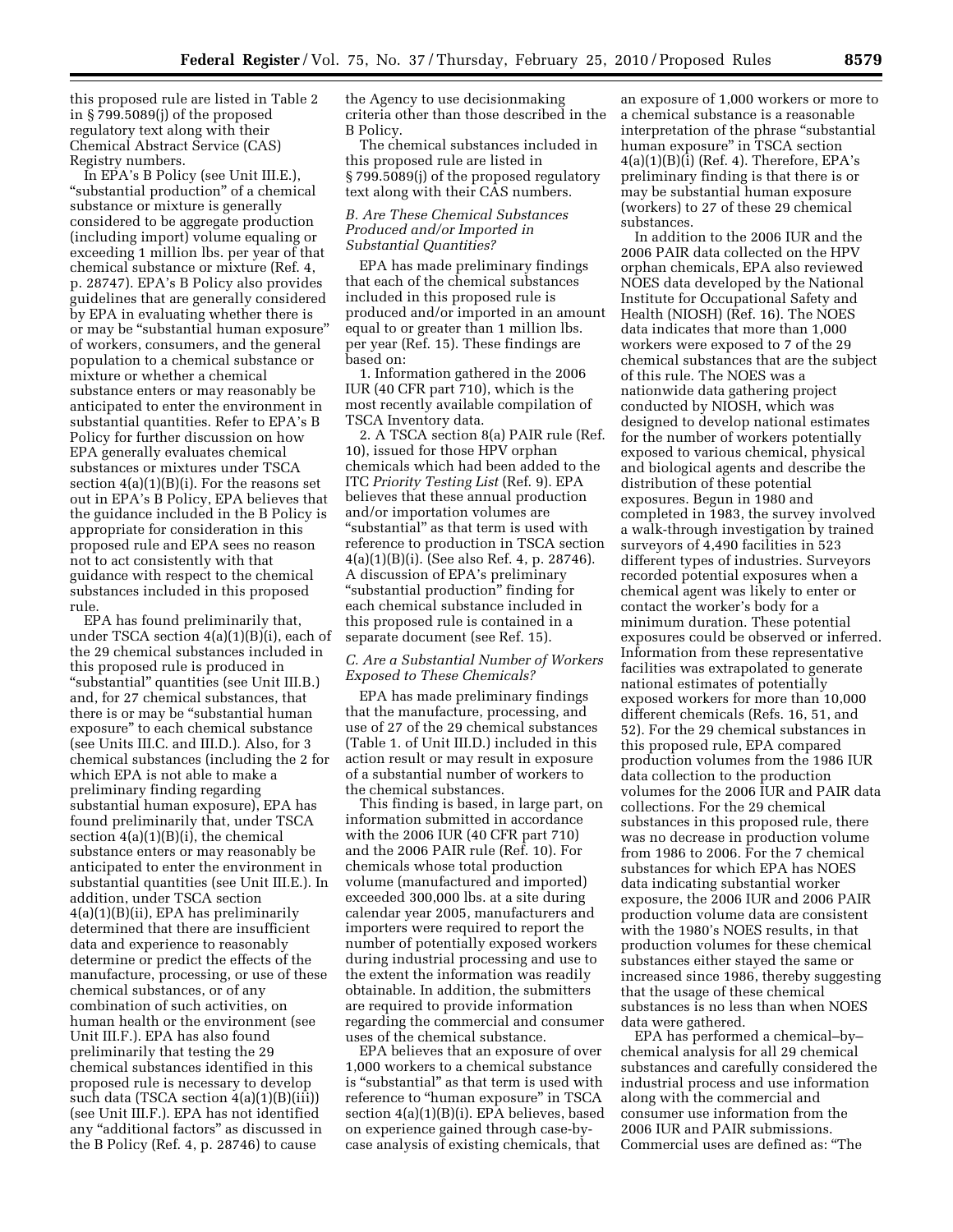use of a chemical substance or mixture in a commercial enterprise providing saleable goods or services (e.g., dry cleaning establishment, painting contractor)''; 40 CFR 710.43. Detailed information from the IUR submissions can be found in the ''Testing of Certain High Production Volume Chemicals-3 (Exposure Findings Supporting Information)'' (Ref. 15). Based on the descriptions provided for the IUR uses, EPA has preliminarily concluded that chemical substances with certain reported commercial uses, such as painting contractor, etc., may result in potential exposure to 1,000 workers or more. The total number of workers reported under the IUR is the sum of information on both industrial workers plus commercial use workers. EPA's exposure findings document (Ref. 15) discusses the basis of EPA's preliminary ''substantial exposure'' finding for workers. The Agency also solicits

comment regarding the number of workers potentially exposed to the chemical substances identified in this proposed rule.

## *D. Are a Substantial Number of Consumers Exposed to These Chemicals?*

Based on 2006 IUR data, EPA has made preliminary findings that the uses of 20 of the chemical substances included in this action result or may result in exposure to a substantial number of consumers (Ref. 15). EPA reviewed the consumer use information reported for the 2006 IUR and carefully considered the nature of those uses. As stated in EPA's B Policy, the Agency believes, based on experience gained through case-by-case analysis of other chemical substances, that an exposure of 10,000 or more consumers to a chemical substance is a reasonable interpretation of the phrase ''substantial human exposure'' in TSCA section

4(a)(1)(B)(i) (Ref. 4). Upon completion of the review, EPA has preliminarily concluded that the reported consumer uses for certain of the chemical substances in this action may result in exposures to at least 10,000 consumers, so there is substantial human exposure to these chemical substances.

A discussion of the basis for EPA's preliminary "substantial exposure" finding for consumers is contained in a separate document (Ref. 15). The Agency solicits comment regarding the number of consumers potentially exposed to the chemical substances identified in this proposed rule, particularly on assumptions that are based on EPA's experience with other chemical substances that there is or may be "substantial human exposure" to a chemical substance when that chemical substance is used in certain consumer– use products, and is produced at high production volume.

| TABLE 1.-EXPOSURE BASED FINDINGS-SUBSTANTIAL HUMAN EXPOSURE |  |
|-------------------------------------------------------------|--|
|-------------------------------------------------------------|--|

|                                                                                                                                                       |                          | <b>Production Volume</b>                            |                                                       | Meet Expo-                                                 | Meet Expo-                                    |                | Meet Sub-      | 2006 IUR or |
|-------------------------------------------------------------------------------------------------------------------------------------------------------|--------------------------|-----------------------------------------------------|-------------------------------------------------------|------------------------------------------------------------|-----------------------------------------------|----------------|----------------|-------------|
| sure Based<br>Criteria For<br><b>NOES</b><br>CAS No.<br>Manufac-<br>(number of<br>2006 IUR<br>PAIR<br>turing & In-<br>workers)<br>dustrial<br>Workers |                          | sure Based<br>Criteria for<br>Commercial<br>Workers | Meet Expo-<br>sure Based<br>Criteria for<br>Consumers | stantial or<br>Significant<br>Release Cri-<br>teria (PAIR) | <b>PAIR</b><br>commercial/<br>consumer<br>use |                |                |             |
| $83 - 41 - 0$                                                                                                                                         | $<$ 1 million (M)        | $>10M-50M$                                          |                                                       |                                                            |                                               |                | $\pmb{\times}$ |             |
| $96 - 22 - 0$                                                                                                                                         | $>10M-50M$               | $>10M-50M$                                          |                                                       |                                                            |                                               | X              |                | X           |
| $98 - 09 - 9$                                                                                                                                         | $>1M-10M$                | $>1M-10M$                                           | X                                                     | 851                                                        | X                                             | X              |                | X           |
| $98 - 56 - 6$                                                                                                                                         | $>1M-10M$                | $>1M-10M$                                           | X                                                     |                                                            | $\pmb{\times}$                                | X              |                | X           |
| $111 - 44 - 4$                                                                                                                                        | $>1M-10M$                | < 1M                                                | X                                                     |                                                            | X                                             | X              |                | X           |
| $127 - 68 - 4$                                                                                                                                        | $>1M-10M$                | < 1M                                                | X                                                     | 9.386                                                      | $\pmb{\times}$                                |                |                |             |
| $506 - 51 - 4$                                                                                                                                        | < 1M                     | $>1M-10M$                                           | X                                                     | 1.281                                                      | X                                             |                |                |             |
| $506 - 52 - 5$                                                                                                                                        | < 1M                     | $>1M-10M$                                           | X                                                     | 1,565                                                      | $\mathsf X$                                   |                |                |             |
| $515 - 40 - 2$                                                                                                                                        | $>1M-10M$                | $>1M-10M$                                           | X                                                     |                                                            | X                                             | $\pmb{\times}$ |                | X           |
| 2494-89-5                                                                                                                                             | $>1M-10M$                | $>1M-10M$                                           | X                                                     |                                                            | X                                             | X              |                | X           |
| $5026 - 74 - 4$                                                                                                                                       | $>1M-10M$                | $>1M-10M$                                           | X                                                     | 952                                                        | $\pmb{\times}$                                |                |                |             |
| 22527-63-5                                                                                                                                            | $>1M-10M$                | $>1M-10M$                                           | X                                                     |                                                            | X                                             | X              |                | X           |
| 24615-84-7                                                                                                                                            | $>1M-10M$                | < 1M                                                | $\pmb{\times}$                                        |                                                            | X                                             | X              |                | X           |
| $25321 - 41 - 9$                                                                                                                                      | $>1M-10M$                | < 1M                                                | $\pmb{\times}$                                        | 2,843                                                      | $\pmb{\times}$                                |                |                |             |
| 25646-71-3                                                                                                                                            | $>1M-10M$                | < 1M                                                | X                                                     |                                                            | X                                             | X              |                | X           |
| 52556-42-0                                                                                                                                            | $>1M-10M$                | $>1M-10M$                                           | X                                                     |                                                            | X                                             | X              |                | X           |
| 61788-76-9                                                                                                                                            | $>10M-50M$               | $>1M-10M$                                           | X                                                     | 176,314                                                    | X                                             | $\mathsf{x}$   |                | X           |
| 65996-79-4                                                                                                                                            | $>10M-50M$               | $>1M-10M$                                           | X                                                     |                                                            | $\pmb{\times}$                                | X              |                | X           |
| 65996-82-9                                                                                                                                            | > 100M-1 bil-<br>lion(B) | $>100M-1B$                                          | X                                                     |                                                            | X                                             | X              |                | X           |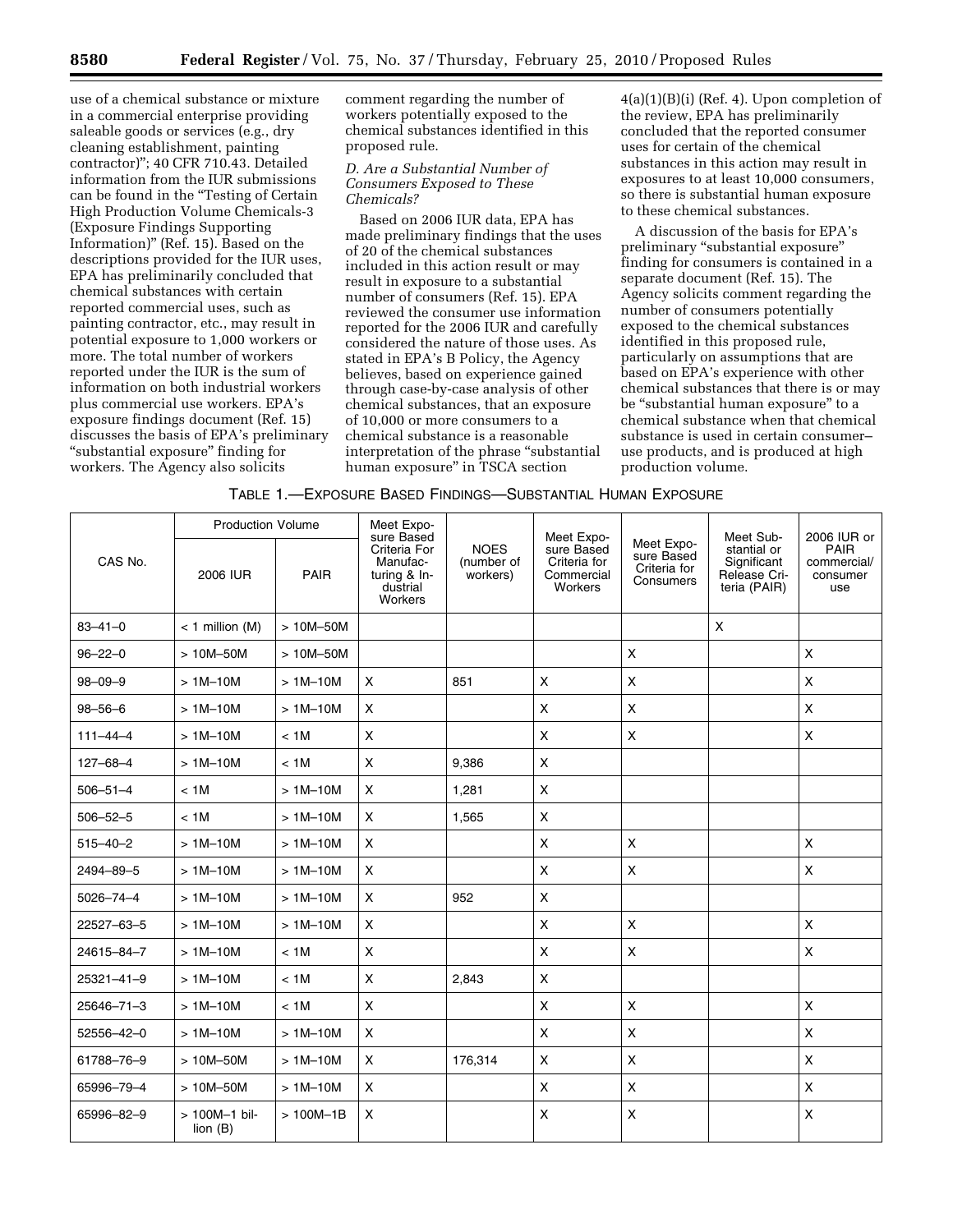|            | <b>Production Volume</b> |             | Meet Expo-<br>sure Based                                                                                 |        | Meet Expo-                                                 | Meet Expo-<br>sure Based<br>Criteria for<br>Consumers | Meet Sub-<br>stantial or<br>Significant<br>Release Cri-<br>teria (PAIR) | 2006 IUR or<br><b>PAIR</b><br>commercial/<br>consumer<br>use |
|------------|--------------------------|-------------|----------------------------------------------------------------------------------------------------------|--------|------------------------------------------------------------|-------------------------------------------------------|-------------------------------------------------------------------------|--------------------------------------------------------------|
| CAS No.    | 2006 IUR                 | <b>PAIR</b> | <b>NOES</b><br>Criteria For<br>Manufac-<br>(number of<br>turing & In-<br>workers)<br>dustrial<br>Workers |        | sure Based<br>Criteria for<br>Commercial<br><b>Workers</b> |                                                       |                                                                         |                                                              |
| 65996-89-6 | >1B                      | >1B         | X                                                                                                        | 761    | $\boldsymbol{\mathsf{x}}$                                  | X                                                     | X                                                                       | X                                                            |
| 65996-92-1 | $>100M-1B$               | $>100M-1B$  | X                                                                                                        |        | $\boldsymbol{\mathsf{x}}$                                  | X                                                     |                                                                         | X                                                            |
| 68082-78-0 | $>1M-10M$                | $>1M-10M$   | X                                                                                                        | 41,153 | $\times$                                                   |                                                       |                                                                         |                                                              |
| 68187-57-5 | $>100M-1B$               | $>100M-1B$  | X                                                                                                        |        | X                                                          | X                                                     |                                                                         | X                                                            |
| 68442-60-4 | $>1M-10M$                | $>1M-10M$   | X                                                                                                        |        | $\boldsymbol{\mathsf{x}}$                                  | X                                                     |                                                                         | X                                                            |
| 68610-90-2 | $>1M-10M$                | $>1M-10M$   |                                                                                                          |        |                                                            | X                                                     |                                                                         | X                                                            |
| 68988-22-7 | $>10M-50M$               | $>10M-50M$  |                                                                                                          |        |                                                            |                                                       | X                                                                       |                                                              |
| 70693-50-4 | $>1M-10M$                | $>1M-10M$   | $\boldsymbol{\mathsf{x}}$                                                                                |        | $\boldsymbol{\mathsf{x}}$                                  | X                                                     |                                                                         | X                                                            |
| 72162-15-3 | $>1M-10M$                | < 1M        | X                                                                                                        | 64,227 | $\times$                                                   |                                                       |                                                                         |                                                              |
| 73665-18-6 | $>$ 50M-100M             | $>100M-1B$  | X                                                                                                        |        | X                                                          | X                                                     |                                                                         | X                                                            |

TABLE 1.—EXPOSURE BASED FINDINGS—SUBSTANTIAL HUMAN EXPOSURE—Continued

### *E. Are Substantial Quantities of These Chemicals Released to the Environment?*

EPA has made preliminary findings that three chemical substances, benzene, 1,2–dimethyl–3–nitro–acetaldehyde (CAS No. 83–41–0); tar oils, coal (CAS No. 65996–89–6); and 1,4– benzenedicarboxylic acid, 1,4–dimethyl ester, manuf. of, by-products from (CAS No. 68988–22–7) enter or may reasonably be anticipated to enter the environment in substantial quantities. These findings are based upon their reported PAIR data.

EPA believes that an environmental release of a chemical substance in an amount equal to or greater than 1 million lbs. per year or greater than 10% of the reported production volume is "substantial" as that term is used with reference to ''enter the environment in substantial quantities'' in TSCA section 4(a)(1)(B)(i). (See Ref. 4, pp. 28736, 28746).

The Agency solicits comment regarding additional information pertaining to the amount of environmental release of the chemical substances identified in this proposed rule.

# *F. Do Sufficient Data Exist for These Chemical Substances?*

In developing the testing requirements for chemicals contained in this proposed rule, available information on chemical/physical properties, environmental fate, ecotoxicity and human health effects was searched using the data sources

outlined in the OECD guidelines found in section 3.1 (Reliability, Relevance and Adequacy) of the ''Manual for the Investigation of HPV Chemicals'' (Ref. 6) such as: Beilstein Database, CRC Handbook of Chemistry and Physics, Hawley's Condensed Chemical Dictionary, Illustrated Handbooks of Physical–Chemical Properties and Environmental Fate for Organic Chemicals, Merck Index, Hazardous Substances Data Bank (HSDB), TOXLINE, and National Technical Information Service (NTIS). EPA also searched for available data as summarized in its HPV Information System (Ref. 50). When appropriate, the Federal Research In Progress (FEDRIP) database was also searched. Any information that was obtained from these searches was evaluated for data acceptability using the guidelines described on EPA's HPV Challenge Program website (*http://www.epa.gov/*  chemrtk): "Guidance for Meeting the SIDS Requirements (the SIDS Guide)'' and ''Guidance for Assessing the Adequacy of Existing Data.'' Furthermore, data adequacy and reliability were evaluated using the OECD guidelines which can be found in section 3.1 of the OECD ''Manual for the Investigation of HPV Chemicals'' (Ref. 6).

Section 799.5089(j) of the proposed regulatory text lists each chemical and the SIDS tests for which adequate data are not currently available to the Agency. The Agency preliminarily finds that the existing data for one or more of the SIDS testing endpoints for each of

the chemicals listed in Table 2 of the proposed regulatory text (including environmental fate (comprising five tests for physical/chemical properties [melting point, boiling point, vapor pressure, *n*-Octanol/Water Partition Coefficient, and water solubility] and biodegradation); ecotoxicity (tests in fish, Daphnia, and algae); acute toxicity; genetic toxicity (gene mutations and chromosomal aberrations); repeated dose toxicity; and developmental and reproductive toxicity) are insufficient to enable EPA to reasonably determine or predict the human health and environmental effects resulting from manufacture, processing, and use of these chemical substances.

# *G. Can Other Data Meet the Requirements for the Testing Proposed in this Action?*

EPA solicits comment concerning the availability of existing studies on the SIDS endpoints proposed in this document on these chemical substances. To the extent that additional studies relevant to the testing proposed in this rulemaking are known to exist, EPA strongly encourages the submission of this information as comments to the proposed rule, including full citations for publications and full copies of unpublished studies. If EPA judges such data to be sufficient, corresponding testing will not be included in the final rule. Commenters are also encouraged to prepare a robust summary (Ref. 13) for each such study to facilitate EPA's review of the full study report or publication. Persons who respond to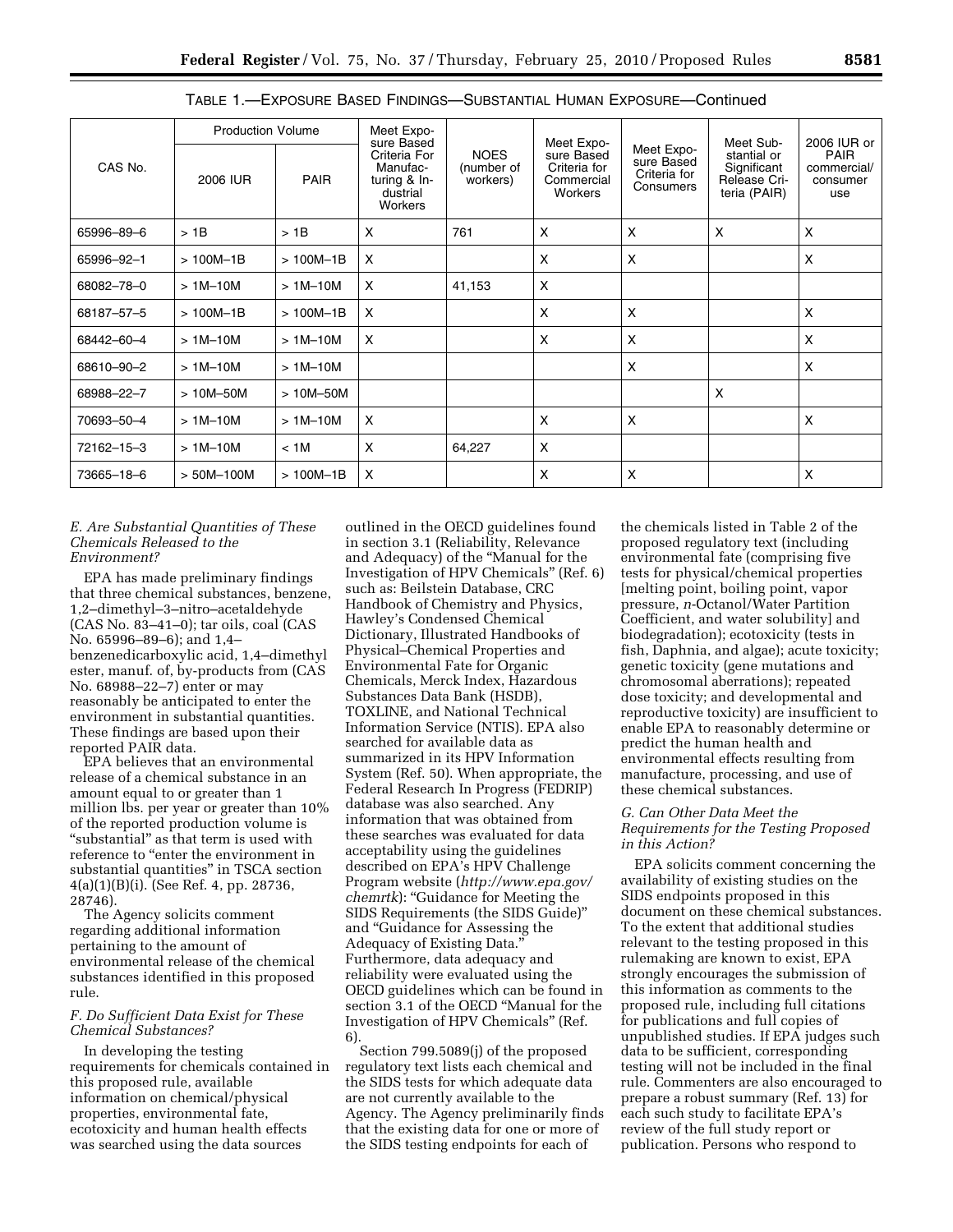this request to submit robust summaries are also encouraged to submit the robust summary electronically via the High Production Volume Information System (HPVIS) to allow for its ready incorporation into HPVIS. Directions for electronic submission of robust summary information into HPVIS are provided at *https://iaspub.epa.gov/ oppthpv/metadata.html.* This link will direct you to the ''HPVIS Quick Start and User's Guide.''

Persons who believe that adequate information regarding a chemical subject to this proposed rule can be developed using a category or the Structure–Activity Relationships (SAR) approach are encouraged to submit appropriate information, along with their rationale which substantiates this belief, during the comment period on this proposed rule. If, based on submitted information and other information available to EPA, the Agency agrees EPA will take such measures as are needed to avoid unnecessary testing in the final rule.

### *H. Is Testing Necessary for These Chemical Substances?*

EPA knows of no other means to generate the SIDS data other than the testing proposed in this document, and therefore believes that conducting the needed SIDS testing identified for the 29 subject chemical substances is necessary to provide data relevant to a determination of whether the manufacture, processing, and use of the chemical substances does or does not present an unreasonable risk of injury to human health and the environment. EPA also believes it's important to make these data available to satisfy the ''Rightto-Know'' principles included in the HPV Challenge Program goals.

#### **IV. Proposed Testing**

# *A. What Testing is Being Proposed in this Action?*

EPA is proposing specific testing and reporting requirements for the chemical substances specified in § 799.5089(j) of the proposed regulatory text.

All of the proposed testing requirements are listed in Table 2 in § 799.5089(j) of the proposed regulatory text and consist of a series of test methods covering many of the endpoints in the OECD HPV SIDS testing battery. EPA's TSCA 799 test guidelines (40 CFR part 799, subparts E and H) have been harmonized with the OECD test guidelines. However, EPA is specifying that the American Society for Testing and Materials International (ASTM International) or the TSCA 799 test guidelines be used rather than

OECD test guidelines because the language in the ASTM International standards and the TSCA 799 test guidelines makes clear which steps are mandatory and which steps are only recommended. Accordingly, in order to comply with the testing proposed, EPA is proposing that testing must be conducted in accordance with ASTM International or TSCA 799 test guidelines. Most of the proposed testing requirements for a particular endpoint are specified in one test standard. In the case of certain endpoints, however, any of multiple listed methods could be used. For several of the proposed test standards, EPA has identified and is proposing certain ''Special Conditions'' as discussed in this unit. The following endpoints and proposed test standards would be required under this proposed rule.

1. *Physical/Chemical Properties*. Melting Point: ASTM E 324–99 (capillary tube) (Ref. 17).

Boiling Point: ASTM E 1719–05 (ebulliometry) (Ref. 18).

Vapor Pressure: ASTM E 1782–03 (thermal analysis) (Ref. 19).

*n*-Octanol/Water Partition Coefficient: Method A (40 CFR 799.6755—shake flask).

Method B (ASTM E 1147–92(2005) liquid chromatography) (Ref. 20).

Method C (40 CFR 799.6756 generator column).

Water Solubility:

Method A: (ASTM E 1148–02—shake flask) (Ref. 21).

Method B (40 CFR 799.6784—shake flask).

Method C (40 CFR 799.6784—column elution).

Method D (40 CFR 799.6786 generator column).

For those chemical substances needing melting points determinations, EPA is proposing that melting points be determined according to ASTM method E 324–99. Although ASTM International indicates on its website, *http:// www.astm.org/cgi-bin/SoftCart.exe/ STORE/* 

*filtrexx40.cgi?U+mystore+lien2117+- L+E324+/usr6/htdocs/astm.org/ DATABASE.CART/WITHDRAWN/ E324.htm* that ASTM E 324–99 has been withdrawn, ASTM International's withdrawal of the method means only that ASTM International no longer continues to develop and improve the method. It does not mean that ASTM International no longer considers the method to be valid. ASTM International has explained that ASTM E 324–99 was withdrawn because:

The standard utilizes old, well-developed technology; it is highly unlikely that any

additional [changes] and/or modifications will ever be pursued by the E15 [committee]. The time and effort needed to maintain these documents detract from the time available to develop new standards which use modern technology. (Ref. 22)

ASTM International still makes the method available for informational purposes and it can still be purchased from ASTM International at the address listed in § 799.5089(h) of the proposed regulatory text.

EPA concludes that ASTM International's withdrawal of ASTM E 324–99 does not have negative implications on the validity of the method, and EPA is proposing that melting points be determined according to ASTM E 324–99.

For the ''*n*-Octanol/Water Partition Coefficient (log 10 basis)'' and water solubility endpoints, EPA is proposing that certain ''Special Conditions'' be considered by test sponsors in determining the appropriate test method that would be used from among those included for these endpoints in Table 3 in § 799.5089(j) of the proposed regulatory text.

For the ''*n*-Octanol/Water Partition Coefficient (log 10 basis)'' endpoint, also known as  $log K<sub>ow</sub>$ , EPA proposes that an appropriate selection be made from among three alternative methods for measuring the chemical substance's *n*-Octanol/Water Partition Coefficient (log 10 basis; " $log K_{ow}$ "). Prior to determining the appropriate standard to use, if any, to measure the *n*-Octanol/Water Partition Coefficient, EPA is recommending that the  $log K<sub>ow</sub>$  be quantitatively estimated. EPA recommends that the method described in ''Atom/Fragment Contribution Method for Estimating Octanol-Water Partition Coefficients" (Ref. 23) be used in making such estimation. EPA is proposing that test sponsors must submit with the final study report the underlying rationale for the test standard selected for this endpoint. EPA is proposing this approach recognizing that, depending on the chemical substance's  $log K_{ow}$ , one or more test methods may provide adequate information for determining the  $log K<sub>ow</sub>$ , but that in some instances one particular test method may be more appropriate. In general, EPA believes that the more hydrophobic a subject chemical is, the less well Method A (40 CFR 799.6755—shake flask) will work and Method B (ASTM E 1147–92(2005)) and Method C (40 CFR 799.6756 generator column) become more suitable, especially Method C. The proposed test methodologies have been developed to meet a wide variety of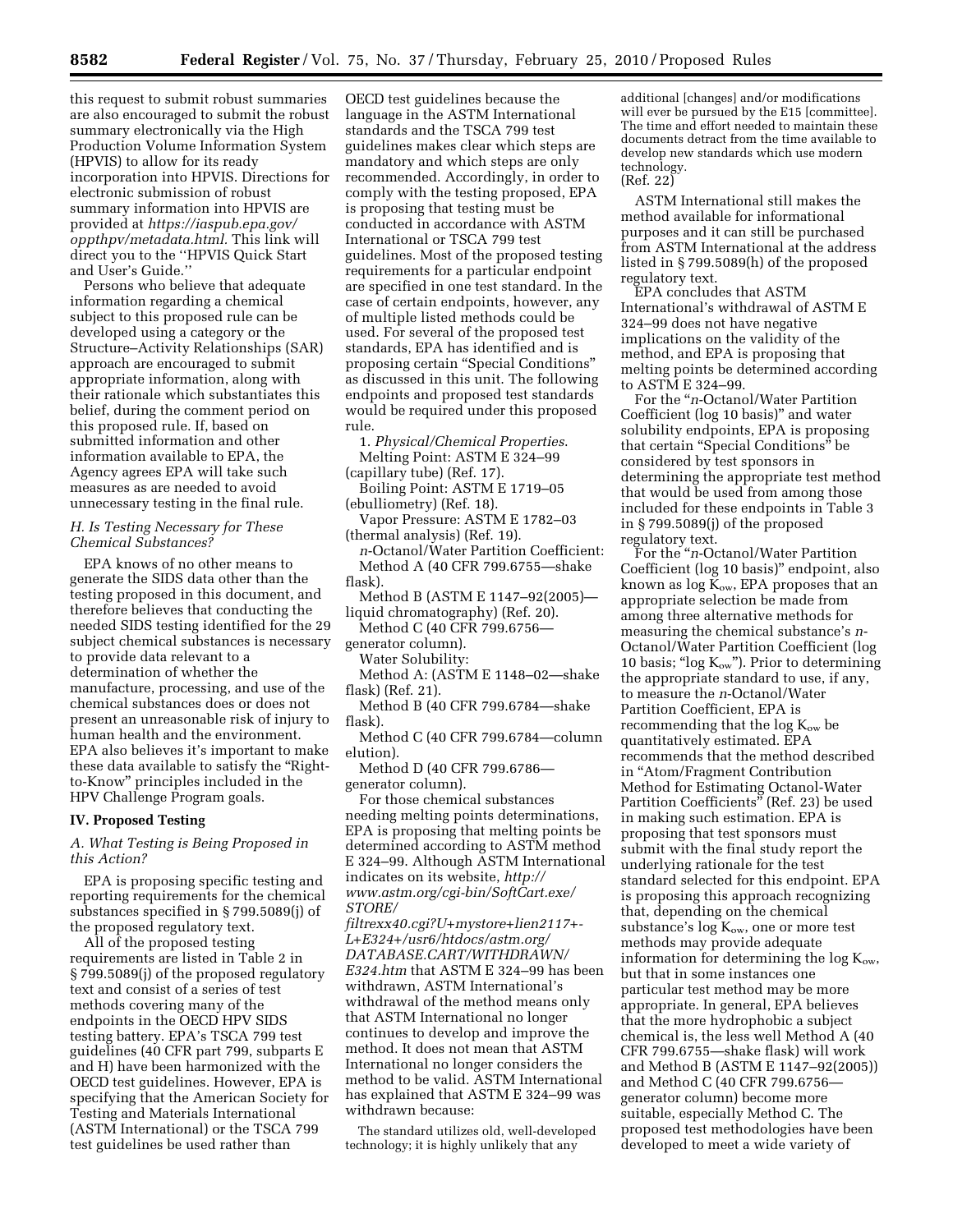needs; and, as such, are silent on experimental conditions related to pH. Therefore, EPA proposes that all required *n*-Octanol/Water Partition

Coefficient tests be conducted at pH 7 to ensure environmental relevance. The proposed test standards and  $log K<sub>ow</sub>$ ranges that would determine which tests must be conducted for this endpoint are shown in Table 2 of this unit.

| <b>Testing Category</b>         | <b>Test Requirements and References</b>                                                                                                                                                                                                                                                                                                                                                               | <b>Special Conditions</b>                                                                                                                                                                                                                                                                                                                                                                                                                                                                                                                                                                                                                              |
|---------------------------------|-------------------------------------------------------------------------------------------------------------------------------------------------------------------------------------------------------------------------------------------------------------------------------------------------------------------------------------------------------------------------------------------------------|--------------------------------------------------------------------------------------------------------------------------------------------------------------------------------------------------------------------------------------------------------------------------------------------------------------------------------------------------------------------------------------------------------------------------------------------------------------------------------------------------------------------------------------------------------------------------------------------------------------------------------------------------------|
| Physical/chemical<br>properties | <i>n</i> -Octanol/Water Partition Coefficient (log 10 basis)<br>or log $K_{ow}$ :<br>The appropriate log $K_{ow}$ test, if any, would be se-<br>lected from those listed in this column-see Spe-<br>cial Conditions in the adjacent column.<br>Method A: 40 CFR 799.6755 (shake flask)<br>Method B: ASTM E 1147-92(2005) (liquid chroma-<br>tography)<br>Method C: 40 CFR 799.6756 (generator column) | <i>n</i> -Octanol/Water Partition Coefficient or log $K_{ow}$ :<br>Which method is required, if any, is determined by the test sub-<br>stance's estimated log $K_{ow}$ as follows:<br>$log K_{ow}$ < 0: no testing required.<br>log K <sub>ow</sub> range 0-1: Method A or B.<br>$log K_{ow}$ range > 1–4: Method A or B or C.<br>$log K_{ow}$ range > 4–6: Method B or C.<br>$log K_{ow} > 6$ : Method C.<br>Test sponsors must provide in the final study report the underlying<br>rationale for the method and pH selected. In order to ensure envi-<br>ronmental relevance, EPA highly recommends that the selected<br>study be conducted at pH 7. |

For the "Water Solubility" endpoint, EPA proposes an appropriate selection be made from among four alternative methods for measuring that endpoint. The test method used, if any, would be determined by first quantitatively estimating the test substance's water solubility. One recommended method for estimating water solubility is described in ''Improved Method for

Estimating Water Solubility From Octanol/Water Partition Coefficient'' (Ref. 24). EPA is also proposing that test sponsors be required to submit in the final study report the underlying rationale for the test standard selected for this endpoint. The proposed test methodologies have been developed to meet a wide variety of needs and, as such, are silent on experimental

conditions related to pH. Therefore, EPA proposes that all required water solubility tests be conducted starting at pH 7 to ensure environmental relevance. The estimated water solubility ranges that EPA is proposing for use in selecting an appropriate proposed test standard are shown in Table 3 of this unit.

| TABLE 3.—TEST REQUIREMENTS FOR THE WATER SOLUBILITY ENDPOINT |  |  |
|--------------------------------------------------------------|--|--|
|--------------------------------------------------------------|--|--|

| <b>Testing Category</b>         | <b>Test Requirements and References</b>                                                                                                                                                                                                                                                                                                                                                  | <b>Special Conditions</b>                                                                                                                                                                                                                                                                                                                                                                                                                                                                                                                                                        |
|---------------------------------|------------------------------------------------------------------------------------------------------------------------------------------------------------------------------------------------------------------------------------------------------------------------------------------------------------------------------------------------------------------------------------------|----------------------------------------------------------------------------------------------------------------------------------------------------------------------------------------------------------------------------------------------------------------------------------------------------------------------------------------------------------------------------------------------------------------------------------------------------------------------------------------------------------------------------------------------------------------------------------|
| Physical/chemical<br>properties | Water solubility:<br>The appropriate method to use, if any, to test for<br>water solubility would be selected from those list-<br>ed in this column—see Special Conditions in the<br>adjacent column.<br>Method A: ASTM E 1148-02 (shake flask)<br>Method B: 40 CFR 799.6784 (shake flask)<br>Method C: 40 CFR 799.6784 (column elution)<br>Method D: 40 CFR 799.6786 (generator column) | Water solubility:<br>Which method is required, if any, would be determined by the test<br>substance's estimated water solubility. Test sponsors must pro-<br>vide in the final study report the underlying rationale for the meth-<br>od and pH selected. In order to ensure environmental relevance,<br>EPA highly recommends that the selected study be conducted<br>starting at pH 7.<br>> 5,000 milligram/Liter (mg/L): Method A or B.<br>$> 10$ mg/L—5,000 mg/L: Method A, B, C, or D.<br>$> 0.001$ mg/L-10 mg/L: Method C or D.<br>$\leq$ 0.001 mg/L: No testing required. |

2. *Environmental Fate and Pathways*. Ready Biodegradation:

Method A: ASTM E 1720–01 (Sealed vessel  $CO<sub>2</sub>$  production test) (Ref. 25). Method B: International Organization

for Standardization (ISO) 14593 ( $CO<sub>2</sub>$ headspace test) (Ref. 26).

Method C: ISO 7827 (Method by analysis of dissolved organic carbon (DOC)) (Ref. 27).

Method D: ISO 9408 (Determination of oxygen demand in a closed respirometer) (Ref. 28).

Method E: ISO 9439 (Carbon dioxide evolution test) (Ref. 29).

Method F: ISO 10707 (Closed bottle test) (Ref. 30).

Method G: ISO 10708 (Two-phase closed bottle test) (Ref. 31).

For the "Ready Biodegradation" endpoint, EPA proposes an appropriate selection be made from among seven alternative methods for measuring the substance's ready biodegradability. For most test substances, EPA considers Method A (ASTM E 1720–01) and Method B (ISO 14593) to be generally applicable, cost effective, and widely accepted internationally. However, the test method used, if any, will depend on the physical and chemical properties of the test substance, including its water solubility. An additional document, ISO 10634 (Ref. 32), provides guidance for selection of an appropriate test method for a given test substance considering the substances physical and chemical properties. EPA is also proposing that test sponsors be required to submit in

the final study report the underlying rationale for the test standard selected for this endpoint.

3. *Aquatic Toxicity*.

Test Group 1:

Acute toxicity to fish (ASTM E 729– 96(2002)) (Ref. 33),

Acute toxicity to Daphnia (ASTM E 729–96(2002)) (Ref. 33), and

Toxicity to plants (algae) (ASTM E 1218–04e1) (Ref. 34).

Test Group 2:

Chronic toxicity to Daphnia (ASTM E 1193–97(2004)) (Ref. 35) and

Toxicity to plants (algae) (ASTM E 1218–04e1) (Ref. 34).

For the "Aquatic Toxicity" endpoint, the OECD HPV SIDS Program recognizes that, for certain chemical substances, acute toxicity studies are of limited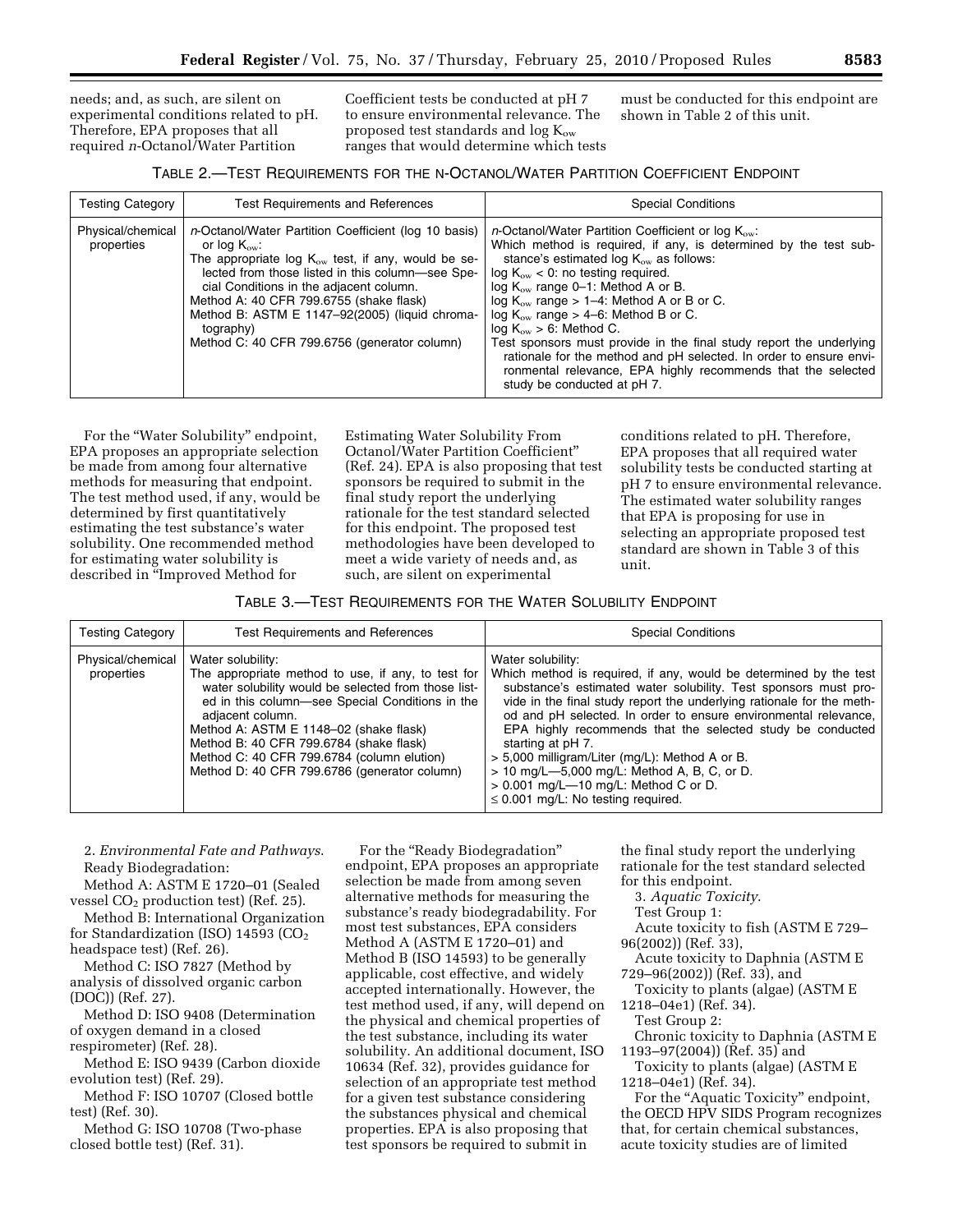value in assessing the substances' aquatic toxicity. This issue arises when considering chemical substances with high  $log K<sub>ow</sub>$  values. In such cases, toxicity is unlikely to be observed over the duration of acute toxicity studies because of reduced uptake and the extended amount of time required for such substances to reach steady state or toxic concentrations in the test organism. For such situations, the OECD HPV SIDS Program recommends use of chronic toxicity testing in Daphnia in place of acute toxicity testing in fish and Daphnia. EPA is proposing that the aquatic toxicity testing requirement be determined based on the test substance's measured  $log K_{ow}$  as determined by using the approach outlined in Unit IV.A.1., in the discussion of ''*n*-Octanol/Water Coefficient,'' and in Table 3 in § 799.5089(j) of the proposed regulatory text. For test substances determined to have a  $log K<sub>ow</sub>$  of less than 4.2, one or more of the following tests (described as ''Test Group 1'' in Table 3 in § 799.5089(j) of the proposed regulatory text) are proposed: Acute toxicity to fish (ASTM E 729–96(2002)); Acute toxicity to Daphnia (ASTM E 729–96(2002)); and Toxicity to plants (algae) (ASTM E 1218–04e1). For test substances determined to have a  $log K<sub>ow</sub>$  that is greater than or equal to 4.2, one or both of the following tests (described as ''Test Group 2'' in Table 3 in § 799.5089(j) of the proposed regulatory text) are proposed: Chronic toxicity to Daphnia (ASTM E 1193–97(2004)) and Toxicity to plants (algae) (ASTM E 1218–04e1). As outlined in Table 3 in § 799.5089(j) of the proposed regulatory text, depending on the testing proposed in Test Group 1, the Test Group 2 chronic Daphnia test may substitute for either or both the acute fish toxicity test and the acute Daphnia test.

Using SAR, a  $log K_{ow}$  of 4.2 corresponds with a fish bioconcentration factor (BCF) of about 1,000 (Refs. 24, 36, and 37). A chemical with a fish BCF value of 1,000 or more is characterized as having a tendency to accumulate in living organisms relative to the concentration of the chemical substance in the surrounding environment (Ref. 37). For the purposes of this proposed rule, EPA's use of a log  $K_{\rm ow}$  equal to or greater than 4.2 (which corresponds with a fish BCF value of 1,000) is consistent with the approach taken in the Agency's Final Policy Statement under TSCA section 5 entitled "Category for Persistent, Bioaccumulative, and Toxic New Chemical Substances'' (Ref. 38). EPA has also used a measured BCF that is equal

to or greater than 1,000 or, in the absence of bioconcentration data, a log P [same as  $log K_{ow}$ ] value equal to or greater than 4.3 to help define the potential of a new chemical substance to cause significant adverse environmental effects (''Significant New Use Rules; General Provisions For New Chemical Follow-Up'' under TSCA sections 5 and 26(c) (Ref. 39; see also 40 CFR 721.3)). EPA considers the difference between the  $log K<sub>ow</sub>$  of 4.3 cited in the 1989 **Federal Register** document (Ref. 39) and the  $log K<sub>ow</sub>$  value of 4.2 cited in this proposed TSCA section 4 test rule to be negligible.

EPA recognizes that in some circumstances, acute aquatic toxicity testing (Test Group 1) may be relevant for certain chemical substances having a  $log K<sub>ow</sub>$  equal to or greater than 4.2. Chemical substances that are dispersible in water (e.g., surfactants, detergents, aliphatic amines, and cationic dyes) may have  $log K_{ow}$  values greater than 4.2 and may still be acutely toxic to aquatic organisms. For any chemical substance listed in Table 3 in § 799.5089(j) of the proposed regulatory text for which a test sponsor believes that an alternative to the  $log K<sub>ow</sub>$  threshold of 4.2 is appropriate, the test sponsor may request a modification of the test standard in the final rule as described in 40 CFR 790.55. Based upon the supporting rationale provided by the test sponsor, EPA may allow an alternative threshold or method to be used for determining whether acute or chronic aquatic toxicity testing must be performed for a specific test substance. EPA is soliciting public comment on this approach as well as other alternative approaches in this area.

4. *Mammalian Toxicity—Acute*. Acute Inhalation Toxicity (rat): Method A (40 CFR 799.9130)

Acute Oral Toxicity (rat): Method B (ASTM E 1163–98(2002) (Ref. 53) or 40 CFR 799.9110(d)(1)(i)(A))

For the ''Mammalian Toxicity— Acute'' endpoint, EPA is proposing that certain ''Special Conditions'' in the form of the chemical substance's physical/ chemical properties or physical state be considered in determining the appropriate test method that would be used from among those included for this endpoint in Table 3 in § 799.5089(j) of the proposed regulatory text. The OECD HPV SIDS Program recognizes that, for most chemical substances, the oral route of administration will suffice for this endpoint. However, consistent with the approach taken under the voluntary HPV Challenge Program, EPA is proposing that, for test substances that are gases at room temperature (25° C), the acute mammalian toxicity study be

conducted using inhalation as the exposure route (described as Method A (40 CFR 799.9130) in Table 3 in § 799.5089(j) of the proposed regulatory text). In the case of a potentially explosive test substance, care must be taken to avoid the generation of explosive concentrations. For all other chemicals (i.e., those that are either liquids or solids at room temperature), EPA is proposing that the acute toxicity testing be conducted via oral administration using an ''Up/Down'' test method (described as Method B (ASTM E 1163–98 (2002) or 40 CFR 799.9110(d)(1)(i)(A)) in Table 3 in § 799.5089(j) of the proposed regulatory text). Consistent with the voluntary HPV Challenge Program, EPA is proposing to allow the use of the Neutral Red Uptake (NRU) basal cytotoxicity assay to select the starting dose for the acute oral toxicity test (Ref. 52). This test is included as a Special Condition in Table 3 of the proposed regulatory text. A document developed by National Institutes of Health/National Insitute of Environmental Health Sciences (NIH/ NIEHS) provides guidance on how to use the NRU assay to estimate a starting dose for an acute oral toxicity test (Ref. 44). Recent versions of the standardized protocols for the NRU assay are available at the NIEHS/Interagency Coordinating Committee on the Validation of Alternative Methods (ICCVAM) website, *http:// iccvam.niehs.nih.gov/methods/ acutetox/invitrocyto/invcyt*\_*proto.htm*  (Refs. 45–47).

Dermal toxicity testing is not proposed in this rulemaking, and the Agency does not intend to include any dermal toxicity testing in any TSCA section 4 HPV SIDS rulemakings.

5. *Mammalian Toxicity— Genotoxicity*.

Gene Mutations:

Bacterial Reverse Mutation Test (*in vitro*): 40 CFR 799.9510

Chromosomal Damage:

*In Vitro* Mammalian Chromosome Aberration Test (40 CFR 799.9537), or the *In Vivo* Mammalian Bone Marrow Chromosomal Aberration Test (rodents: mouse (preferred species), rat, or Chinese hamster) (40 CFR 799.9538), or the *In Vivo* Mammalian Erythrocyte Micronucleus Test (sampled in bone marrow) (rodents: mouse (preferred species), rat, or Chinese hamster) (40 CFR 799.9539).

Persons who would be required to conduct testing for chromosomal damage are encouraged to use *in vitro*  genetic toxicity testing (i.e., the Mammalian Chromosome Aberration Test) to generate the needed genetic toxicity screening data, unless known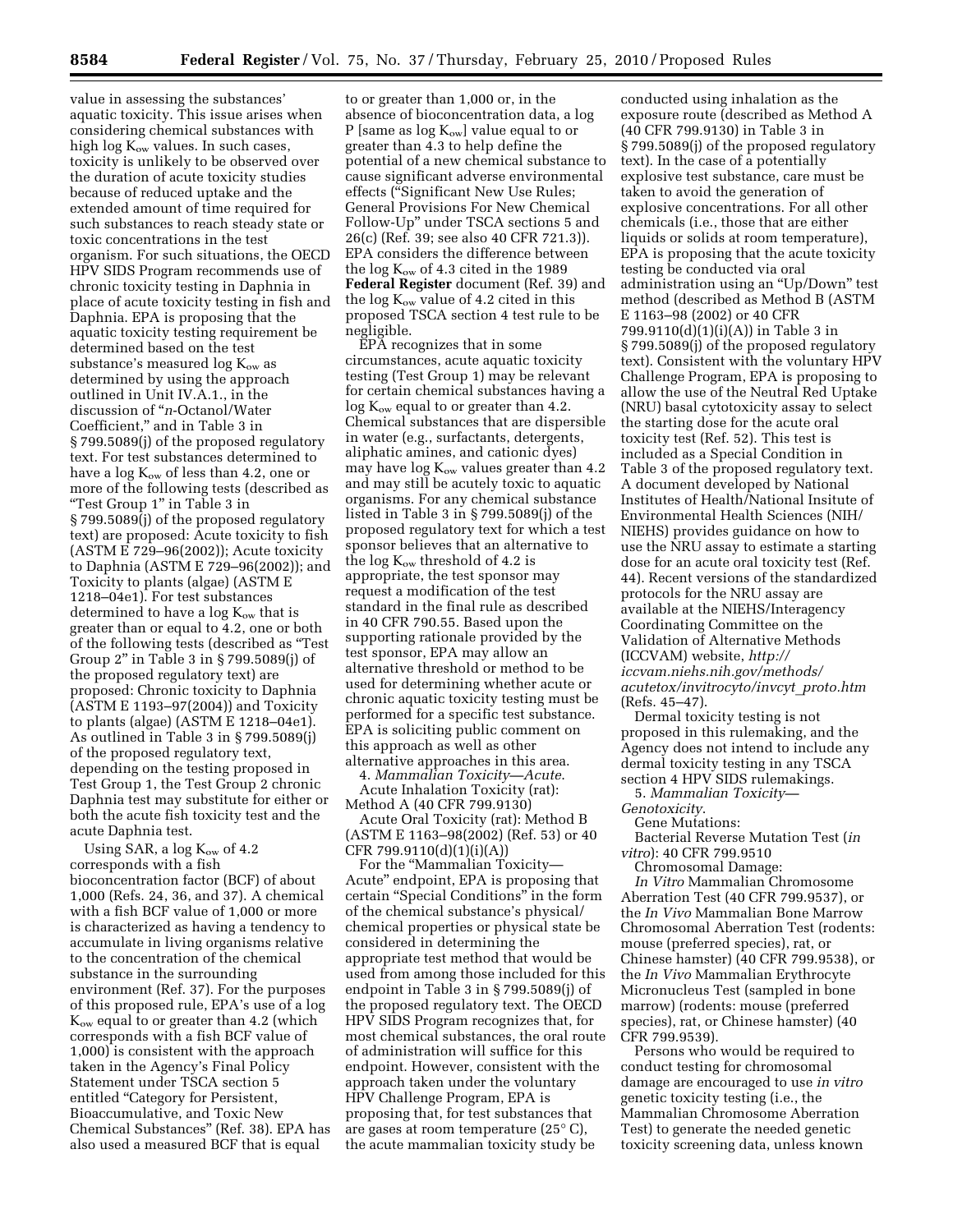chemical properties preclude its use. These could include, for example, physical chemical properties or chemical class characteristics. A primary focus of both the voluntary HPV Challenge Program and this proposed rule is to implement this program in a manner consistent with the OECD HPV SIDS Program and as part of a larger international activity with global involvement. This proposed approach provides the same degree of flexibility as that which currently exists under the OECD HPV SIDS testing program (Ref. 6). A subject person who uses one of the *in vivo* methods instead of the *in vitro* method to address this end-point would be required to submit to EPA a rationale for conducting that alternate test in the final study report.

6. *Mammalian Toxicity—Repeated Dose/Reproduction/Developmental*.

Combined Repeated Dose Toxicity Study with the Reproduction/ Developmental Toxicity Screening Test: 40 CFR 799.9365

Reproduction/Developmental Toxicity Screening Test: 40 CFR 799.9355

Repeated Dose 28–Day Oral Toxicity Study: 40 CFR 799.9305

For the "Mammalian Toxicity-Repeated Dose/Reproduction/ Developmental'' endpoint, EPA recommends the use of the Combined Repeated Dose Toxicity Study with the Reproduction/Developmental Toxicity Screening Test (40 CFR 799.9365) as the test of choice. EPA recognizes, however, that there may be reasons to test a particular chemical using both the Reproduction/Developmental Toxicity Screening Test (40 CFR 799.9355) and the Repeated Dose 28–Day Oral Toxicity Study (40 CFR 799.9305) instead of the Combined Repeated Dose Toxicity Study with the Reproduction/ Developmental Toxicity Screening Test (40 CFR 799.9365). With regard to such cases, EPA is proposing that a subject person who uses the combination of the Reproduction/Developmental Toxicity Screening Test and the Repeated Dose 28–Day Oral Toxicity Study in place of the Combined Repeated Dose Toxicity Study with Reproduction/ Developmental Toxicity Screen would be required to submit to EPA a rationale for conducting these alternate tests in the final study reports.

Certain of the chemicals for which Mammalian Toxicity—Repeated Dose/ Reproduction/Developmental testing is proposed may be used solely as ''closed system intermediates,'' as described in the EPA guidance document developed for the voluntary HPV Challenge Program (Ref. 40). As described in that guidance, such chemicals may be

eligible for a reduced testing battery which substitutes a developmental toxicity study for the SIDS requirement to address repeated dose (e.g., subchronic), reproductive, and developmental toxicity. In other words, since only the developmental toxicity study would be conducted for those chemicals that qualify for a reduced testing battery, repeated dose (e.g., subchronic) and reproductive studies would not be conducted. At the present time, EPA does not have sufficient information to know with any degree of certainty which if any of the chemicals that are listed in the proposed regulatory text are solely closed system intermediates as defined in the voluntary HPV Challenge Program guidance document (Ref. 40). Persons who believe that a chemical fully satisfies the terms outlined in the guidance document are encouraged to submit appropriate information along with their comments on this proposed rule which substantiate this belief. If, based on submitted information and other information available to EPA, the Agency believes that a chemical is considered likely to meet the requirements for use solely as a closed system intermediate; EPA would not address any developmental toxicity testing needs in this proposed rule.

### *B. When Would any Testing Imposed by this Proposed Rule Begin?*

The testing requirements contained in this proposed rule are not effective until and unless the Agency issues a final rule. Based on the effective date of the final rule, which is typically 30 days after the publication of a final rule in the **Federal Register**, the test sponsor may plan the initiation of any required testing as appropriate to submit the required final report by the deadline indicated as the number of months after the effective date that would be shown in § 799.5089(j) of the proposed regulatory text.

#### *C. How Would the Studies Proposed under this Test Rule be Conducted?*

Persons required to comply with the final rule would have to conduct the necessary testing in accordance with the testing and reporting requirements established in the regulatory text of the final rule, with 40 CFR Part 790— Procedures Governing Testing Consent Agreements and Test Rules (except for paragraphs (a), (d), (e), and (f) of § 790.45; § 790.48; paragraph (a)(2) and paragraph (b) of § 790.80; paragraph  $(e)(1)$  of § 790.82; and § 790.85), and with 40 CFR Part 792—Good Laboratory Practice Standards.

# *D. What Forms of Test Substances Would be Tested Under this Rule?*

EPA is proposing two distinct approaches for identifying the specific substances that would be tested under this proposed rule, the application of which would depend on whether the substance is considered to be a "Class 1" or a ''Class 2'' chemical substance. First introduced when EPA compiled the TSCA Chemical Substance Inventory, the term Class 1 chemical substance refers to a chemical substance having a chemical composition that consists of a single chemical species (not including impurities) that can be represented by a specific, complete structure diagram. By contrast, the term Class 2 chemical substance refers to a chemical substance having a composition that cannot be represented by a specific, complete chemical structure diagram, because such a substance generally contains two or more different chemical species (not including impurities). Table 2 in § 799.5089(j) of the proposed regulatory text identifies the listed substances as either Class 1 or Class 2 chemical substances.

EPA is proposing that, for the Class 1 chemical substances that are listed in the proposed rule, the test substance have a purity of 99% or greater. EPA has generally applied this standard of purity to the testing of Class 1 chemical substances in the past under TSCA section 4(a) testing actions, except for chemical substances where it has been shown that such purity is unattainable. EPA is soliciting comment on whether a purity level of 99% or greater cannot be attained for any of the Class 1 chemical substances listed in this proposed rule. For the Class 2 chemical substances that are listed in the proposed rule, EPA is proposing that the test substance be any representative form of the chemical substance, to be defined by the test sponsor(s).

Under both of the approaches described in this unit, manufacturers and processors of each chemical substance listed in this proposed rule would be jointly responsible for the testing of a representative form of each Class 2 chemical substance.

To facilitate EPA's review of exemption applications under this alternative, the Agency would require the submission of certain chemical substance-identifying data, including characteristics and properties of the exemption applicant's substance, such as boiling point, melting point, chemical analysis, additives (if any), and spectral data information.

EPA solicits comment on the proposed alternative approaches to the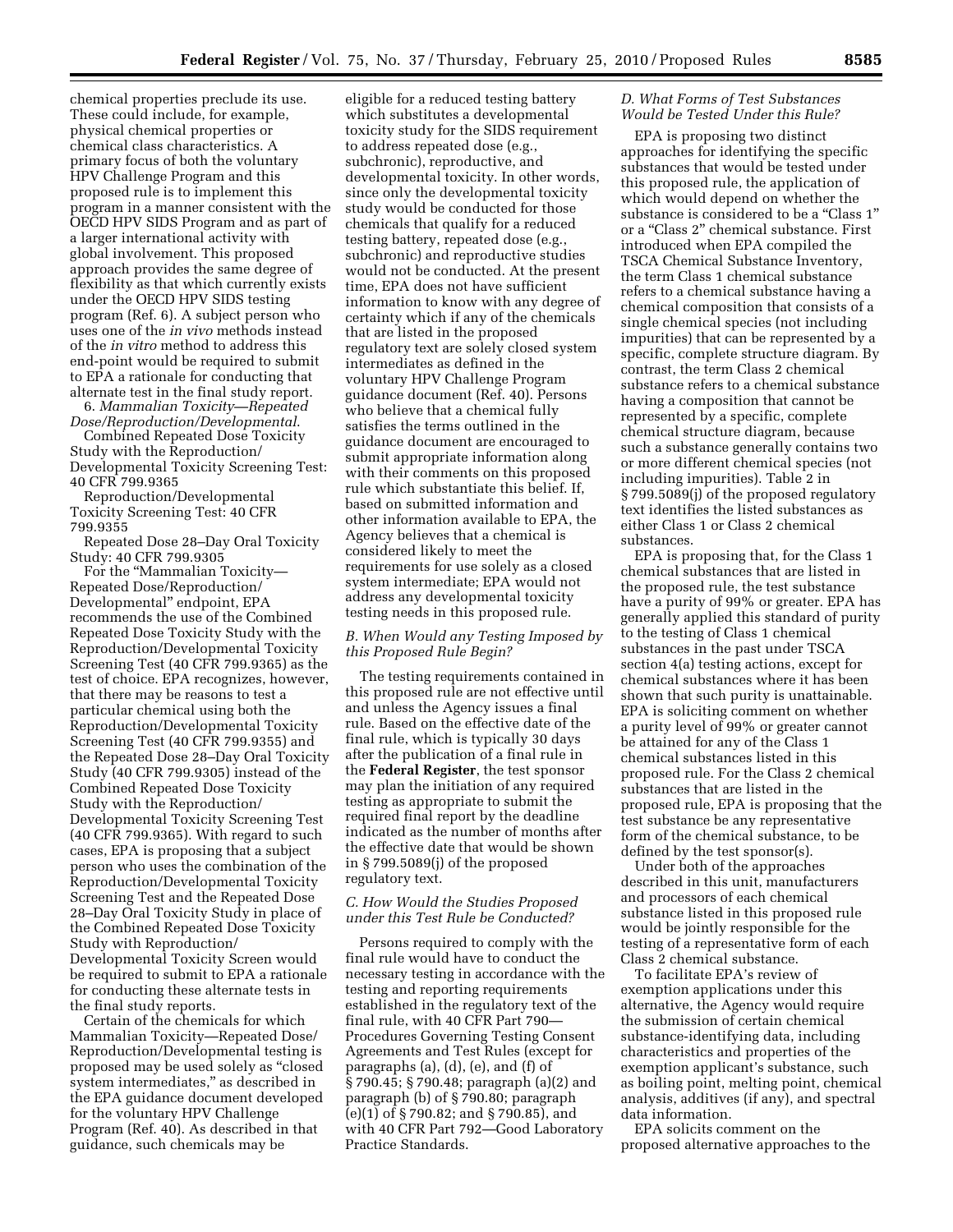testing of Class 2 chemical substances included in this proposed rule.

# *E. Would I Be Required to Test Under this Rule?*

Under TSCA section 4(a)(1)(B)(ii), EPA has made preliminary findings that there are insufficient data and experience to reasonably determine or predict health and environmental effects resulting from the manufacture, processing, or use of the chemical substances listed in this proposed rule. As a result, under TSCA section 4(b)(3)(B), manufacturers and processors of these chemical substances, and those who intend to manufacture or process them, would be subject to the rule with regard to those listed chemicals which they manufacture or process.

1. *Would I be subject to this rule?* You would be subject to this rule and may be required to test if you manufacture (which is defined by statute to include import) or process, or intend to manufacture or process, one or more chemical substances listed in this proposed rule during the time period discussed in Unit IV.E.2. However, if you do not know or cannot reasonably ascertain that you manufacture or process a listed test rule chemical

substance (based on all information in your possession or control, as well as all information that a reasonable person similarly situated might be expected to possess, control, or know, or could obtain without unreasonable burden), you would not be subject to the rule for that listed chemical substance.

2. *When would my manufacture or processing (or my intent to do so) cause me to be subject to this rule?* You would be subject to this rule if you manufacture or process, or intend to manufacture or process, a chemical substance listed in the rule at any time from the effective date of the final test rule to the end of the test data reimbursement period. The term "reimbursement period" is defined at 40 CFR 791.3(h) and may vary in length for each substance to be tested under a final TSCA section 4(a) test rule, depending on what testing is required and when testing is completed. See Unit IV.E.4.

3. *Would I be required to test if I were subject to the rule?* It depends on the nature of your activities. All persons who would be subject to this TSCA section 4(a) test rule, which, unless otherwise noted in the regulatory text, incorporates EPA's generic procedures applicable to TSCA section 4(a) test

rules (contained within 40 CFR part 790), would fall into one of two groups, designated here as Tier 1 and Tier 2. Persons in Tier 1 (those who would have to initially comply with the final rule) would either:

• Submit to EPA letters of intent to conduct testing, conduct this testing, and submit the test data to EPA, or

• Apply to and obtain from EPA exemptions from testing.

Persons in Tier 2 (those who would not have to initially comply with the final rule) would not need to take any action unless they are notified by EPA that they are required to do so (because, for example, no person in Tier 1 had submitted a letter of intent to conduct testing), as described in Unit IV.E.3.d. Note that both persons in Tier 1 who obtain exemptions and persons in Tier 2 would nonetheless be subject to providing reimbursement to persons who actually conduct the testing, as described in Unit IV.E.4.

a. *Who would be in Tier 1 and Tier 2?* All persons who would be subject to the final rule are considered to be in Tier 1 unless they fall within Tier 2. Table 4 of this unit describes who is in Tier 1 and Tier 2.

## TABLE 4.—PERSONS SUBJECT TO THE RULE: PERSONS IN TIER 1 AND TIER 2

| Tier 1 (Persons initially required to comply)                                                                                                         | Tier 2 (Persons not initially required to comply)                                                                                                                                                                                                                                                                                                                                                                                                                                                                                                                                                                                                                                                                                                                                                                                                                                      |
|-------------------------------------------------------------------------------------------------------------------------------------------------------|----------------------------------------------------------------------------------------------------------------------------------------------------------------------------------------------------------------------------------------------------------------------------------------------------------------------------------------------------------------------------------------------------------------------------------------------------------------------------------------------------------------------------------------------------------------------------------------------------------------------------------------------------------------------------------------------------------------------------------------------------------------------------------------------------------------------------------------------------------------------------------------|
| Persons who manufacture (as defined at TSCA section 3(7)),<br>or intend to manufacture, a test rule substance, and who are<br>not listed under Tier 2 | A. Persons who manufacture (as defined at TSCA section 3(7)) or intend to<br>manufacture a test rule substance solely as one or more of the following:<br>$-$ As a byproduct (as defined at 40 CFR 791.3(c));<br>-As an impurity (as defined at 40 CFR 790.3);<br>-As a naturally occurring chemical substance (as defined at 40 CFR<br>710.4(b));—As a non-isolated intermediate (as defined at 40 CFR 704.3);<br>-As a component of a Class 2 substance (as described at 40 CFR<br>$720.45(a)(1)(i)$ ;<br>-In amounts of less than 500 kilograms (kg) $(1,100$ lbs.) annually (as de-<br>scribed at 40 CFR 790.42(a)(4)); or<br>-In small quantities solely for research and development (R and D) (as de-<br>scribed at 40 CFR 790.42(a)(5)).<br>B. Persons who process (as defined at TSCA section 3(10)) or intend to<br>process a test rule substance (see 40 CFR 790.42(a)(2)). |

Under 40 CFR 790.2, EPA may establish procedures applying to specific test rules that differ from the generic procedures governing TSCA section 4(a) test rules in 40 CFR part 790. For purposes of this proposed rule, EPA is proposing to establish certain requirements that differ from those under 40 CFR part 790.

In this proposed test rule, EPA has configured the tiers in 40 CFR 790.42 as in previous HPV test rules (Refs. 3 and 7). In addition to processors, manufacturers of less than 500 kg (1,100 lbs.) per year (''small-volume manufacturers''), and manufacturers of small quantities for research and

development (''R&D manufacturers''), EPA has added the following persons to Tier 2: Byproduct manufacturers, impurity manufacturers, manufacturers of naturally occurring chemical substances, manufacturers of nonisolated intermediates, and manufacturers of components of Class 2 chemical substances. The Agency took administrative burden and complexity into account in determining who was to be in Tier 1 in this proposed rule. EPA believes that those persons in Tier 1 who would conduct testing under this proposed rule, when finalized, would generally be large chemical manufacturers who, in the experience of

the Agency, have traditionally conducted testing or participated in testing consortia under previous TSCA section 4(a) test rules.

The Agency also believes that byproduct manufacturers, impurity manufacturers, manufacturers of naturally occurring chemical substances, manufacturers of nonisolated intermediates, and manufacturers of components of Class 2 chemical substances historically have not themselves participated in testing or contributed to reimbursement of those persons who have conducted testing. EPA understands that these manufacturers may include persons for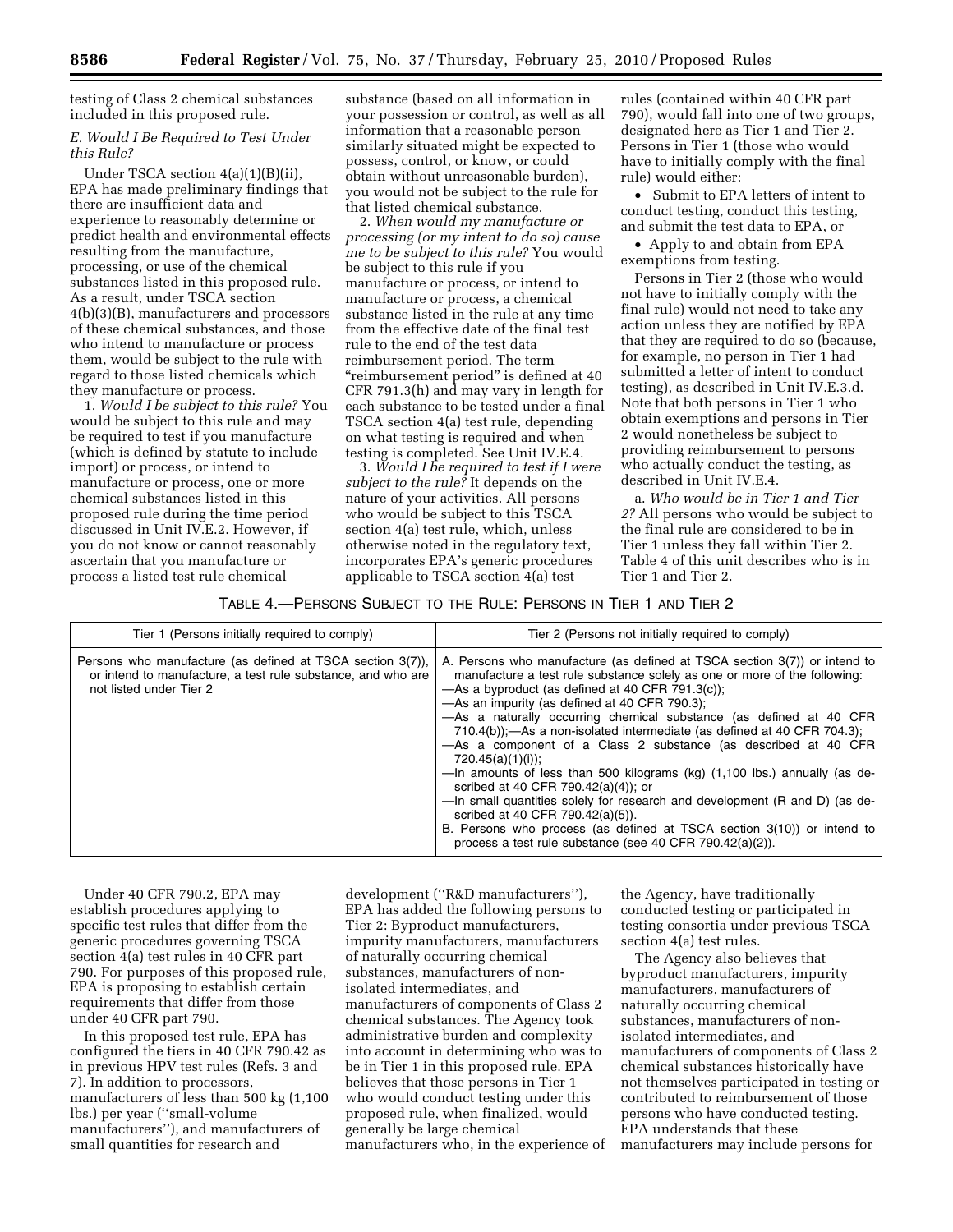whom the marginal transaction costs involved in negotiating and administering testing arrangements are deemed likely to raise the expense and burden of testing to a level that is disproportional to the additional benefits of including these persons in Tier 1. Therefore, EPA does not believe that the likelihood of the persons proposed to be added to Tier 2 actually conducting the testing is sufficiently high to justify burdening these persons with Tier 1 requirements (e.g., submitting requests for exemptions). Nevertheless, these persons, along with all other persons in Tier 2, would be subject to reimbursement obligations to persons who actually conduct the testing, as described in Unit IV.E.4.

TSCA section 4(b)(3)(B) requires all manufacturers and/or processors of a chemical substance to test that chemical substance if EPA has made findings under TSCA sections 4(a)(1)(A)(ii) or  $4(a)(1)(B)(ii)$  for that chemical substance, and issued a TSCA section 4(a) test rule requiring testing. However, practicality must be a factor in determining who is subject to a particular test rule. Thus, persons who do not know or cannot reasonably ascertain that they are manufacturing or processing a chemical substance subject to this proposed rule, e.g., manufacturers or processors of a chemical substance as a trace contaminant who are not aware of and cannot reasonably ascertain these activities, would not be subject to the rule. See Unit IV.E.1. and § 799.5089b)(2) of the proposed regulatory text.

b. *Subdivision of Tier 2 entities*. The Agency is proposing to prioritize which persons in Tier 2 would be required to perform testing, if needed. Specifically, the Agency is proposing that Tier 2 entities be subdivided into:

i. Tier 2A–manufacturers, i.e., those who manufacture, or intend to manufacture, a test rule chemical substance solely as one or more of the following: A byproduct, an impurity, a naturally occurring chemical substance, a non-isolated intermediate, a component of a Class 2 chemical substance, in amounts less than 1,100 lbs. annually, or in small quantities solely for research and development.

ii. Tier 2B–processors, i.e., those who process, or intend to process, a test rule chemical substance (in any form). The terms ''process'' and ''processor'' are defined by TSCA sections 3(10) and 3(11), respectively.

If the Agency needs testing from persons in Tier 2, EPA would seek testing from persons in Tier 2A before proceeding to Tier 2B. It is appropriate

to require manufacturers in Tier 2A to submit letters of intent to test or exemption applications before processors are called upon because the Agency believes that testing costs are traditionally passed by manufacturers along to processors, enabling them to share in the costs of testing (Ref. 48). In addition, ''[t]here are [typically] so many processors [of a given test rule chemical] that it would be difficult to include them all in the technical decisions about the tests and in the financial decisions about how to allocate the costs'' (Ref. 49).

c. *When would it be appropriate for a person who would be required to comply with the rule to apply for an exemption rather than to submit a letter of intent to conduct testing?* You may apply for an exemption if you believe that the required testing will be performed by another person (or a consortium of persons formed under TSCA section 4(b)(3)(A)). You can find procedures relating to exemptions in 40 CFR 790.80 through 790.99, and  $\S 799.5089(c)(2)$ , (c)(5), (c)(7), and (c)(11) of the proposed regulatory text. In this proposed rule, EPA would not require the submission of equivalence data (i.e., data demonstrating that your chemical substance is equivalent to the chemical substance actually being tested) as a condition for approval of your exemption. Therefore, 40 CFR 790.82(e)(1) and 40 CFR 790.85 would not apply to this proposed rule.

d. *What would happen if I submitted an exemption application?* EPA believes that requiring the collection of duplicative data is unnecessarily burdensome. As a result, if EPA has received a letter of intent to test from another source or has received (or expects to receive) the test data that would be required under this rule, the Agency would conditionally approve your exemption application under 40 CFR 790.87.

The Agency would terminate conditional exemptions if a problem occurs with the initiation, conduct, or completion of the required testing, or with the submission of the required data to EPA. EPA may then require you to submit a notice of intent to test or an exemption application. See 40 CFR 790.93 and § 799.5089(c)(8) of the proposed regulatory text. In addition, the Agency would terminate a conditional exemption if no letter of intent to test has been received by persons required to comply with the rule. See, e.g., § 799.5089(c)(6) of the proposed regulatory text. Note that the provisions at 40 CFR 790.48(b) have been incorporated into the regulatory text of this proposed rule; thus, persons

subject to this rule are not required to comply with 40 CFR 790.48 itself (see  $\S 799.5089(c)(4)–(c)(7)$  and § 799.5089(d)(3) of the proposed regulatory text). Persons who obtain exemptions or receive them automatically would nonetheless be subject to providing reimbursement to persons who do actually conduct the testing, as described in Unit IV.E.4.

e. *What would my obligations be if I were in Tier 2?* If you are in Tier 2, you would be subject to the rule and you would be responsible for providing reimbursement to persons in Tier 1, as described in Unit IV.E.4. There is no difference whether you are in Tier 2A or Tier 2B as regards reimbursement. Concerning testing, if you are in Tier 2, you are considered to have an automatic conditional exemption. You would not need to submit a letter of intent to test or an exemption application unless you are notified by EPA that you are required to do so. As previously noted, Tier 2A manufacturers would be notified to test before Tier 2B processors (Unit IV.E.3.ii.).

If a problem occurs with the initiation, conduct, or completion of the required testing, or with the submission of the required data to EPA, the Agency may require you to submit a notice of intent to test or an exemption application. See 40 CFR 790.93 and § 799.5089(c)(10) of the proposed regulatory text.

In addition, you would need to submit a notice of intent to test or an exemption application if:

• No manufacturer in Tier 1 has notified EPA of its intent to conduct testing.

• EPA has published a **Federal Register** document directing persons in Tier 2 to submit to EPA letters of intent to conduct testing or exemption applications. See § 799.5089(c)(4), (c)(5), (c)(6), and (c)(7) of the proposed regulatory text. The Agency would conditionally approve an exemption application under 40 CFR 790.87, if EPA has received a letter of intent to test or has received (or expects to receive) the test data required under this rule. EPA is not aware of any circumstances in which test rule Tier 1 entities have sought reimbursement from Tier 2 entities either through private agreements or by soliciting the involvement of the Agency under the reimbursement regulations at 40 CFR part 791.

f. *What would happen if no one submitted a letter of intent to conduct testing?* EPA anticipates that it will receive letters of intent to conduct testing for all of the tests specified and chemical substances included in the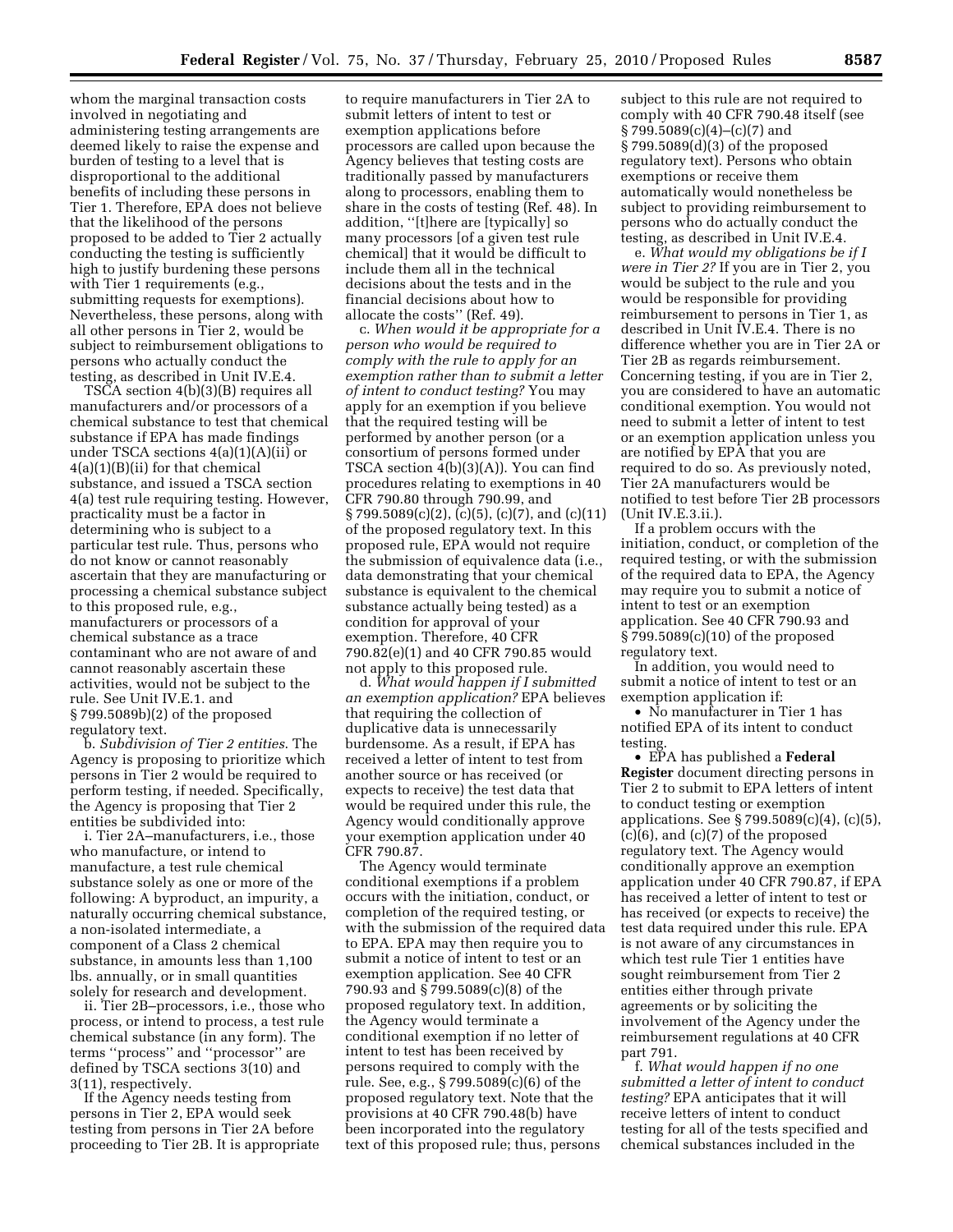final rule. However, in the event it does not receive a letter of intent for one or more of the tests required by the final rule for any of the chemical substances in the final rule within 30 days after the publication of a **Federal Register**  document notifying Tier 2 processors of the obligation to submit a letter of intent to conduct testing or to apply for an exemption from testing, EPA would notify all manufacturers and processors of the chemical substance of this fact by certified letter or by publishing a **Federal Register** document specifying the test(s) for which no letter of intent has been submitted. This letter or **Federal Register** document would additionally notify all manufacturers and processors that all exemption applications concerning the test(s) have been denied, and would give them an opportunity to take corrective action. If no one has notified EPA of its intent to conduct the required testing of the chemical substance within 30 days after receipt of the certified letter or publication of the **Federal Register**  document, all manufacturers and processors subject to the final rule with respect to that chemical substance who are not already in violation of the final rule would be in violation of the final rule.

4. *How do the reimbursement procedures work?* In the past, persons subject to test rules have independently worked out among themselves their respective financial contributions to those persons who have actually conducted the testing. However, if persons are unable to agree privately on reimbursement, they may take advantage of EPA's reimbursement procedures at 40 CFR part 791, promulgated under the authority of TSCA section 4(a). These procedures include: The opportunity for a hearing with the American Arbitration Association; publication by EPA of a document in the **Federal Register**  concerning the request for a hearing; and the appointment of a hearing officer to propose an order for fair and equitable reimbursement. The hearing officer may base his or her proposed order on the production volume formula set out at 40 CFR 791.48, but is not obligated to do so. Under this proposed rule, amounts manufactured as impurities would be included in production volume (40 CFR 791.48(b)), subject to the discretion of the hearing officer (40 CFR 791.40(a)). The hearing officer's proposed order may become the Agency's final order, which is reviewable in Federal court (40 CFR 791.60).

# *F. What Reporting Requirements are Proposed Under this Test Rule?*

You would be required to submit a final report for a specific test by the deadline indicated as the number of months after the effective date of the final rule, which would be shown in § 799.5089(j) of the proposed regulatory text. EPA is also proposing that a robust summary of the final report for each specific test would be required to be submitted electronically in addition to and at the same time as the final report. The term "robust summary" is used to describe the technical information necessary to adequately describe an experiment or study and includes the objectives, methods, results, and conclusions of the full study report which can be either an experiment or in some cases an estimation or prediction method. Guidance for the compilation of robust summaries is described in a document entitled ''Draft Guidance on Developing Robust Summaries'' (Ref. 13). Persons who respond to this request to submit robust summaries are also encouraged to submit the robust summary electronically via the HPVIS to allow for its ready incorporation into HPVIS. Directions for electronic submission of robust summary information into HPVIS are provided at *https://iaspub.epa.gov/oppthpv/ metadata.html*. This link will direct you to the ''HPVIS Quick Start and User's Guide.'' EPA is soliciting comment on this proposed reporting requirement.

### *G. What Would I Need to Do if I Cannot Complete the Testing Required by the Final Rule?*

A company who submits a letter of intent to test under the final rule and who subsequently anticipates difficulties in completing the testing by the deadline set forth in the final rule may submit a modification request to the Agency, pursuant to 40 CFR 790.55. EPA will determine whether modification of the test schedule is appropriate, and may first seek public comment on the modification.

# *H. Would There be Sufficient Test Facilities and Personnel to Undertake the Testing Proposed Under this Test Rule?*

EPA's most recent analysis of laboratory capacity (Ref. 41) indicates that available test facilities and personnel would adequately accommodate the testing proposed in this rule.

# *I. Might EPA Seek Further Testing of the Chemicals in this Proposed Test Rule?*

If EPA determines that it needs additional data regarding any of the chemical substances included in this proposed rule, the Agency would seek further health and/or environmental effects testing for these chemical substances. Should the Agency decide to seek such additional testing via a test rule, EPA would initiate a separate action for this purpose.

#### **V. Export Notification**

Any person who exports, or intends to export, one of the chemical substances contained in this proposed rule in any form (e.g., as byproducts, impurities, components of Class 2 chemical substances, etc.) will be subject to the export notification requirements in TSCA section 12(b)(1) and at 40 CFR part 707, subpart D, but only after the final rule is issued and only if the chemical substance is contained in the final rule. Export notification is generally not required for articles, as provided by 40 CFR 707.60(b). Section 12(b) of TSCA states, in part, that any person who exports or intends to export to a foreign country a chemical substance or mixture for which the submission of data is required under TSCA section 4 must notify the EPA Administrator of such export or intent to export. The EPA Administrator in turn will notify the government of the importing country of EPA's regulatory action with respect to the chemical substance.

#### **VI. Economic Impacts**

EPA has prepared an economic assessment entitled ''Economic Impact Analysis for the Proposed Section 4 Test Rule for High Production Volume Chemicals-3'' (Ref. 14), a copy of which has been placed in the docket for this proposed rule. This economic assessment evaluates the potential for significant economic impacts as a result of the testing that would be required by this proposed rule. The analysis covers 29 chemical substances. The total social cost of providing test data on the 29 chemical substances that were evaluated in this economic analysis is estimated to be \$10.30 million assuming an average cost scenario. Total costs of compliance to industry are estimated at \$10.21 million (Ref. 14).

While legally subject to this test rule, processors of a subject chemical would be required to comply with the requirements of the final rule only if they are directed to do so by EPA as described in § 799.5089(c)(5) and (c)(6) of the proposed regulatory text. EPA would only require processors to test if no person in Tier 1 has submitted a notice of its intent to conduct testing, or if under 40 CFR 790.93, a problem occurs with the initiation, conduct, or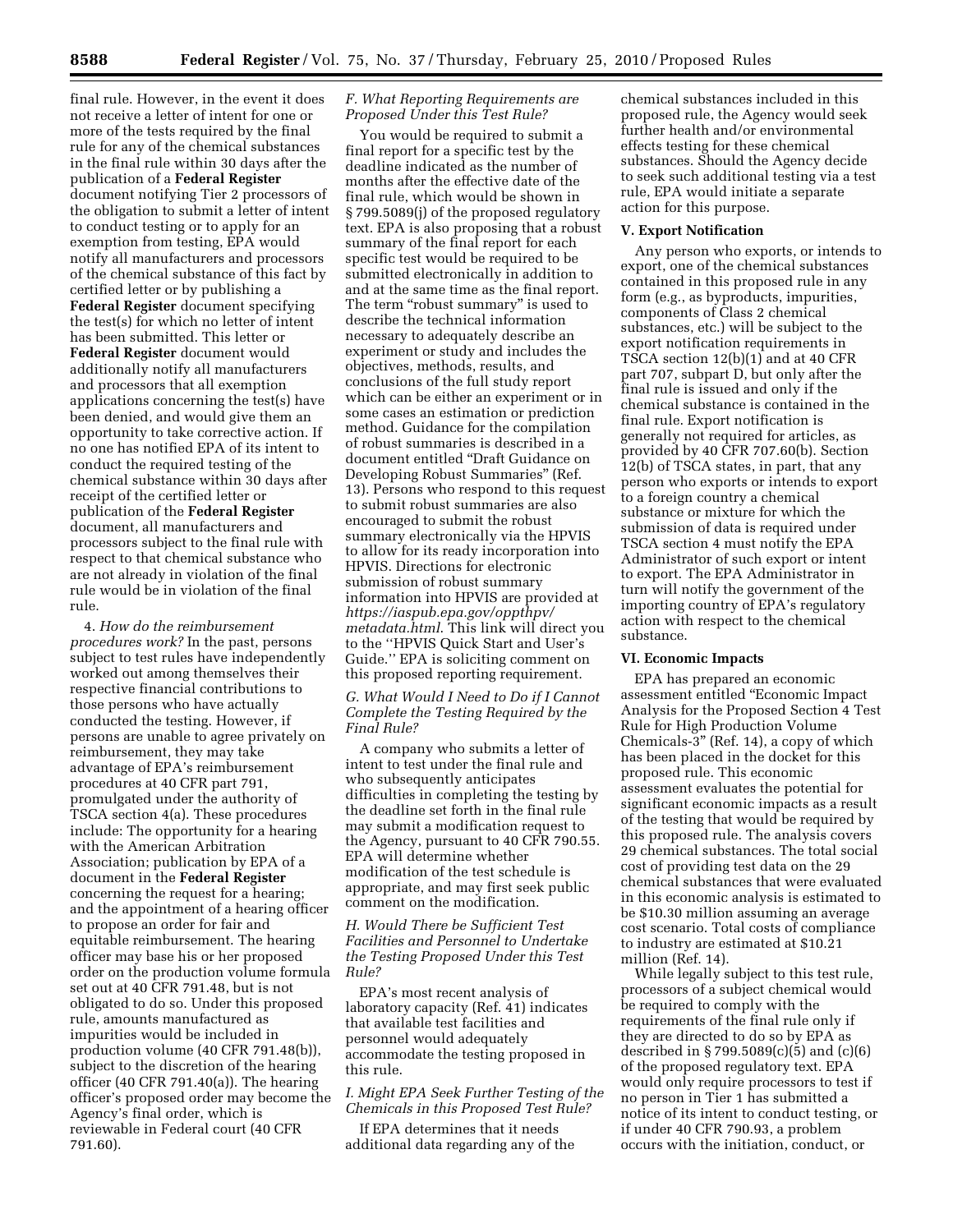completion of the required testing or the submission of the required data to EPA. Because EPA has identified at least one manufacturer in Tier 1 for each subject chemical substance, the Agency assumes that, for each chemical substance in this proposed rule, at least one such person will submit a letter of intent to conduct the required testing and that person will conduct such testing and will submit the test data to EPA. Because processors would not need to comply with the proposed rule initially, the economic assessment does not address processors.

To evaluate the potential for an adverse economic impact of testing on manufacturers of the chemical substances in this proposed rule, EPA employed an initial screening approach that estimated the impact of testing requirements as a percentage of each chemical substance's sale price. This measure compares annual revenues from the sale of a chemical substance to the annualized compliance cost for that chemical substance to assess the percentage of testing costs that can be accommodated by the revenue stream generated by that chemical substance over a number of years. Compliance costs include costs of testing and administering the testing, as well as reporting costs. In addition, they include the estimated cost of the TSCA section 12(b) export notification requirements, which, under the final rule, would be required for the first export to a particular country of a chemical substance subject to the final rule, estimated to range from \$26.86 per notice to \$85.70 per notice (Ref.14). These export notification requirements (included in the total and annualized cost estimates) that would be triggered by the final rule are expected to have a negligible impact on exporters.

Annualized compliance costs divide testing expenditures into an equivalent, constant yearly expenditure over a longer period of time. To calculate the percent price impact, testing costs (including laboratory and administrative expenditures) are annualized over 15 years using a 7% discount rate.

These annualized testing costs are then divided by the estimated annual revenue of the chemical substance to derive a cost-to-sales ratio.

The screening results suggest that under a least cost scenario, 17 out of the 29 chemical substances (59%) would have a price impact at less than the 1% level. Similarly, 16 out of the 29 chemical substances (55%) would be impacted at less than the 1% level under an average cost scenario.

EPA believes, on the basis of these calculations, that the proposed testing of the chemical substances presents a low potential for adverse economic impact for the majority of chemical substances. Because the subject chemical substances have relatively large production volumes, the annualized costs of testing, expressed as a percentage of annual revenue, are very small for most chemical substances. There are, however, some chemical substances for which the price impact is expected to exceed 1% of the revenue from that chemical substance. The potential for adverse economic impact is expected to be higher for these chemical substances. EPA, therefore, compared the annualized costs of testing to company revenue for those chemical substances because in these cases, companies may choose to use revenue sources other than the profits from the individual chemical substances to pay for testing. EPA estimates that the costs of testing will exceed 1% of company revenue for one of the affected companies. Smaller businesses are less likely to have additional revenue sources to cover the compliance costs in this situation. Therefore, the Agency also compared the costs of compliance to company sales for small businesses.

The benefits resulting from this proposed test rule are discussed qualitatively in ''Economic Impact Analysis for the Proposed Section 4 Test rule for High Production Volume Chemicals-3'' (Ref. 14). EPA believes that the net benefits of this proposed rule are positive, but quantification of the benefits of the proposed rule would require more specific information about use patterns and preferences than is available.

### **VII. Public Comment**

As discussed in Units III.C. and III.D., the Agency solicits comment regarding additional information pertaining to potential exposure of workers and consumers, respectively, to the chemical substances identified in this proposed rule. Also, as discussed in Unit III.E., the Agency solicits comment regarding additional information pertaining to environmental releases of the chemical substances identified in this proposed rule.

As discussed in Unit III.G., EPA is soliciting comments which identify existing data that may meet the requirements of studies under this proposed rule. To the extent that data relevant to the testing specified in this proposed rule are known to exist, EPA strongly encourages the submission of this information as comments to the proposed rule. Data submitted to EPA to meet the requirements of testing under this proposed rule must be in the form

of full copies of unpublished studies or full citations of published studies, and may be accompanied by a robust summary (Ref. 13). To the extent that studies required under this proposed rule are currently available, and the data are judged sufficient by EPA, testing for the endpoint/chemical combination will not be required in the final rule based on this proposed rule.

EPA is also soliciting public comment on the proposed requirement for submission of robust summaries, the test methods proposed, and the analysis detailing the burdens and costs for the regulatory impacts resulting from this proposed rule.

In addition, EPA solicits comment on the proposed and alternative approaches to the testing of Class 2 chemical substances, whether the proposed approach for testing Class 1 chemical substances (i.e., that each Class 1 chemical substance be tested at a purity of 99% or more) should be applied to any Class 2 chemical substances, and whether the proposed or alternative approaches for the testing of Class 2 chemical substances (i.e., that a representative sample of each Class 2 substance be tested) should be applied to any Class 1 chemical substances.

#### **VIII. Materials in the Docket**

As indicated under **ADDRESSES**, a docket has been established for this proposed rule under docket ID number EPA–HQ–OPPT–2009–0112. The following is a listing of the documents that have been placed in the docket for this proposed rule. The docket includes information considered by EPA in developing this proposed rule, including the documents listed in this unit, which are physically located in the docket. In addition, interested parties should consult documents that are referenced in the documents that EPA has placed in the docket, regardless of whether these referenced documents are physically located in the docket. For assistance in locating documents that are referenced in documents that EPA has placed in the docket, but that are not physically located in the docket, please consult either technical person listed under **FOR FURTHER INFORMATION CONTACT**. The docket is available for review as specified under **ADDRESSES**.

1. EPA. Data Collection and Development on High Production Volume (HPV) Chemicals; Notice. **Federal Register** (65 FR 81686, December 26, 2000) (FRL–6754–6).

2. EPA. Testing of Certain High Production Volume Chemicals; Proposed Rule. **Federal Register** (65 FR 81658, December 26, 2000) (FRL–6758– 4).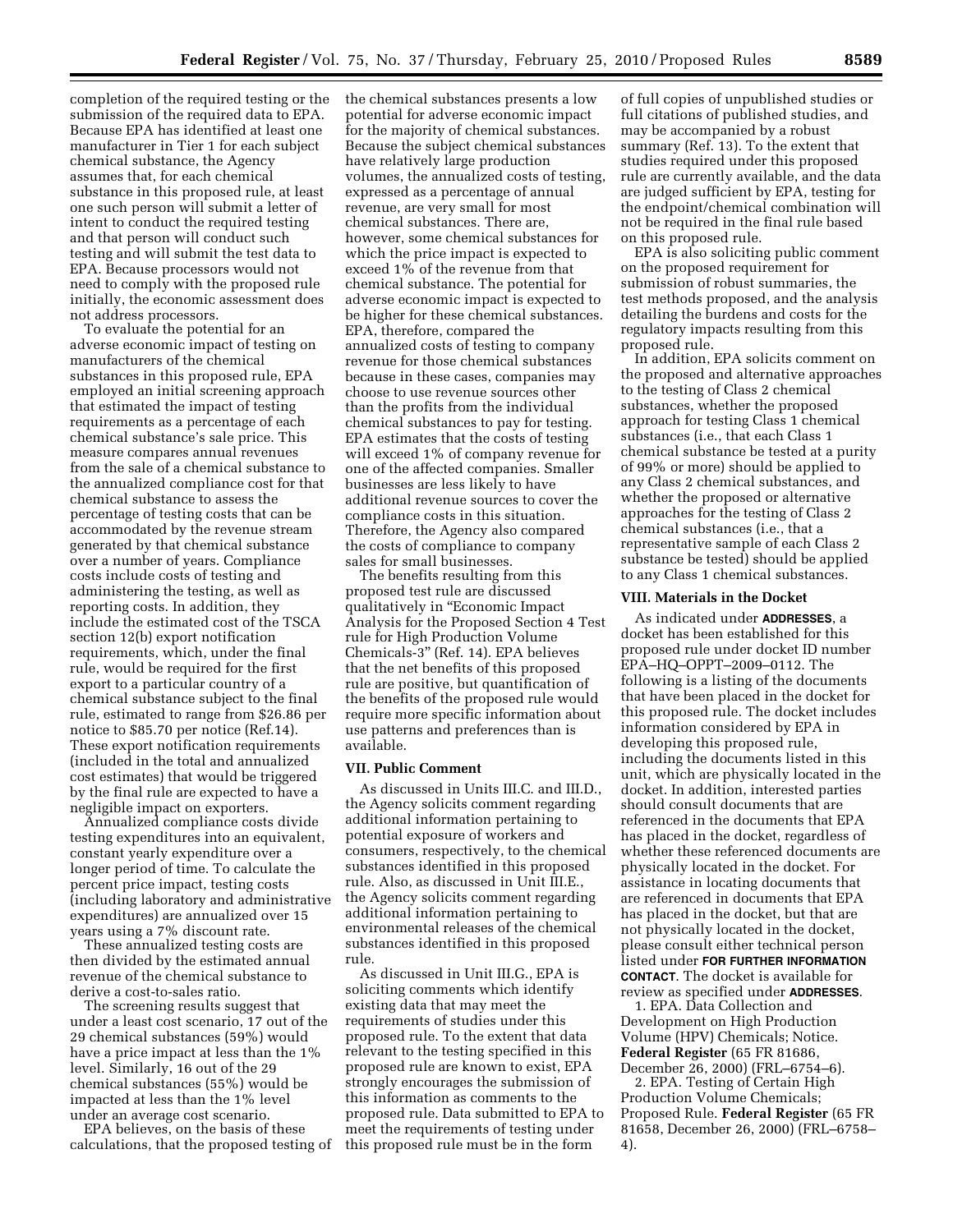3. EPA. Testing of Certain High Production Volume Chemicals; Final Rule. **Federal Register** (71 FR 13708, March 16, 2006) (FRL–7335–2).

4. EPA. TSCA Section 4(a)(1)(B) Final Statement of Policy; Criteria for Evaluating Substantial Production, Substantial Release, and Substantial or Significant Human Exposure; Notice. **Federal Register** (58 FR 28736, May 14, 1993).

5. EPA. OPPT. HPV Challenge Program Chemical List. This list is available on-line at: *http:// www.epa.gov/oppt/chemrtk/pubs/ update/hpvchmlt.htm*.

6. OECD Secretariat. Manual for the Investigation of HPV Chemicals. OECD Programme on the Co-Operative Investigation of High Production Volume Chemicals. Paris, France. September 2004. Available on-line at: *http://www.oecd.org/document/7/ 0,2340,en*\_*2649*\_*34379*\_*1947463*\_*1*\_*1*\_*1*\_ *1,00.htm*.

7. ICCA. ICCA HPV Working List of Chemicals. October 2005. This list is updated periodically, and is available on-line at: *http://www.cefic.org/ activities/hse/mgt/hpv/hpvinit.htm*.

8. EPA. TSCA Section 4(a)(1)(B) Proposed Statement of Policy; Notice. **Federal Register** (56 FR 32294, July 15, 1991).

9. EPA. Sixty-Third Report of the TSCA Interagency Testing Committee to the Administrator of the Environmental Protection Agency; Receipt of Report and Request for Comments; Notice. **Federal Register** (73 FR 65486, November 3, 2008) (FRL–8387–6).

10. EPA. Preliminary Assessment Information Reporting; Addition of Certain Chemicals. Final Rule and Technical Corrections. **Federal Register**  (71 FR 47122, August 16, 2006) (FRL– 7764–9).

11. EPA. Testing of Certain High Production Volume Chemicals; Second Group of Chemicals; Proposed Rule. **Federal Register** (73 FR 43314, July 24, 2008) (FRL–8373–9).

12. EPA. Office of Pollution Prevention and Toxics (OPPT). Chemical Hazard Data Availability Study: What Do We Really Know About the Safety of High Production Volume Chemicals? April 1998. Available online at: *http://www.epa.gov/chemrtk/ pubs/general/hazchem.htm*.

13. EPA. OPPT. Draft Guidance on Developing Robust Summaries. October, 22, 1999. Available on-line at: *http:// www.epa.gov/chemrtk/pubs/general/ robsumgd.htm*.

14. EPA. OPPT. Economic Impact Analysis for the Proposed Section 4 Test Rule for High Production Volume Chemicals-3. Prepared by the OPPT

Economic and Policy Analysis Branch. December 2009.

15. EPA. OPPT. Testing of Certain High Production Volume Chemicals-3 (Exposure Findings Supporting Information). Prepared by OPPT Economics, Exposure and Technology Division. September 2009.

16. NIOSH. National occupational exposure survey field guidelines. Vol. I. Seta JA, Sundin DS, Pedersen DH, eds. Cincinnati, OH: U.S. Department of Health and Human Services, Centers for Disease Control, National Institute for Occupational Safety and Health, DHHS (NIOSH) Publication No. 88–106. Available on-line at: *http:// www.cdc.gov/niosh/88-106.html*. 1988.

17. ASTM International. Standard Test Method for Relative Initial and Final Melting Points and the Melting Range of Organic Chemicals. ASTM E 324–99. 1999.

18. ASTM International. Standard Test Method for Vapor Pressure of Liquids by Ebulliometry. ASTM E 1719– 05. 2005.

19. ASTM International. Standard Test Method for Determining Vapor Pressure by Thermal Analysis. ASTM. E 1782–03. 2003.

20. ASTM International. Standard Test Method for Partition Coefficient (*n*-Octanol/Water) Estimation by Liquid Chromatography. ASTM E 1147– 92(2005). 2005.

21. ASTM International. Standard Test Method for Measurements of Aqueous Solubility. ASTM E 1148–02. 2002.

22. ASTM International. Question about ASTM E 324. E-mail from Diane Rehiel, ASTM, to Greg Schweer, CITB, CCD, OPPT, EPA. September 15, 2004.

23. Meylan, W.M. and Howard, P.H. Atom/Fragment Contribution Method for Estimating Octanol-Water Partition Coefficients. *Journal of Pharmaceutical Sciences.* Vol. 84(1):83–92. 1995.

24. Meylan, W.M., Howard, P.H., and Boethling, R.S. Improved Method for Estimating Water Solubility From Octanol/Water Partition Coefficient. *Environmental Toxicology and Chemistry*. Vol. 15(2):100–106. 1996.

25. ASTM International. Standard Test Method for Determining Ready, Ultimate, Biodegradability of Organic Chemicals in a Sealed Vessel CO<sub>2</sub> Production Test. ASTM E 1720–01. 2001.

26. ISO. Water quality — Evaluation of ultimate aerobic biodegradability of organic compounds in aqueous medium — Method by analysis of inorganic  $\alpha$  carbon in sealed vessels  $\left({\rm CO}_2\right)$  headspace test). ISO 14593. 1999.

27. ISO. Water quality — Evaluation in an aqueous medium of the "ultimate" aerobic biodegradability of organic compounds — Method by analysis of dissolved organic carbon (DOC). ISO 7827. 1994.

28. ISO. Water quality — Evaluation of ultimate aerobic biodegradability of organic compounds in aqueous medium by determination of oxygen demand in a closed respirometer. ISO 9408. 1999.

29. ISO. Water quality — Evaluation of ultimate aerobic biodegradability of organic compounds in aqueous medium — Carbon dioxide evolution test. ISO 9439. 1999.

30. ISO. Water quality — Evaluation in an aqueous medium of the ''ultimate'' aerobic biodegradability of organic compounds — Method by analysis of biochemical oxygen demand (closed bottle test). ISO 10707. 1994.

31. ISO. Water quality — Evaluation in an aqueous medium of the ultimate aerobic biodegradability of organic compounds — Determination of biochemical oxygen demand in a twophase closed bottle test (available in English only). ISO 10708. 1997.

32. ISO. Water quality — Guidance for the preparation and treatment of poorly water-soluble organic compounds for the subsequent evaluation of their biodegradability in an aqueous medium. ISO 10634. 1995.

33. ASTM International. Standard Guide for Conducting Acute Toxicity Tests on Test Materials with Fishes, Macroinvertebrates, and Amphibians. ASTM E 729–96(2002). 2002.

34. ASTM International. Standard Guide for Conducting Static Toxicity Tests with Microalgae. ASTM E 1218– 04e1. 2004.

35. ASTM International. Standard Guide for Conducting Daphnia magna Life-Cycle Toxicity Tests. ASTM E 1193–97(2004). 2004.

36. Veith, G.D. and Kosian, P. Estimating bioconcentration potential from Octanol/Water Partition Coefficients, in Physical Behavior of PCB's in the Great Lakes (MacKay, Paterson, Eisenreich, and Simmons, eds.), Ann Arbor Science, Ann Arbor, MI. 1982.

37. Bintein, S.; DeVillers, J.; and Karcher, W. Nonlinear dependence of fish bioconcentration on *n*-Octanol/ Water Partition Coefficient. *SAR and QSAR in Environmental Research*. Vol. 1, pp. 29–39. 1993.

38. EPA. Category for Persistent, Bioaccumulative, and Toxic New Chemical Substances; Notice. **Federal Register** (64 FR 60194, November 4, 1999) (FRL–6097–7). Available on-line at: *http://www.epa.gov/oppt/newchems/ pubs/pbtpolcy.htm*.

39. EPA. Significant New Use Rules; General Provisions for New Chemical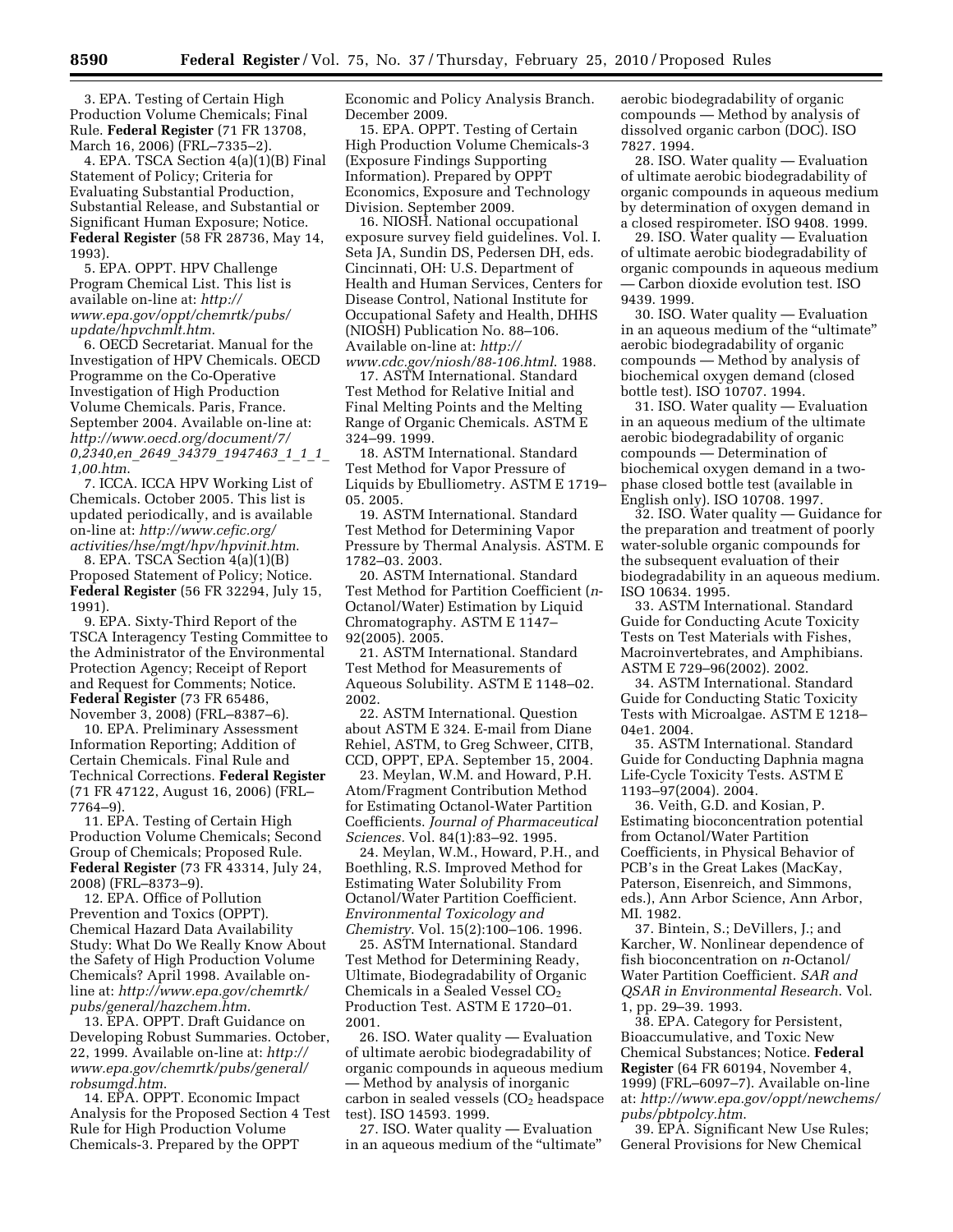Follow-Up; Final Rule. **Federal Register**  (54 FR 31298, July 27, 1989).

40. EPA. OPPT. Guidance for Testing Closed System Intermediates for the HPV Challenge Program (Draft) (March 17, 1999). Available on-line at: *http:// www.epa.gov/oppt/chemrtk/pubs/ general/closed9.htm*.

41. EPA. Analysis of Laboratory Capacity to Support U.S. EPA Chemical Testing Program Initiatives. Economic and Policy Analysis Branch. Washington, DC. August 2004.

42. EPA. OPPT. The Use of Structure-Activity Relationships (SAR) in the High Production Volume Chemicals Challenge Program. August 26, 1999. Available on-line at: *http:// www.epa.gov/chemrtk/pubs/general/ sarfinl1.htm*.

43. EPA. Economic Analysis in Support of the TSCA 12(b) Information Collection Request, OPPT/EETD/EPAB. Washington, DC. October 30, 1998.

44. NIEHS 2001b. Guidance Document on Using *In Vitro* Data to Estimate *In Vivo* Starting Doses for Acute Toxicity. NIH Publication No. 01– 4500. August 2001. Available on-line at: *http://iccvam.niehs.nih.gov/methods/ acutetox/inv*\_*cyto*\_*guide.htm*.

45. NIEHS 2003a. Test Method Protocol for Solubility Determination, *in vitro* Cytotoxicity Validation Study— Phase III. National Toxicology Program (NTP) Interagency Center for the Evaluation of Alternative Toxicological Methods (NICEATM). September 24, 2003. Available on-line at: *http:// iccvam.niehs.nih.gov/methods/ acutetox/invitrocyto/invcyt*\_*proto.htm*.

46. NIEHS 2003b. Test Method Protocol for the BALB/c 3T3 Neutral Red Uptake Cytotoxicity Test, a Test for Basal Cytotoxicity for an *in vitro*  Validation Study—Phase III. NTP/ NICEATM. November 4, 2003. Available on-line at: *http://iccvam.niehs.nih.gov/ methods/acutetox/invitrocyto/ invcyt*\_*proto.htm*.

47. NIEHS 2003c. Test Method Protocol for the NHK Neutral Red Uptake Cytotoxicity Test, a Test for Basal Cytotoxicity for an *in vitro*  Validation Study—Phase III. NTP/ NICEATM. November 4, 2003. Available on-line at: *http://iccvam.niehs.nih.gov/ methods/acutetox/invitrocyto/ invcyt*\_*proto.htm*.

48. EPA. Toxic Substances; Test Rule Development and Exemption Procedures; Interim Final Rule. **Federal Register** (50 FR 20652, May 17, 1985).

49. EPA. Toxic Substances Control Act; Data Reimbursement; Final Rule. **Federal Register** (48 FR 31786, July 11, 1983)

50. EPA. OPPT. High Production Volume Chemical Data Information System (HPVIS). Data from HVPIS on 29 HPV chemicals. December 2009.

51. NIOSH. National occupational exposure survey analysis of management interview responses. Vol. III. Pedersen, D.H. and Sieber, W.K., eds. Cincinnati, OH. U.S. Department of Health and Human Services, Centers for Disease Control, National Institute for Occupational Safety and Health, DHHS (NIOSH) Publication No. 89–103. Available on-line at: *http:// www.cdc.gov/niosh/89-103.html*. 1989.

52. NIOSH. National occupational exposure survey sampling methodology. Vol. II. Sieber, W.K., ed. Cincinnati, OH. U.S. Department of Health and Human Services, Centers for Disease Control, National Institute for Occupational Safety and Health, DHHS (NIOSH) Publication No. 89–102. Available online at: *http://www.cdc.gov/niosh/89- 102.html*. 1989.

53. ASTM International. Standard Test Method for estimating Acute Oral Toxicity in Rats. ASTM E 1163– 98(2002). 2002.

# **IX. Statutory and Executive Order Reviews**

#### *A. Executive Order 12866*

Under Executive Order 12866, entitled *Regulatory Planning and Review* (58 FR 51735, October 4, 1993), this proposed rule is not a ''significant regulatory action'' subject to review by the Office of Management and Budget (OMB) under Executive Order 12866.

EPA has prepared an economic analysis of this proposed action, which is contained in a document entitled ''Economic Impact Analysis for the Proposed Section 4 Test Rule for High Production Volume Chemicals-3'' (Ref. 14). A copy of the economic analysis is available in the docket for this proposed rule and is summarized in Unit VI.

#### *B. Paperwork Reduction Act*

This proposed rule does not impose any new or amended paperwork collection requirements that would require additional review and/or approval by OMB under the Paperwork Reduction Act (PRA) 44 U.S.C. 3501 *et seq*. Although the activities are approved, OMB has specified that the additional burden associated with a new test rule is not covered by the ICR until the final rule is effective. The information collection requirements contained in TSCA section 4 test rules have already been approved by OMB under PRA, and have been assigned OMB control number 2070–0033 (EPA ICR No. 1139). In the context of developing a new test rule, the Agency must determine whether the total

annual burden covered by the approved ICR needs to be amended to accommodate the burden associated with the new test rule. If so, the Agency must submit an Information Correction Worksheet (ICW) to OMB and obtain OMB approval of an increase in the total approved annual burden in the OMB inventory. The Agency's estimated burden for this proposed test rule is provided in the economic analysis (Ref. 14)

The information collection activities related to export notification under TSCA section 12(b)(1) are already approved under OMB control number 2070–0030 (EPA ICR No. 0795). This proposed rule does not propose any new or changes to the export notification requirements, and is not expected to result in any substantive changes in the burden estimates for EPA ICR No. 0795 that would require additional review and/or approval by OMB.

Under PRA, an agency may not conduct or sponsor, and a person is not required to respond to, a collection of information that is subject to approval under PRA, unless it displays a currently valid OMB control number. The OMB control numbers for the EPA regulations codified in chapter 40 of the CFR, after appearing in the preamble of the final rule, are listed in 40 CFR part 9, displayed either by publication in the **Federal Register** or by other appropriate means, such as on the related collection instrument or form, if applicable. The display of OMB control numbers in certain EPA regulations is consolidated in 40 CFR part 9.

The standard chemical testing program involves the submission of letters of intent to test (or exemption applications), study plans, semi-annual progress reports, test results, and some administrative costs. For this proposed rule, EPA estimates the public reporting burden for all 29 chemical substances is 52,184 hours (average cost scenario). EPA assumes that industry will form a ''task force'' or panel to coordinate testing where appropriate. A panel may often represent groups of chemical substances. EPA estimates 16 panels for the proposed rule; with an estimated burden per panel of 3,262 hours (average cost scenario) (Ref.14).

The estimated burden of the information collection activities related to export notification is estimated to average 1 burden hour for each chemical/country combination for an initial notification and 0.5 hours for each subsequent notification (Ref. 14). In estimating the total burden hours approved for the information collection activities related to export notification, the Agency has included sufficient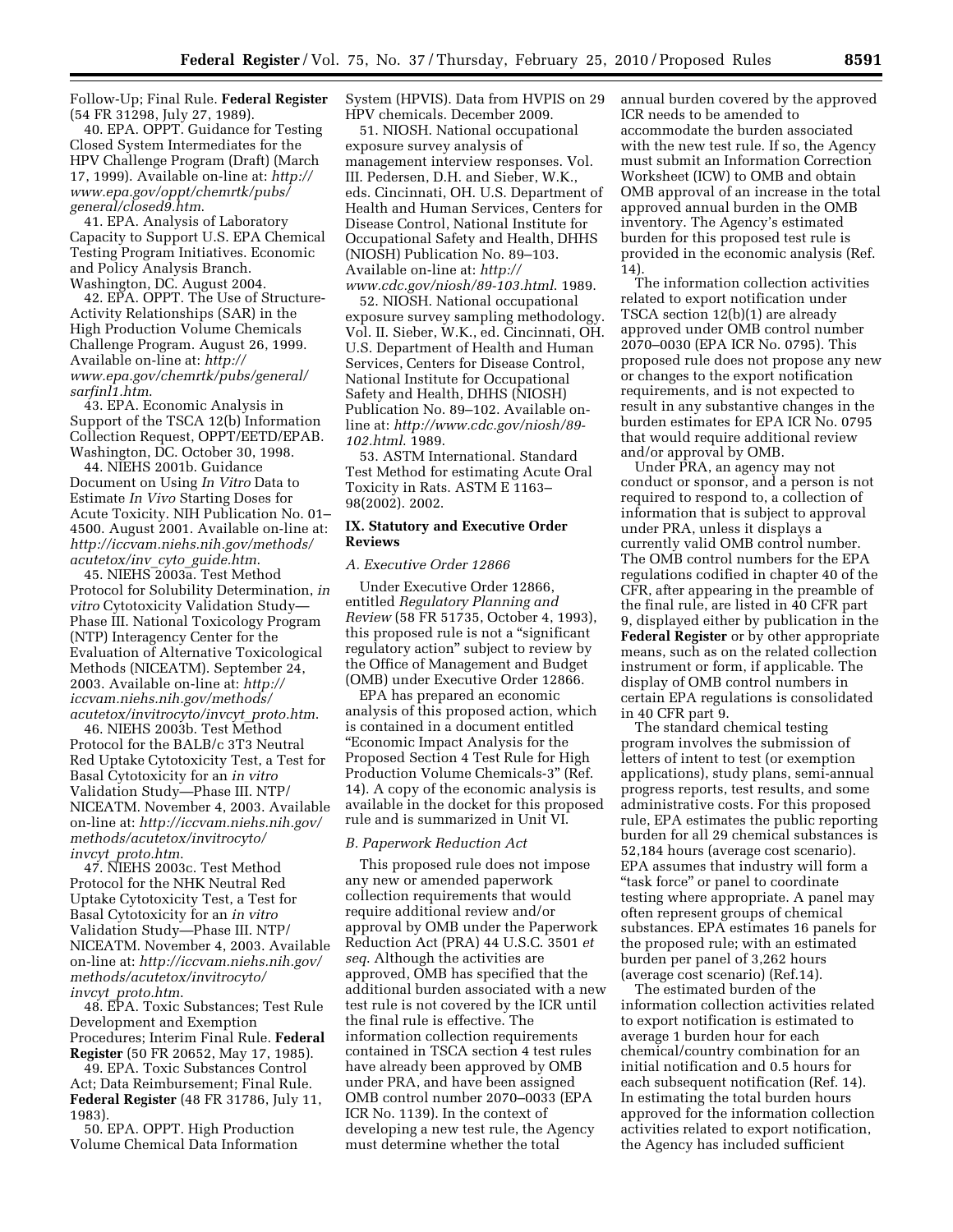burden hours to accommodate any export notifications that may be required by the Agency's issuance of final chemical test rules. As such, EPA does not expect to need to request an increase in the total burden hours approved by OMB for export notifications.

As defined by PRA and 5 CFR 1320.3(b), "burden" means the total time, effort, or financial resources expended by persons to generate, maintain, retain, or disclose or provide information to or for a Federal agency. This includes the time needed to: Review instructions; develop, acquire, install, and utilize technology and systems for the purposes of collecting, validating, and verifying information, processing, and maintaining information, and disclosing and providing information; adjust the existing ways to comply with any previously applicable instructions and requirements; train personnel to be able to respond to a collection of information; search data sources; complete and review the collection of information; and transmit or otherwise disclose the information.

Comments are requested on the Agency's need for this information, the accuracy of the provided burden estimates, and any suggested methods for minimizing respondent burden, including through the use of automated collection techniques. Send comments to EPA as part of your overall comments on this proposed rule in the manner specified under **ADDRESSES**. In developing the final rule, the Agency will address any comments received regarding the information collection requirements contained in this proposed rule.

#### *C. Regulatory Flexibility Act*

Pursuant to section 605(b) of the Regulatory Flexibility Act (RFA), 5 U.S.C. 601 *et seq*., after considering the potential economic impacts of this proposed rule on small entities, the Agency hereby certifies that this proposed rule would not have a significant adverse economic impact on a substantial number of small entities. The factual basis for the Agency's determination is presented in the small entity impact analysis prepared as part of the economic analysis for this proposed rule (Ref. 14), which is summarized in Unit VI., and a copy of which is available in the docket for this proposed rule. The following is a brief summary of the factual basis for this certification.

Under RFA, small entities include small businesses, small organizations, and small governmental jurisdictions.

For purposes of assessing the impacts of this proposed rule on small entities, small entity is defined in accordance with RFA as:

1. A small business as defined by the Small Business Administration's (SBA) regulations at 13 CFR 121.201.

2. A small governmental jurisdiction that is a government of a city, county, town, school district, or special district with a population of less than 50.000.

3. A small organization that is any not-for-profit enterprise which is independently owned and operated and is not dominant in its field. Based on the industry profile that EPA prepared as part of the economic analysis for this proposed rule (Ref. 14), EPA has determined that this proposed rule is not expected to impact any small notfor-profit organizations or small governmental jurisdictions. As such, the Agency's analysis presents only the estimated potential impacts on small business.

Two factors are examined in EPA's small entity impact analysis (Ref. 14) in order to characterize the potential small entity impacts of this proposed rule on small business:

• The size of the adverse economic impact (measured as the ratio of the cost to sales or revenue).

• The total number of small entities that experience the adverse economic impact.

Section 601(3) of RFA establishes as the default definition of ''small business'' the definition used in section 3 of the Small Business Act, 15 U.S.C. 632, under which SBA establishes small business size standards (13 CFR 121.201). For this proposed rule, EPA has analyzed the potential small business impacts using the size standards established under this default definition. The SBA size standards, which are primarily intended to determine whether a business entity is eligible for government programs and preferences reserved for small businesses (13 CFR 121.101), ''seek to ensure that a concern that meets a specific size standard is not dominant in its field of operation.'' (13 CFR 121.102(b)). See section 632(a)(1) of the Small Business Act. In analyzing potential impacts, RFA recognizes that it may be appropriate at times to use an alternate definition of small business. As such, section 601(3) of RFA provides that an agency may establish a different definition of small business after consultation with the SBA Office of Advocacy and after notice and an opportunity for public comment. Even though the Agency has used the default SBA definition of small business to conduct its analysis of potential small

business impacts for this proposed rule, EPA does not believe that the SBA size standards are generally the best size standards to use in assessing potential small entity impacts with regard to TSCA section 4(a) test rules.

The SBA size standard is generally based on the number of employees an entity in a particular industrial sector may have. For example, in the chemical manufacturing industrial sector (i.e., NAICS code 325 and NAICS code 324110), approximately 98% of the firms would be classified as small businesses under the default SBA definition. The SBA size standard for 75% of this industry sector is 500 employees, and the size standard for 23% of this industry sector is either 750, 1,000, or 1,500 employees. When assessing the potential impacts of test rules on chemical manufacturers, EPA believes that a standard based on total annual sales may provide a more appropriate means to judge the ability of a chemical manufacturing firm to support chemical testing without significant costs or burdens.

EPA is currently determining what level of annual sales would provide the most appropriate size cutoff with regard to various segments of the chemical industry usually impacted by TSCA section 4(a) test rules, but has not yet reached a determination. As stated in this unit, therefore, the factual basis for the RFA determination for this proposed rule is based on an analysis using the default SBA size standards. Although EPA is not currently proposing to establish an alternate definition for use in the analysis conducted for this proposed rule, the analysis for this proposed rule also presents the results of calculations using a standard based on total annual sales (40 CFR 704.3). EPA is interested in receiving comments on whether the Agency should consider establishing an alternate definition for small business to use in the small entity impact analyses for future TSCA section 4(a) test rules, and what size cutoff may be appropriate.

SBA has developed 6–digit NAICS code-specific size standards based on employment thresholds. These size standards range from 500 to 1,500 employees for the various 6–digit NAICS codes that are potentially affected (Ref. 14). For a conservative estimate of the number of small businesses affected by the HPV rules, the Agency uses an employment threshold of less than 1,500 employees for all businesses regardless of the NAIC-specific threshold to determine small business status.

For each manufacturer of the 29 chemical substances covered by this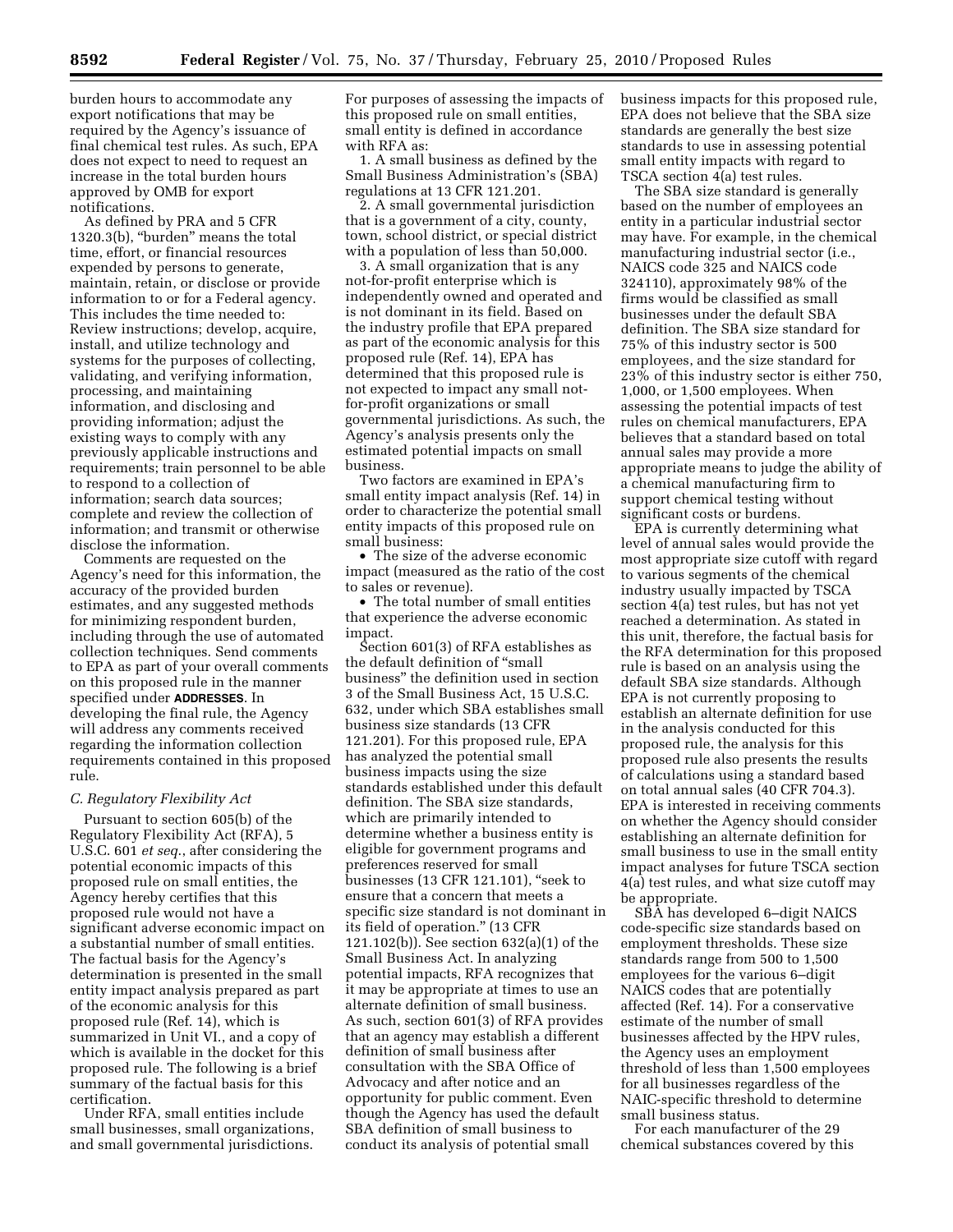proposed rule, the parent company (ultimate corporate entity or UCE) was identified and sales and employment data were obtained for companies where data was publicly available. The search determined that there were 54 affected UCEs. Sales and employment data could be found for 52 of these UCEs (96%). Two companies could not be classified as small or large because there were no employment data available, but were still included in the small business impact analysis.

Parent company sales data were collected to identify companies that qualified as a ''small business'' for purposes of RFA analysis. Based on the SBA size standard applied (1,500 employees or less), 21 companies (39%) were identified as small.

The potential significance of this proposed rule's impact on small businesses was analyzed by examining the number of small entities that experienced different levels of costs as a percentage of their sales. Small businesses were placed in the following categories on the basis of cost-to sales ratios: Less than 1%, greater than 1%, and greater than 3%. This analysis was conducted under both a least and average cost scenario.

Of the 21 businesses designated as small business, none had cost-to-sales ratios of greater than 1% and 3% under both the least and average cost scenarios. For the chemical substances where sales data were unavailable, EPA used the median sales value sales of all other small businesses equal to \$24.7 million. The costs for the two companies were estimated to be well below 1% of this sales level. Given these results, the Agency has determined that there is not a significant economic impact on a substantial number of small entities as a result of this proposed rule, if finalized.

The estimated cost of the TSCA section 12(b)(1) export notification, which, as a result of the final rule, would be required for the first export to a particular country of a chemical substance subject to the final rule, is estimated to be \$85.70 for the first time that an exporter must comply with TSCA section 12(b)(1) export notification requirements, and \$26.86 for each subsequent export notification submitted by that exporter (Refs. 14, 42, and 43). EPA has concluded that the costs of TSCA section 12(b)(1) export notification would have a negligible impact on exporters of the chemical substances in the final rule, regardless of the size of the exporter.

Any comments regarding the impacts that this action may impose on small entities, or regarding whether the

Agency should consider establishing an alternate definition of small business to be used for analytical purposes for future test rules and what size cutoff may be appropriate, should be submitted to the Agency in the manner specified under **ADDRESSES**.

## *D. Unfunded Mandates Reform Act*

Pursuant to Title II of the Unfunded Mandates Reform Act of 1995 (UMRA), Public Law 104–4, EPA has determined that this proposed rule does not contain a Federal mandate that may result in expenditures of \$100 million or more for State, local, and tribal governments, in the aggregate, or the private sector in any 1 year. It is estimated that the total aggregate costs of this proposed rule to the private sector, which are summarized in Unit VI., would be \$10.21 million. The total annualized costs of this proposed rule to the private sector are estimated to be \$3.61 and 3.89 million using a 3% and 7% discount rate over 3 years (average cost scenario). In addition, since EPA does not have any information to indicate that any State, local, or tribal government manufactures or processes the chemical substances covered by this action such that the final rule would apply directly to State, local, or tribal governments, EPA has determined that this proposed rule would not significantly or uniquely affect small governments. Accordingly, this proposed rule is not subject to the requirements of sections 202, 203, 204, and 205 of UMRA.

### *E. Executive Order 13132*

Under Executive Order 13132, entitled *Federalism* (64 FR 43255, August 10, 1999), EPA has determined that this proposed rule does not have ''federalism implications'' because it will not have substantial direct effects on the States, on the relationship between the national government and the States, or on the distribution of power and responsibilities among the various levels of government, as specified in the Executive Order. This proposed rule would establish testing and recordkeeping requirements that apply to manufacturers (including importers) and processors of certain chemical substances. Because EPA has no information to indicate that any State or local government manufactures or processes the chemical substances covered by this action, this proposed rule does not apply directly to States and localities and will not affect State and local governments. Thus, Executive Order 13132 does not apply to this proposed rule.

#### *F. Executive Order 13175*

Under Executive Order 13175, entitled *Consultation and Coordination with Indian Tribal Governments* (65 FR 67249, November 9, 2000), EPA has determined that this proposed rule does not have tribal implications because it will not have any affect on tribal governments, on the relationship between the Federal Government and the Indian tribes, or on the distribution of power and responsibilities between the Federal Government and Indian tribes, as specified in the Executive Order. As indicated previously, EPA has no information to indicate that any tribal government manufactures or processes the chemical substances covered by this action. Thus, Executive Order 13175 does not apply to this proposed rule.

#### *G. Executive Order 13045*

This proposed rule is not subject to Executive Order 13045, entitled *Protection of Children from Environmental Health Risks and Safety Risks* (62 FR 19885, April 23, 1997), because it does not establish an environmental standard intended to mitigate health or safety risks, will not have an annual effect on the economy of \$100 million or more, nor does it otherwise have a disproportionate effect on children. This proposed rule would establish testing and recordkeeping requirements that apply to manufacturers (including importers) and processors of certain chemical substances, and would result in the development of data about those chemical substances that can subsequently be used to assist the Agency and others in determining whether the chemical substances in this proposed rule present potential risks, allowing the Agency and others to take appropriate action to investigate and mitigate those risks.

#### *H. Executive Order 13211*

This proposed rule is not subject to Executive Order 13211, entitled *Actions Concerning Regulations that Significantly Affect Energy Supply, Distribution, or Use* (66 FR 28355, May 22, 2001), because it is unlikely to have any significant adverse effect on the supply, distribution, or use of energy.

## *I. National Technology Transfer and Advancement Act*

Section 12(d) of the National Technology Transfer and Advancement Act of 1995 (NTTAA), Public Law 104– 113, section 12(d) (15 U.S.C. 272 note), directs EPA to use voluntary consensus standards in its regulatory activities unless to do so would be inconsistent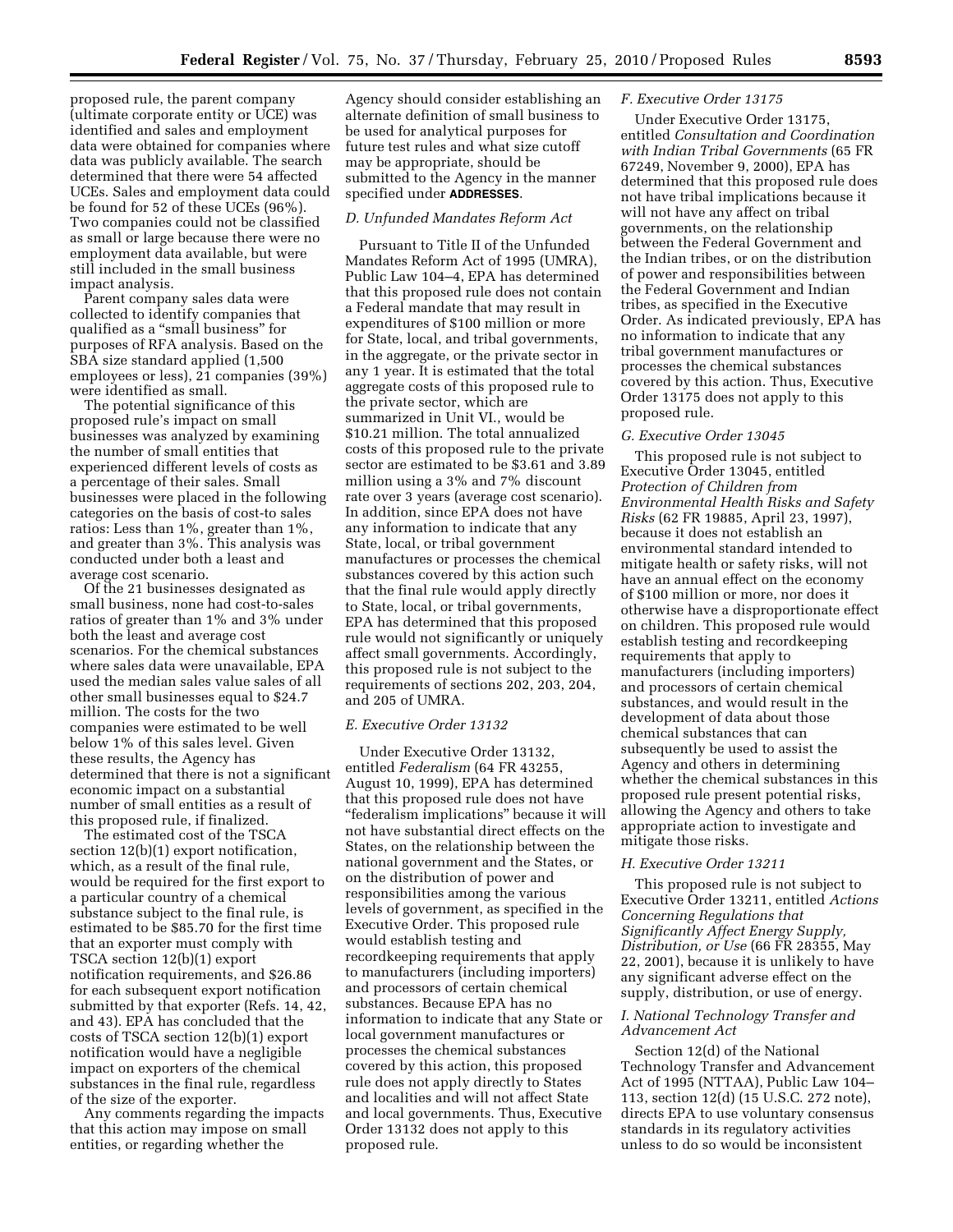with applicable law or otherwise impractical. Voluntary consensus standards are technical standards (e.g., materials specifications, test methods, sampling procedures, and business practices) that are developed or adopted by voluntary consensus standards bodies. The NTTAA directs EPA to provide Congress, through OMB, explanations when the Agency decides not to use available and applicable voluntary consensus standards.

This proposed rule involves technical standards because it proposes to require the use of particular test methods. If the Agency makes findings under TSCA section 4(a), EPA is required by TSCA section 4(b) to include specific standards or test methods that are to be used for the development of the data required in the test rules issued under TSCA section 4. For some of the testing that would be required by the final rule, EPA is proposing the use of voluntary consensus standards issued by ASTM International and ISO which evaluate the same type of toxicity as the TSCA 799 test guidelines and OECD test guidelines, where applicable. Copies of the 17 ASTM International and ISO standards referenced in the proposed regulatory text at § 799.5089(h) have been placed in the docket for this proposed rule. You may obtain copies of the ASTM International standards from the American Society for Testing and Materials International, 100 Bar Harbor Dr., West Conshohocken, PA 19428– 2959, and copies of the ISO standards from the International Organization for Standardization, Case Postale, 56 CH-1211 Genève 20 Switzerland. In the final rule, EPA intends to seek approval from the Director of the **Federal Register**  for the incorporation by reference of the ASTM International and ISO standards used in the final rule in accordance with 5 U.S.C. 552(a) and 1 CFR part 51.

EPA is not aware of any potentially applicable voluntary consensus standards which evaluate partition coefficient (*n*-octanol/water) generator column, water solubility (column elution and generator column), acute inhalation toxicity, bacterial reverse mutations, *in vivo* mammalian bone marrow chromosomal aberrations, combined repeated dose with reproductive/developmental toxicity screen, repeated dose 28–day oral toxicity screen, or the reproductive developmental toxicity screen which

could be considered in lieu of the TSCA 799 test guidelines, 40 CFR 799.6756, 799.6784, 799.6786, 799.9130, 799.9510, 799.9538, 799.9365, 799.9305, and 799.9355, respectively, upon which the test standards in this proposed rule are based. The Agency invites comment on the potential use of voluntary consensus standards in this proposed rule, and, specifically, invites the public to identify potentially applicable consensus standard(s) and to explain why such standard(s) should be used here.

### *J. Executive Order 12898*

This proposed rule does not have an adverse impact on the environmental and health conditions in low-income and minority communities that require special consideration by the Agency under Executive Order 12898, entitled *Federal Actions to Address Environmental Justice in Minority Populations and Low-Income Populations* (59 FR 7629, February 16, 1994). The Agency believes that the information collected under this proposed rule, if finalized, will assist EPA and others in determining the potential hazards and risks associated with the chemical substances covered by this proposed rule. Although not directly impacting environmental justice-related concerns, this information will enable the Agency to better protect human health and the environment, including in low-income and minority communities.

# **List of Subjects in 40 CFR Part 799**

Environmental protection, Chemicals, Hazardous substances, Laboratories, Reporting and recordkeeping requirements.

# Dated: February 17, 2010.

#### **James Jones,**

*Acting Assistant Administrator, Office of Prevention, Pesticides and Toxic Substances.* 

Therefore, it is proposed that 40 CFR chapter I be amended as follows:

### **PART 799— IDENTIFICATION OF SPECIFIC CHEMICAL SUBSTANCE AND MIXTURE TESTING REQUIREMENTS**

1. The authority citation for part 799 continues to read as follows:

**Authority:** 15 U.S.C. 2603, 2611, 2625.

2. Add § 799.5089 to subpart D of part 799 to read as follows:

#### **§ 799.5089 Chemical testing requirements for certain high production volume chemicals; third group of chemicals.**

(a) *What substances will be tested under this section?* Table 2 in paragraph (j) of this section identifies the chemical substances that must be tested under this section. For the chemical substances identified as "Class 1" chemical substances in Table 2 in paragraph (j) of this section, the purity of each chemical substance must be 99% or greater, unless otherwise specified in this section. For the chemical substances identified as ''Class 2'' chemical substances in Table 2 in paragraph (j), a representative form of each chemical substance must be tested. The representative form selected for a given Class 2 chemical substance should meet industry or consensus standards where they exist.

(b) *Am I subject to this section?* (1) If you manufacture (including import) or intend to manufacture, or process or intend to process, any chemical substance listed in Table 2 in paragraph (j) of this section at any time from the effective date of the final rule to the end of the test data reimbursement period as defined in 40 CFR 791.3(h), you are subject to this section with respect to that chemical substance.

(2) If you do not know or cannot reasonably ascertain that you manufacture or process a chemical substance listed in Table 2 in paragraph (j) of this section during the time period described in paragraph (b)(1) of this section (based on all information in your possession or control, as well as all information that a reasonable person similarly situated might be expected to possess, control, or know, or could obtain without unreasonable burden), you are not subject to this section with respect to that chemical substance.

(c) *If I am subject to this section, when must I comply with it?* (1) (i) Persons subject to this section are divided into two groups, as set forth in Table 1 of this paragraph: Tier 1 (persons initially required to comply) and Tier 2 (persons not initially required to comply). If you are subject to this section, you must determine if you fall within Tier 1 or Tier 2, based on Table 1 of this paragraph.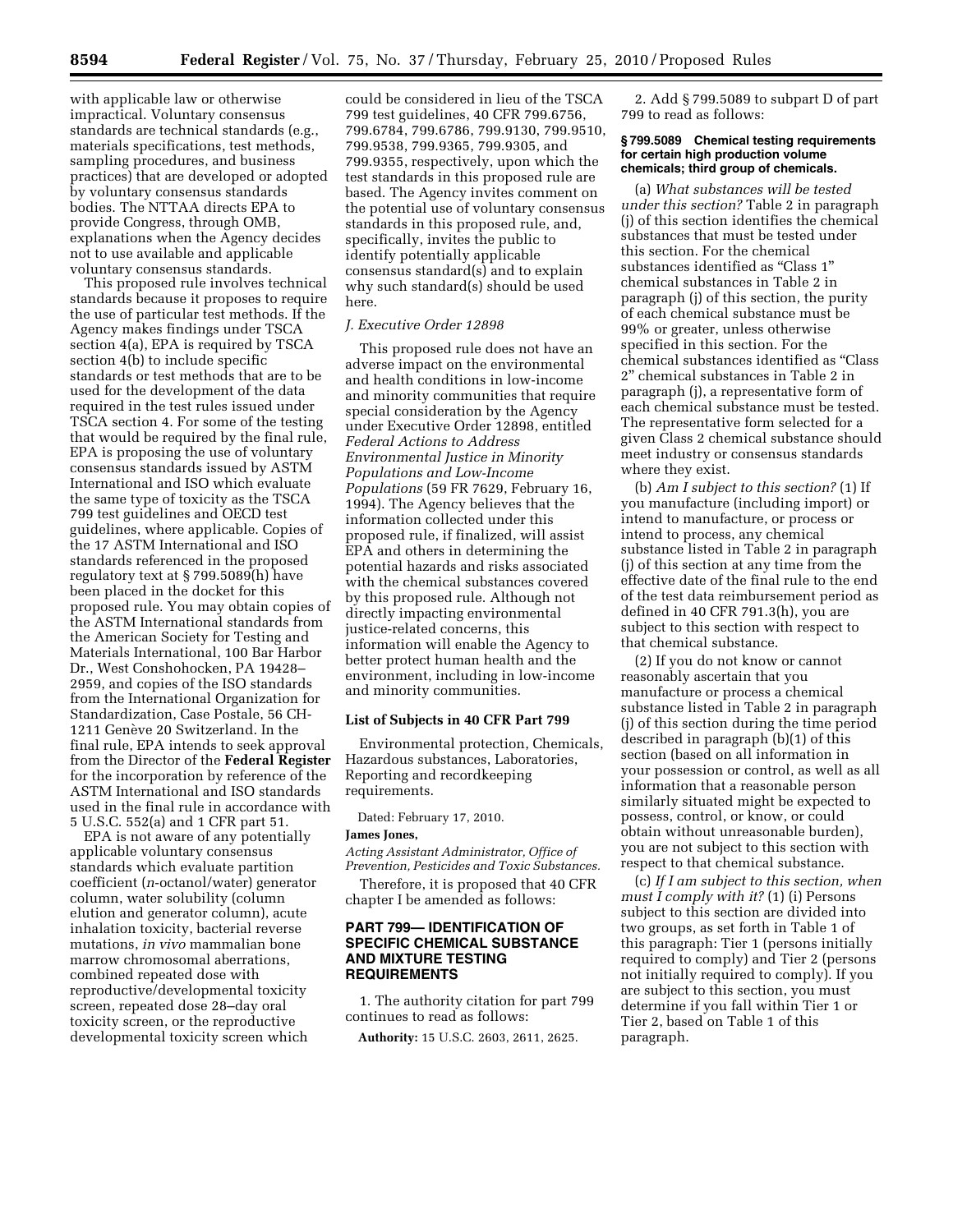| ۰.<br>×<br>۰, | ٧ | × |
|---------------|---|---|
|---------------|---|---|

| Tier 1 (Persons initially required to comply with this section)                                                                                                                            | Tier 2 (Persons not initially required to comply with this section)                                                                                                                                                                                                                                                                                                                                                                                                                                                                                                                                                                                                                                                                                                                                                                                                                             |
|--------------------------------------------------------------------------------------------------------------------------------------------------------------------------------------------|-------------------------------------------------------------------------------------------------------------------------------------------------------------------------------------------------------------------------------------------------------------------------------------------------------------------------------------------------------------------------------------------------------------------------------------------------------------------------------------------------------------------------------------------------------------------------------------------------------------------------------------------------------------------------------------------------------------------------------------------------------------------------------------------------------------------------------------------------------------------------------------------------|
| Persons not otherwise specified in column 2 of this table that<br>manufacture (as defined at TSCA section 3(7)) or intend to<br>manufacture a chemical substance included in this section. | Tier 2A. Persons who manufacture (as defined at TSCA section 3(7)) or intend<br>to manufacture a chemical substance included in this section solely as one<br>or more of the following:<br>—As a byproduct (as defined at 40 CFR 791.3(c));<br>-As an impurity (as defined at 40 CFR 790.3);<br>$-$ As a naturally occurring substance (as defined at 40 CFR 710.4(b));<br>-As a non-isolated intermediate (as defined at 40 CFR 704.3);<br>-As a component of a Class 2 substance (as described at 40 CFR<br>$720.45(a)(1)(i)$ ;<br>—In amounts of less than 500 kilogram (kg) $(1,100$ lbs.) annually (as described<br>at 40 CFR 790.42(a)(4)); or<br>-For research and development (as described at 40 CFR 790.42(a)(5)).<br>B. Persons who process (as defined at TSCA section 3(10)) or intend to proc-<br>ess a chemical substance included in this section (see 40 CFR<br>790.42(a)(2)). |

TABLE 1.—PERSONS SUBJECT TO THE RULE: PERSONS IN TIER 1 AND TIER 2

(ii) Table 1 of paragraph (c)(1)(i) of this section expands the list of persons in Tier 2, that is those persons specified in § 790.42(a)(2), (a)(4) and (a)(5) of this chapter, who, while legally subject to this section, must comply with the requirements of this section only if directed to do so by EPA under the circumstances set forth in paragraphs  $(c)(4)$ ,  $(c)(5)$ ,  $(c)(6)$ ,  $(c)(7)$ , and  $(c)(10)$  of this section.

(2) If you are in Tier 1 with respect to a chemical substance listed in Table 2 in paragraph (j) of this section, you must, for each test required under this section for that chemical substance, either submit to EPA a letter of intent to test or apply to EPA for an exemption from testing. The letter of intent to test or the exemption application must be received by EPA no later than 30 days after the effective date of the final rule.

(3) If you are in Tier 2 with respect to a chemical substance listed in Table 2 in paragraph (j) of this section, you are considered to have an automatic conditional exemption and you will be required to comply with this section with regard to that chemical substance only if directed to do so by EPA under paragraphs  $(c)(5)$ ,  $(c)(7)$ , or  $(c)(10)$  of this section.

(4) If no person in Tier 1 has notified EPA of its intent to conduct one or more of the tests required by this section on any chemical substance listed in Table 2 in paragraph (j) of this section within 30 days after the effective date of the final rule, EPA will publish a **Federal Register** document that would specify the test(s) and the chemical substance(s) for which no letter of intent has been submitted and notify manufacturers in Tier 2A of their obligation to submit a letter of intent to test or to apply for an exemption from testing.

(5) If you are in Tier 2A (as specified in Table 1 in paragraph (c) of this section) with respect to a chemical

substance listed in Table 2 in paragraph (j) of this section, and if you manufacture, or intend to manufacture, this chemical substance as of [*30 days after date of publication of the final rule in the* **Federal Register**], or within 30 days after publication of the **Federal Register** document described in paragraph (c)(4) of this section, you must, for each test specified for that chemical substance in the document described in paragraph (c)(4) of this section, either submit to EPA a letter of intent to test or apply to EPA for an exemption from testing. The letter of intent to test or the exemption application must be received by EPA no later than 30 days after publication of the **Federal Register** document described in paragraph (c)(4) of this section.

(6) If no manufacturer in Tier 1 or Tier 2A has notified EPA of its intent to conduct one or more of the tests required by this section on any chemical substance listed in Table 2 in paragraph (j) of this section within 30 days after the publication of the **Federal Register**  document described in paragraph (c)(4) of this section, EPA will publish another **Federal Register** document that would specify the test(s) and the chemical substance(s) for which no letter of intent has been submitted, and notify processors in Tier 2B of their obligation to submit a letter of intent to test or to apply for an exemption from testing.

(7) If you are in Tier 2B (as specified in Table 1 in paragraph (c) of this section) with respect to a chemical substance listed in Table 2 in paragraph (j) of this section, and if you process, or intend to process, this chemical substance as of [*30 days after date of publication of the final rule in the*  **Federal Register**], or within 30 days after publication of the **Federal Register**  document described in paragraph (c)(6) of this section, you must, for each test

specified for that chemical substance in the **Federal Register** document described in paragraph (c)(6) of this section, either submit to EPA a letter of intent to test or apply to EPA for an exemption from testing. The letter of intent to test or the exemption application must be received by EPA no later than 30 days after publication of the **Federal Register** document described in paragraph (c)(6) of this section.

(8) If no manufacturer or processor has notified EPA of its intent to conduct one or more of the tests required by this section for any of the chemical substances listed in Table 2 in paragraph (j) of this section within 30 days after the publication of the **Federal Register** document described in paragraph (c)(6) of this section, EPA will notify all manufacturers and processors of those chemical substances of this fact by certified letter or by publishing a **Federal Register** document specifying the test(s) for which no letter of intent has been submitted. This letter or **Federal Register** document will additionally notify all manufacturers and processors that all exemption applications concerning the test(s) have been denied, and will give the manufacturers and processors of the chemical substance(s) an opportunity to take corrective action.

(9) If no manufacturer or processor has notified EPA of its intent to conduct one or more of the tests required by this section for any of the chemical substances listed in Table 2 in paragraph (j) of this section within 30 days after receipt of the certified letter or publication of the **Federal Register**  document described in paragraph (c)(8) of this section, all manufacturers and processors subject to this section with respect to that chemical substance who are not already in violation of this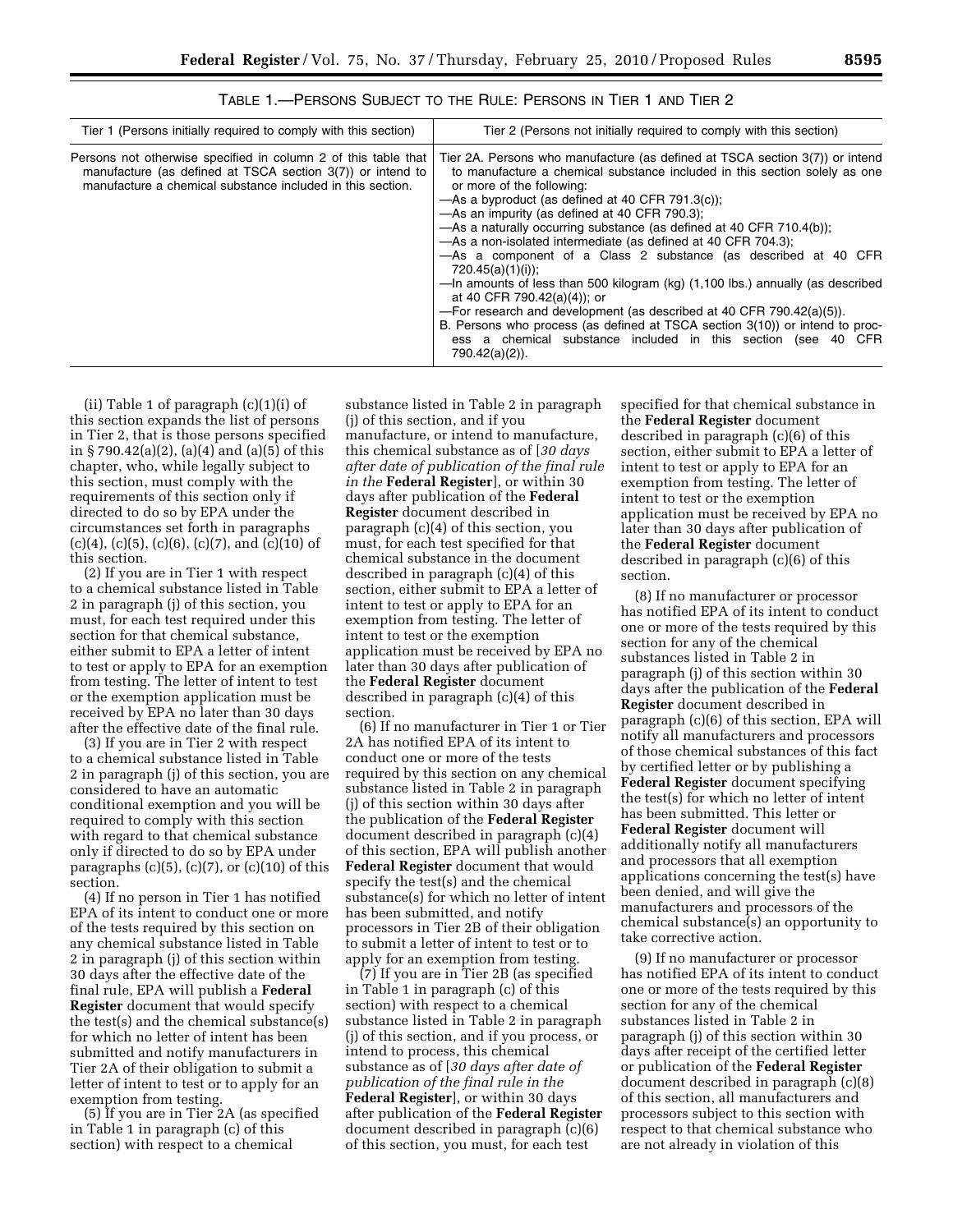section will be in violation of this section.

(10) If a problem occurs with the initiation, conduct, or completion of the required testing or the submission of the required data with respect to a chemical substance listed in Table 2 in paragraph (j) of this section, under the procedures in §§ 790.93 and 790.97 of this chapter, EPA may initiate termination proceedings for all testing exemptions with respect to that chemical substance and may notify persons in Tier 1 and Tier 2 that they are required to submit letters of intent to test or exemption applications within a specified period of time.

(11) If you are required to comply with this section, but your manufacture or processing of, or intent to manufacture or process, a chemical substance listed in Table 2 in paragraph (j) of this section begins after the applicable compliance date referred to in paragraphs  $(c)(2)$ ,  $(c)(5)$ , or  $(c)(6)$  of this section, you must either submit a letter of intent to test or apply to EPA for an exemption. The letter of intent to test or the exemption application must be received by EPA no later than the day you begin manufacture or processing.

(d) *What must I do comply with this section?* (1) To comply with this section you must either submit to EPA a letter of intent to test, or apply to and obtain from EPA an exemption from testing.

(2) For each test with respect to which you submit to EPA a letter of intent to test, you must conduct the testing specified in paragraph (h) of this section and submit the test data to EPA.

(3) You must also comply with the procedures governing test rule requirements in part 790 of this chapter, as modified by this section, including the submission of letters of intent to test

or exemption applications, the submission of study plans prior to testing, the conduct of testing, and the submission of data; Part 792—Good Laboratory Practice Standards of this chapter; and this section. The following provisions of 40 CFR part 790 do not apply to this section: Paragraphs (a), (d), (e), and (f) of § 790.45; § 790.48; paragraph (a)(2) and paragraph (b) of § 790.80; paragraph (e)(1) of § 790.82; and § 790.85.

(e) *If I do not comply with this section, when will I be considered in violation of it?* You will be considered in violation of this section as of 1 day after the date by which you are required to comply with this section.

(f) *How are EPA's data reimbursement procedures affected for purposes of this section?* If persons subject to this section are unable to agree on the amount or method of reimbursement for test data development for one or more chemical substances included in this section, any person may request a hearing as described in 40 CFR part 791. In the determination of fair reimbursement shares under this section, if the hearing officer chooses to use a formula based on production volume, the total production volume amount will include amounts of a chemical substance produced as an impurity.

(g) *Who must comply with the export notification requirements?* Any person who exports, or intends to export, a chemical substance listed in Table 2 in paragraph (j) of this section is subject to part 707, subpart D, of this chapter.

(h) *How must I conduct my testing?*  The tests that are required for each chemical substance are indicated in Table 2 in paragraph (j) of this section. The test methods that must be followed

are provided in Table 3 in paragraph (j) of this section. You must proceed in accordance with these test methods as required according to Table 3 in paragraph (j) of this section, or as appropriate if more than one alternative is allowed according to Table 3 in paragraph (j) of this section.

(i) *Reporting requirements*. A final report for each specific test for each subject chemical substance must be received by EPA by [*13 months after the effective date of the final rule*] unless an extension is granted in writing pursuant to 40 CFR 790.55. A robust summary of the final report for each specific test shall be submitted electronically in addition to and at the same time as the final report. The term "robust summary" is used to describe the technical information necessary to adequately describe an experiment or study and includes the objectives, methods, results, and conclusions of the full study report which can be either an experiment or in some cases an estimation or prediction method. Guidance for the compilation of robust summaries is described in a document entitled ''Draft Guidance on Developing Robust Summaries'' which is available on-line at: *http://www.epa.gov/chemrtk/ pubs/general/robsumgd.htm*.

(j) *Designation of specific chemical substances and testing requirements*. The chemical substances identified by chemical name, Chemical Abstract Service Registry number (CAS No.), and class in Table 2 of this paragraph must be tested in accordance with the requirements designated in Tables 2 and 3 of this paragraph, and the requirements described in 40 CFR Part 792–Good Laboratory Practice Standards:

| TABLE 2.—CHEMICAL SUBSTANCES AND TESTING REQUIREMENTS |
|-------------------------------------------------------|
|-------------------------------------------------------|

| CAS No.        | <b>Chemical Name</b>                                 | Class | <b>Required Tests</b><br>(See Table 3 of this section)            |
|----------------|------------------------------------------------------|-------|-------------------------------------------------------------------|
| $83 - 41 - 0$  | Benzene, 1,2-dimethyl-3-nitro-                       |       | A1, A2, A3, A4, A5, D, E2, F1                                     |
| $96 - 22 - 0$  | 3-Pentanone                                          |       | E1, F2                                                            |
| $98 - 09 - 9$  | Benzenesulfonyl chloride                             |       | C <sub>2</sub> , E <sub>1</sub> , E <sub>2</sub> , F <sub>1</sub> |
| $98 - 56 - 6$  | Benzene, 1-chloro-4-(trifluoromethyl)-               |       | A4, B, C1, F2                                                     |
| $111 - 44 - 4$ | 'Ethane, 1,1'-oxybis[2-chloro-                       |       | C6, F1                                                            |
| $127 - 68 - 4$ | Benzenesulfonic acid, 3-nitro-, sodium salt<br>(1:1) | -1    | A3, F2                                                            |
| $506 - 51 - 4$ | 1-Tetracosanol                                       |       | A2, A3, A4, A5, B, C1, D, E1, E2, F1                              |
| $506 - 52 - 5$ | 1-Hexacosanol                                        |       | A2, A3, A4, A5, C1, D, E1, E2, F1                                 |
| $515 - 40 - 2$ | Benzene, (2-chloro-1,1-dimethylethyl)-               |       | A1, A3, A4, A5, B, C1, D, E1, E2, F1                              |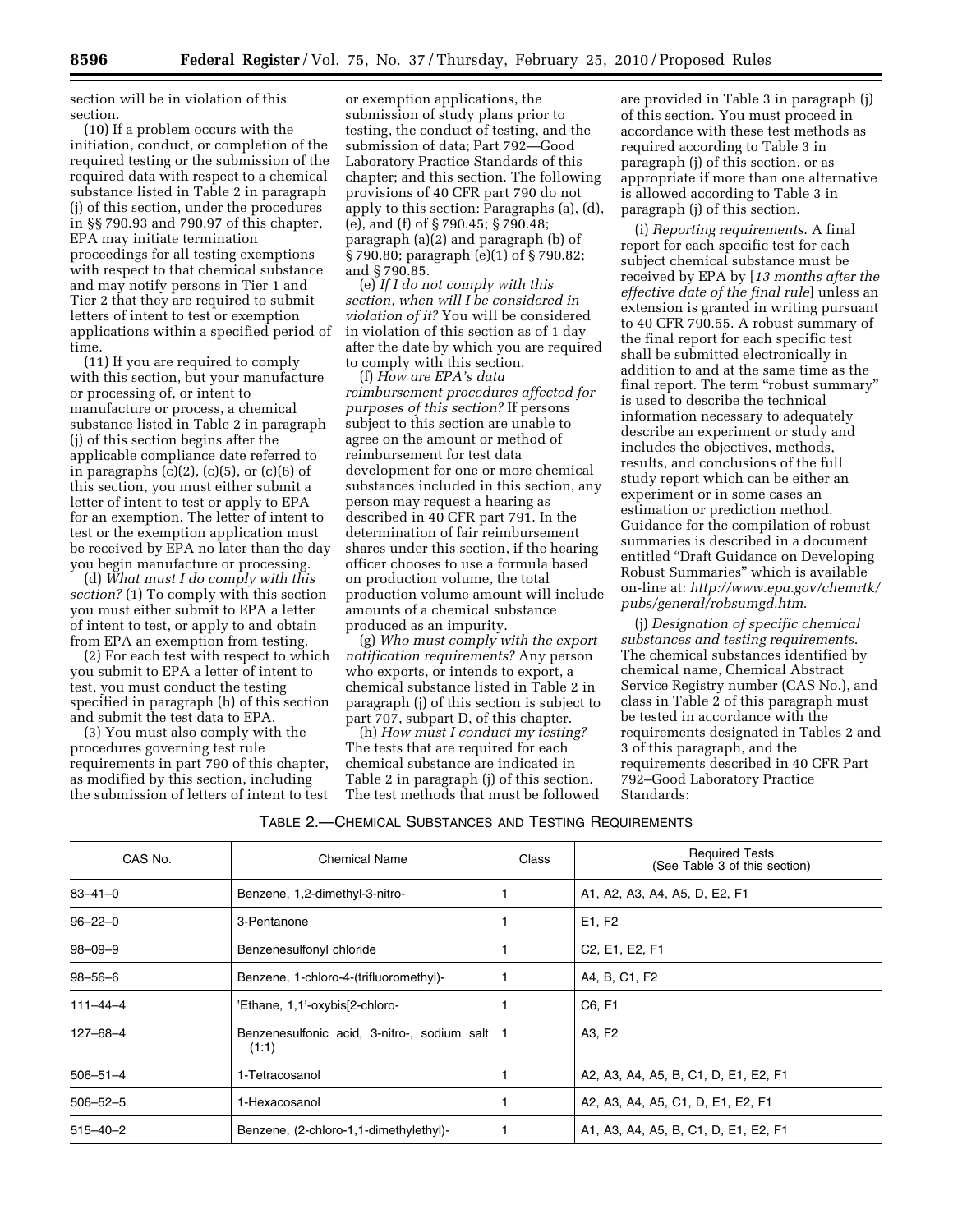| ۰<br>۰, |  | ٠ |
|---------|--|---|
|---------|--|---|

Ξ

| TABLE 2.—CHEMICAL SUBSTANCES AND TESTING REQUIREMENTS—Continued |  |
|-----------------------------------------------------------------|--|
|-----------------------------------------------------------------|--|

| CAS No.                            | <b>Chemical Name</b>                                                                                | Class          | <b>Required Tests</b><br>(See Table 3 of this section) |
|------------------------------------|-----------------------------------------------------------------------------------------------------|----------------|--------------------------------------------------------|
| 2494-89-5                          | Ethanol, 2-[(4-aminophenyl) sulfonyl]-, 1-(hy-<br>drogen sulfate)                                   | 1              | A1, A2, A3, A4, A5, B, C1, D, E1, E2, F1               |
| $5026 - 74 - 4$                    | 2-Oxiranemethanamine,<br>$N-[4-(2-$<br>oxiranylmethoxy)phenyl]-N-(2-<br>oxiranylmethyl)-            | $\mathbf{1}$   | A1, A2, A3, A4, A5, B, C2, F1                          |
| 22527-63-5                         | Propanoic acid, 2-methyl-, 3-(benzoyloxy)-<br>2,2,4-trimethylpentyl ester                           |                | A1, A2, A3, A4, A5, B, C1, D, E1, E2, F1               |
| 24615-84-7                         | 2-Propenoic acid, 2-carboxyethyl ester                                                              | 1              | A1, A2, A3, A4, A5, B, C1, E1, E2, F1                  |
| $25321 - 41 - 9$                   | Benzenesulfonic acid, dimethyl-                                                                     |                | A2, A3, A4, A5, B, C1, D, E1, E2, F1                   |
| 25646-71-3                         | Methanesulfonamide,<br>$N$ -[2-[(4-amino-3-<br>methylphenyl)ethylamino]ethyl]-,<br>sulfate<br>(2:3) |                | A1, A2, A3, A4, A5, B, C1, F1                          |
| 52556-42-0                         | 1-Propanesulfonic<br>acid,<br>$2$ -hydroxy-3- $(2-$<br>propenyloxy)-, sodium salt (1:1)             | 1              | A1, A2, A3, A4, A5, B, C1, D, E1, E2, F1               |
| 61788-76-9                         | Alkanes, chloro                                                                                     | 2              | A2, A3, A4, A5, B,                                     |
| 65996-79-4                         | Solvent naphtha (coal)                                                                              | 2              | A3, A4, A5, B, C1, D, E1, E2, F1                       |
| 65996-82-9                         | Tar oils, coal                                                                                      | 2              | A3, A4, A5, B, C1, D, E1, E2, F1                       |
| 65996-89-6                         | Tar, coal, high-temperature                                                                         | 2              | A4, A5, B, C1, D, E1, E2, F1                           |
| 65996-92-1                         | Distillates (coal tar)                                                                              | 2              | A3, A4, A5, B, C1, D, E1, E2, F2                       |
| 68082-78-0<br>Lard, oil, Me esters |                                                                                                     | 2              | A1, A2, A3, A4, A5, B, C1, D, E1, E2, F1               |
| 68187-57-5                         | Pitch, coal tar-petroleum                                                                           | 2              | A4, A5, B, C6, D, E1, E2, F1                           |
| 68442-60-4                         | Acetaldehyde, reaction products with form-<br>aldehyde, by-products from                            | $\overline{c}$ | A1, A2, A3, A4, A5, B, C1, D, E1, E2, F1               |
| 68610-90-2                         | 2-Butenedioic acid (2E)-, di-C8-18-alkyl<br>esters                                                  | $\overline{2}$ | A1, A2, A3, A4, A5, B, C1, D, E1, E2, F1               |
| 68988-22-7                         | 1,4-Benzenedicarboxylic acid, 1,4-dimethyl<br>ester, manuf. of, by-products from                    | 2              | A1, A2, A3, A4, A5, B, C1, D, E1, E2, F1               |
| 70693-50-4                         | Phenol, 2,4-bis(1-methyl-1-phenylethyl)-6-[2-<br>(2-nitrophenyl)diazenyl]-                          | 1              | A1, A2, A3, A4, A5, B, C1, D, E1, E2, F1               |
| 72162-15-3                         | 1-Decene, sulfurized                                                                                | $\overline{2}$ | A2, A3, A4, A5, B, C1, D, E1, E2, F1                   |
| 73665-18-6                         | Extract residues (coal), tar oil alk., naph-<br>thalene distn. residues                             | $\overline{2}$ | A2, A3, A4, A5, B, C1, D, E1, E2, F1                   |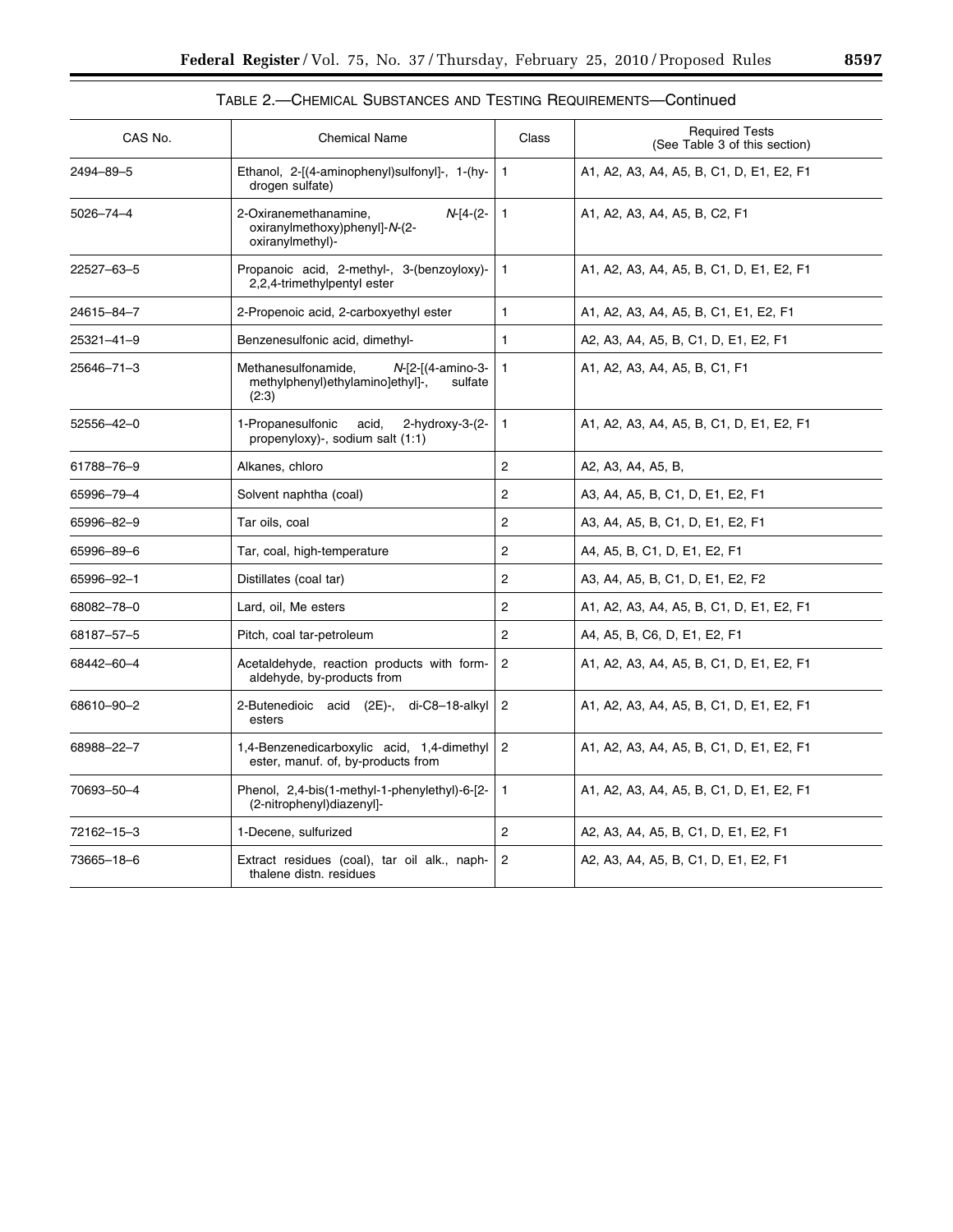Ξ

# TABLE 3.—KEY TO THE TEST REQUIREMENTS DENOTED BY ALPHANUMERIC SYMBOLS IN TABLE 2 OF THIS PARAGRAPH

۰

| <b>Testing Category</b>                                          | Test | <b>Test Requirements and References</b>                                                                                                                                                                                                                                                                                                                                                                                                                                                                                                                                                                                                                                                                                                                                                                                                                                                                                                                                                | <b>Special Conditions</b>                                                                                                                                                                                                                                                                                                                                                                                                                                                                                                                                                                                                                                                                                                                                                                                                                                                                                                                                                                                                                                                                                                                                                                                     |
|------------------------------------------------------------------|------|----------------------------------------------------------------------------------------------------------------------------------------------------------------------------------------------------------------------------------------------------------------------------------------------------------------------------------------------------------------------------------------------------------------------------------------------------------------------------------------------------------------------------------------------------------------------------------------------------------------------------------------------------------------------------------------------------------------------------------------------------------------------------------------------------------------------------------------------------------------------------------------------------------------------------------------------------------------------------------------|---------------------------------------------------------------------------------------------------------------------------------------------------------------------------------------------------------------------------------------------------------------------------------------------------------------------------------------------------------------------------------------------------------------------------------------------------------------------------------------------------------------------------------------------------------------------------------------------------------------------------------------------------------------------------------------------------------------------------------------------------------------------------------------------------------------------------------------------------------------------------------------------------------------------------------------------------------------------------------------------------------------------------------------------------------------------------------------------------------------------------------------------------------------------------------------------------------------|
| Physical/Chemical<br>Properties                                  | Α    | 1. Melting Point: ASTM E 324-99 (capillary<br>tube)<br>2. Boiling Point: ASTM<br>E 1719–05<br>(ebulliometry)<br>3. Vapor Pressure: ASTM E 1782-03 (ther-<br>mal analysis)<br>4. <i>n</i> -Octanol/Water Partition Coefficient (log<br>10 basis) or $log K_{ow}$ : (See Special Condi-<br>tions for the log $K_{ow}$ test requirement and<br>select the appropriate method to use, if<br>any, from those listed in this column.)<br>Method A: 40 CFR 799.6755 (shake<br>flask)<br>Method B: ASTM E 1147-92(2005) (liq-<br>uid chromatography)<br>Method C: 40 CFR 799.6756 (generator<br>column)<br>5. Water Solubility: (See Special Conditions<br>for the water solubility test requirement<br>and select the appropriate method to use,<br>if any, from those listed in this column.)<br>Method A: ASTM E 1148-02 (shake<br>flask)<br>Method B: 40 CFR 799.6784 (shake<br>flask)<br>Method C: 40 CFR 799.6784 (column<br>elution)<br>Method D: 40 CFR 799.6786 (generator<br>column) | n-Octanol/Water Partition Coefficient or $log Kow$ .<br>Which method is required, if any, is determined by the test<br>substance's estimated i log K <sub>ow</sub> as follows:<br>$log Kow < 0$ : no testing required.<br>$log K_{ow}$ range 0-1: Method A or B.<br>$log K_{ow}$ range > 1–4: Method A or B or C.<br>log $K_{ow}$ range > 4–6: Method B or C.<br>log $K_{ow} > 6$ : Method C.<br>Test sponsors must provide in the final study report the un-<br>derlying rationale for the method and pH selected. In<br>order to ensure environmental relevance, EPA highly rec-<br>ommends that the selected study be conducted at pH 7.<br>Water Solubility:<br>Which method is required, if any, is determined by the test<br>substance's estimated " water solubility. Test sponsors<br>must provide in the final study report the underlying ra-<br>tionale for the method and pH selected. In order to en-<br>sure environmental relevance, EPA highly recommends<br>that the selected study be conducted starting at pH 7.<br>$>$ 5,000 mg/L: Method A or B.<br>> 10 mg/L-5,000 mg/L: Method A, B, C, or D.<br>$> 0.001$ mg/L- $-10$ mg/L: Method C or D.<br>$\leq$ 0.001 mg/L: no testing required. |
| Environmental Fate<br>and Pathways-<br>Ready Biodegrada-<br>tion | В    | For B, consult ISO 10634 for guidance, and<br>choose one of the methods listed in this<br>column:<br>1. ASTM 1720–01 (sealed vessel $CO2$ pro-<br>duction test)<br>OR.<br>2. ISO 14593 (CO <sub>2</sub> headspace test)<br>OR.<br>3. ISO 7827 (analysis of DOC)<br><b>OR</b><br>4. ISO 9408 (determination of oxygen de-<br>mand in a closed respirometer)<br>OR.<br>5. ISO 9439 ( $CO2$ evolution test)<br>OR.<br>6. ISO 10707 (closed bottle test)<br>OR.<br>7. ISO 10708 (two-phase closed bottle test)                                                                                                                                                                                                                                                                                                                                                                                                                                                                             | Which method is required, if any, is determined by the test<br>substance's physical and chemical properties, including<br>its water solubility. ISO 10634 provides guidance for se-<br>lection of an appropriate test method for a given test sub-<br>stance. Test sponsors must provide in the final study re-<br>port the underlying rationale for the method selected.                                                                                                                                                                                                                                                                                                                                                                                                                                                                                                                                                                                                                                                                                                                                                                                                                                     |
| <b>Aquatic Toxicity</b>                                          | C1   | For C1, Test Group 1 or Test Group 2 listed<br>in this column must be used to fulfill the<br>testing requirements-see Special Condi-<br>tions.<br>Test Group 1 for C1:<br>1. Acute Toxicity To Fish: ASTM E 729-<br>96(2002)<br>2. Acute Toxicity To Daphnia: ASTM E 729-<br>96(2002)<br>3. Toxicity To Plants (Algae): ASTM E 1218-<br>04e1<br>Test Group 2 for C1:<br>1. Chronic Toxicity To Daphnia: ASTM E<br>1193-97(2004)<br>2. Toxicity To Plants (Algae): ASTM E 1218-<br>04e1                                                                                                                                                                                                                                                                                                                                                                                                                                                                                                 | The following are the Special Conditions for C1, C2, C3,<br>C4, C5, and C7 testing; there are no Special Conditions<br>for C6. Which test group is required is determined by the<br>test substance's measured log $K_{\text{OW}}$ as obtained under<br>Test Category A, or using an existing measured log $K_{\text{OW}}$ .<br>iii<br>If $log K_{ow}$ < 4.2: Test Group 1 is required.<br>If log $K_{ow} \geq 4.2$ : Test Group 2 is required.                                                                                                                                                                                                                                                                                                                                                                                                                                                                                                                                                                                                                                                                                                                                                                |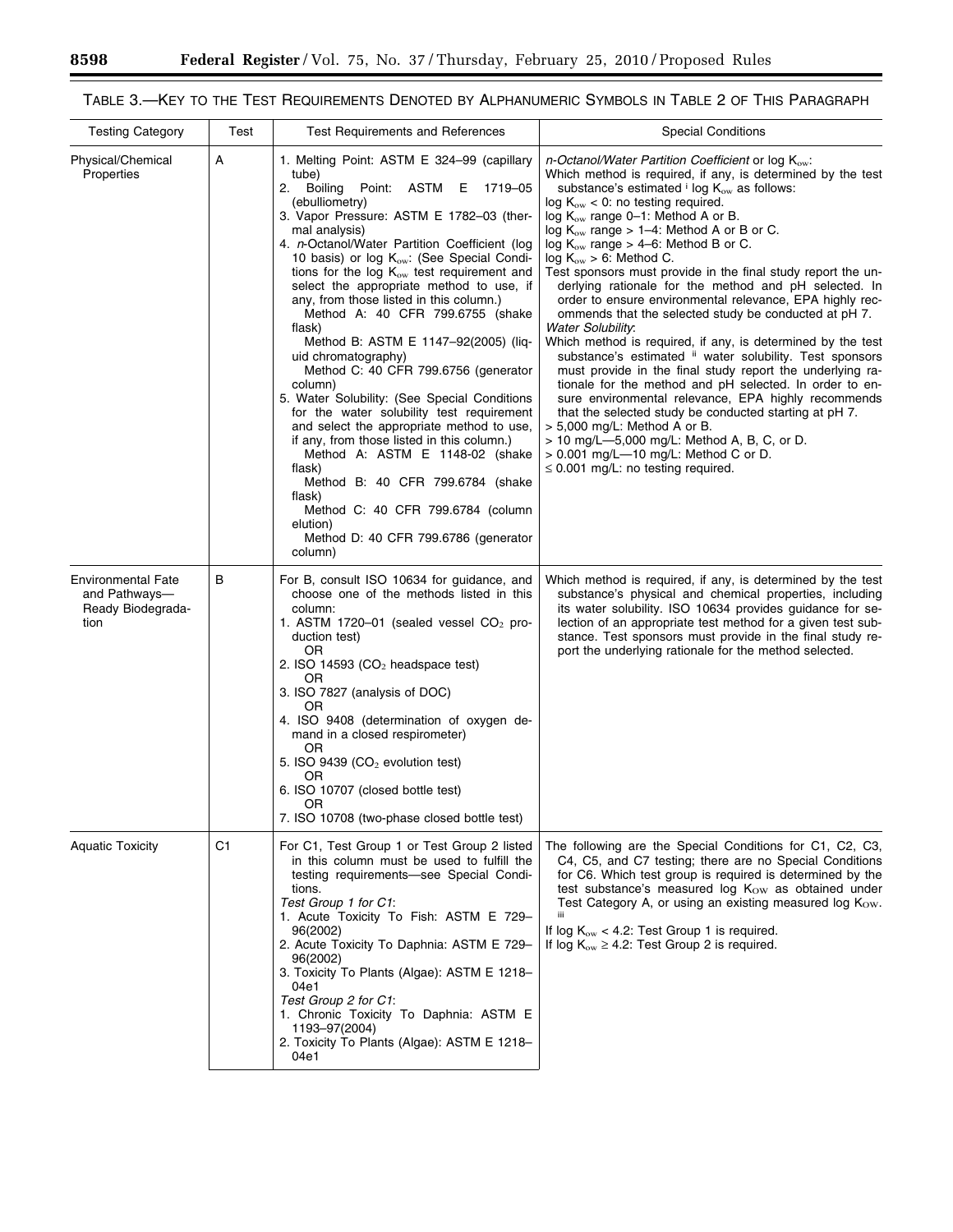# TABLE 3.—KEY TO THE TEST REQUIREMENTS DENOTED BY ALPHANUMERIC SYMBOLS IN TABLE 2 OF THIS PARAGRAPH— **Continued**

| <b>Testing Category</b> | Test           | <b>Test Requirements and References</b>                                                                                                                                                                                                                                                                                                                                                                                         | <b>Special Conditions</b> |
|-------------------------|----------------|---------------------------------------------------------------------------------------------------------------------------------------------------------------------------------------------------------------------------------------------------------------------------------------------------------------------------------------------------------------------------------------------------------------------------------|---------------------------|
|                         | C <sub>2</sub> | For C2, Test Group 1 or Test Group 2 listed<br>in this column must be used to fulfill the<br>testing requirements-see Special Condi-<br>tions<br>Test Group 1 for C2:<br>1. Acute Toxicity To Daphnia: ASTM E 729-<br>96(2002)<br>2. Toxicity To Plants (Algae): ASTM E 1218-<br>04e1<br>Test Group 2 for C2:<br>1. Chronic Toxicity To Daphnia: ASTM E<br>1193-97(2004)<br>2. Toxicity To Plants (Algae): ASTM E 1218-<br>04e1 |                           |
|                         | C <sub>3</sub> | For C3, Test Group 1 or Test Group 2 listed<br>in this column must be used to fulfill the<br>testing requirements-see Special Condi-<br>tions.<br>Test Group 1 for C3:<br>1. Acute Toxicity To Fish: ASTM E 729-<br>96(2002)<br>2. Toxicity To Plants (Algae): ASTM E 1218-<br>04e1<br>Test Group 2 for C3:<br>1. Chronic Toxicity To Daphnia: ASTM E<br>1193-97(2004)<br>2. Toxicity To Plants (Algae): ASTM E 1218-<br>04e1   |                           |
|                         | C <sub>4</sub> | For C4, Test Group 1 or Test Group 2 listed<br>in this column must be used to fulfill the<br>testing requirements-see Special Condi-<br>tions.<br>Test Group 1 for C4:<br>1. Acute Toxicity To Fish: ASTM E 729-<br>96(2002)<br>2. Acute Toxicity To Daphnia: ASTM E 729-<br>96(2002)<br>Test Group 2 for C4:<br>1. Chronic Toxicity To Daphnia: ASTM E<br>1193-97(2004)<br>2. [Reserved]                                       |                           |
|                         | C <sub>5</sub> | For C5, Test Group 1 or Test Group 2 listed<br>in this column must be used to fulfill the<br>testing requirements-see Special Condi-<br>tions.<br>Test Group 1 for C5:<br>1. Acute Toxicity To Daphnia: ASTM E 729-<br>96(2002)<br>2. [Reserved]<br>Test Group 2 for C5:<br>1. Chronic Toxicity To Daphnia: ASTM E<br>1193-97(2004)<br>2. [Reserved]                                                                            |                           |
|                         | C6             | Toxicity To Plants (Algae): ASTM E 1218-<br>04e1                                                                                                                                                                                                                                                                                                                                                                                |                           |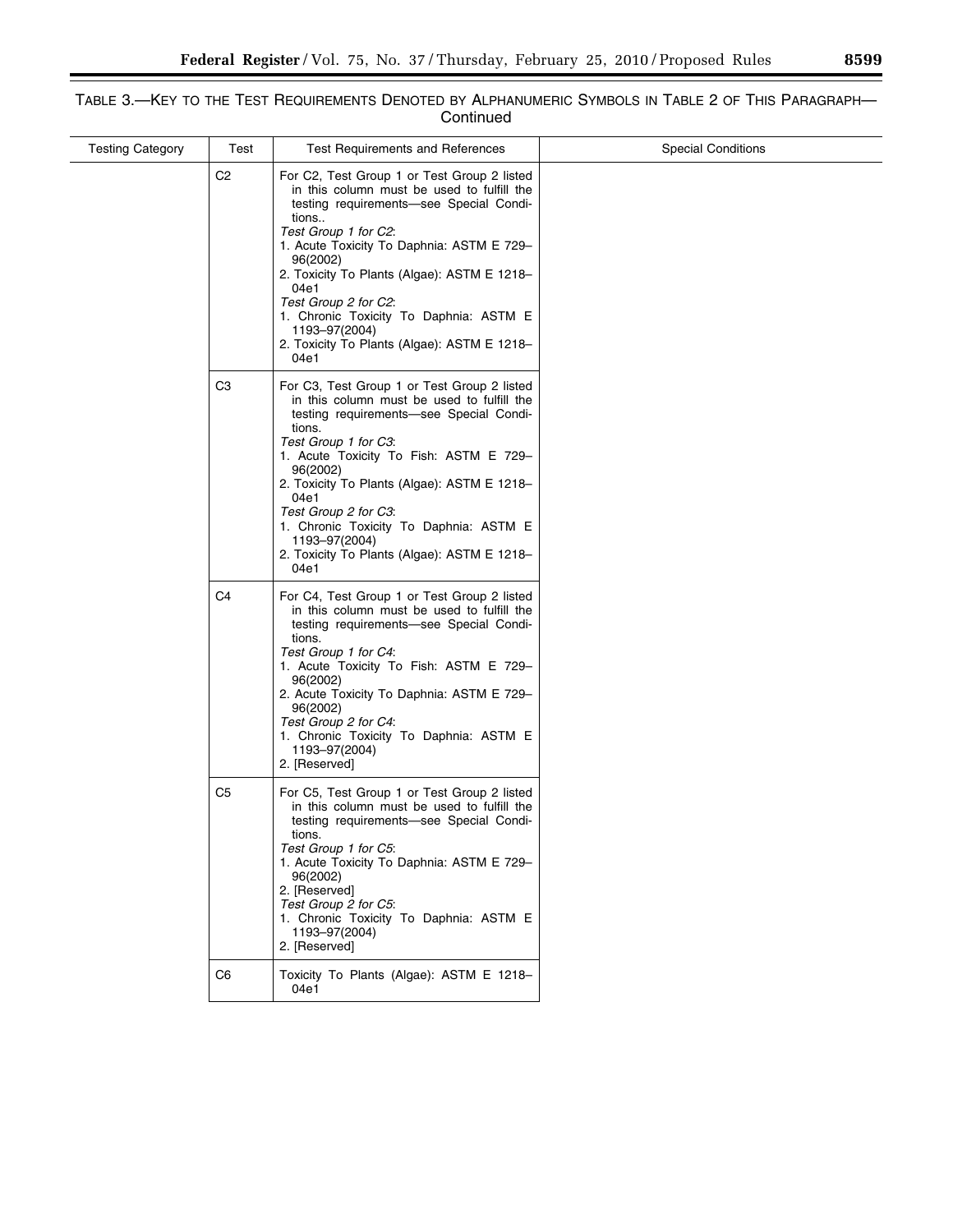# TABLE 3.—KEY TO THE TEST REQUIREMENTS DENOTED BY ALPHANUMERIC SYMBOLS IN TABLE 2 OF THIS PARAGRAPH— **Continued**

| <b>Testing Category</b>                                                          | Test           | <b>Test Requirements and References</b>                                                                                                                                                                                                                                                                                                                                                                                                                                                              | <b>Special Conditions</b>                                                                                                                                                                                                                                                                                                                                                                                                                                                                                                                                                                                                                                                                                                                          |
|----------------------------------------------------------------------------------|----------------|------------------------------------------------------------------------------------------------------------------------------------------------------------------------------------------------------------------------------------------------------------------------------------------------------------------------------------------------------------------------------------------------------------------------------------------------------------------------------------------------------|----------------------------------------------------------------------------------------------------------------------------------------------------------------------------------------------------------------------------------------------------------------------------------------------------------------------------------------------------------------------------------------------------------------------------------------------------------------------------------------------------------------------------------------------------------------------------------------------------------------------------------------------------------------------------------------------------------------------------------------------------|
|                                                                                  | C7             | For C7, Test Group 1 or Test Group 2 listed<br>in this column must be used to fulfill the<br>testing requirements-see Special Condi-<br>tions.<br>Test Group 1 for C7:<br>1. Acute Toxicity To Fish: ASTM E 729-<br>96(2002)<br>2. [Reserved]<br>Test Group 2 for C7:<br>1. Chronic Toxicity To Daphnia: ASTM E<br>1193-97(2004)<br>2. [Reserved]                                                                                                                                                    |                                                                                                                                                                                                                                                                                                                                                                                                                                                                                                                                                                                                                                                                                                                                                    |
| Mammalian Toxicity-<br>Acute                                                     | D              | See Special Conditions for this test require-<br>ment and select the method that must be<br>used from those listed in this column.<br><i>Method A: Acute Inhalation Toxicity (rat): 40</i><br>CFR 799.9130<br>Method B: EITHER:<br>1. Acute (Up/Down) Oral Toxicity (rat):<br>ASTM E 1163-98(2002)<br>0R<br>2. Acute (Up/Down) Oral Toxicity (rat): 40<br>CFR 799.9110(d)(1)(i)(A)                                                                                                                   | Which testing method is required is determined by the test<br>substance's physical state at room temperature (25°C).<br>For those test substances that are gases at room tem-<br>perature, Method A is required; otherwise, use either of<br>the two methods listed under Method B.<br>In Method B, 40 CFR $799.9110(d)(1)(i)(A)$ refers to the<br>OECD 425 Up/Down Procedure. iv<br>Estimating starting dose for Method B: Data from the neu-<br>tral red uptake basal cytotoxicity assay v using normal<br>human keratinocytes or mouse BALB/c 3T3 cells may be<br>used to estimate the starting dose.                                                                                                                                           |
| Mammalian Toxicity-<br>Genotoxicity                                              | E1             | Bacterial Reverse Mutation Test (in vitro): 40<br>CFR 799.9510                                                                                                                                                                                                                                                                                                                                                                                                                                       | None                                                                                                                                                                                                                                                                                                                                                                                                                                                                                                                                                                                                                                                                                                                                               |
|                                                                                  | E <sub>2</sub> | Conduct any one of the following three tests<br>for chromosomal damage:<br>In vitro Mammalian Chromosome Aberration<br>Test: 40 CFR 799.9537<br>0R<br>Mammalian Bone Marrow Chromosomal Ab-<br>erration Test <i>(in vivo</i> in rodents: mouse<br>(preferred species), rat, or Chinese ham-<br>ster): 40 CFR 799.9538<br>0R<br>Mammalian Erythrocyte Micronucleus Test<br>[sampled in bone marrow] (in vivo in ro-<br>dents: mouse (preferred species), rat, or<br>Chinese hamster): 40 CFR 799.9539 | Persons required to conduct testing for chromosomal dam-<br>age are encouraged to use the <i>in vitro</i> Mammalian Chro-<br>mosome Aberration Test (40 CFR 799.9537) to generate<br>the needed data unless known chemical properties (e.g.,<br>physical/chemical properties, chemical class characteris-<br>tics) preclude its use. A subject person who uses one of<br>the <i>in vivo</i> methods instead of the <i>in vitro</i> method to ad-<br>dress a chromosomal damage test requirement must sub-<br>mit to EPA a rationale for conducting that alternate test in<br>the final study report.                                                                                                                                               |
| Mammalian Toxicity-<br><b>Repeated Dose/Re-</b><br>production/Develop-<br>mental | F <sub>1</sub> | Combined Repeated Dose Toxicity Study<br>with the Reproduction/Developmental Tox-<br>icity Screening Test: 40 CFR 799.9365<br>OR<br>Reproduction/Developmental<br>Toxicity<br>Screening Test: 40 CFR 799.9355<br>AND<br>Repeated Dose 28–Day Oral Toxicity Study<br>in rodents: 40 CFR 799.9305                                                                                                                                                                                                      | Where F1 is required, EPA recommends use of the Com-<br>bined Repeated Dose Toxicity Study with the Reproduc-<br>tion/Developmental Toxicity Screening Test (40 CFR<br>799.9365). However, there may be valid reasons to test a<br>particular chemical using both 40 CFR 799.9355 and 40<br>CFR 799.9305 to fill Mammalian Toxicity-Repeated<br>Dose/Reproduction/Developmental data needs. A subject<br>person who uses the combination of 40 CFR 799.9355<br>and 40 CFR 799.9305 in place of 40 CFR 799.9365 must<br>submit to EPA a rationale for conducting these alternate<br>tests in the final study reports. Where F2 or F3 is re-<br>quired, no rationale for conducting the required test need<br>be provided in the final study report. |
|                                                                                  | F <sub>2</sub> | Reproduction/Developmental<br>Toxicity<br>Screening Test: 40 CFR 799.9355                                                                                                                                                                                                                                                                                                                                                                                                                            |                                                                                                                                                                                                                                                                                                                                                                                                                                                                                                                                                                                                                                                                                                                                                    |
|                                                                                  | F <sub>3</sub> | Repeated Dose 28-Day Oral Toxicity Study<br>in rodents: 40 CFR 799.9305                                                                                                                                                                                                                                                                                                                                                                                                                              |                                                                                                                                                                                                                                                                                                                                                                                                                                                                                                                                                                                                                                                                                                                                                    |

i. EPA recommends, but does not require, that log K<sub>OW</sub> be quantitatively estimated prior to initiating this study. One method, among many<br>similar methods, for estimating log K<sub>OW</sub> is described in the article entitled "Ato is available under docket ID number EPA–HQ–OPPT–2007–0531 at the EPA Docket Center, Rm. 3334 in the EPA West Bldg. located at 1301 Constitution Ave., NW., Washington, DC, from 8:30 a.m. to 4:30 p.m., Monday through Friday, excluding legal holidays.